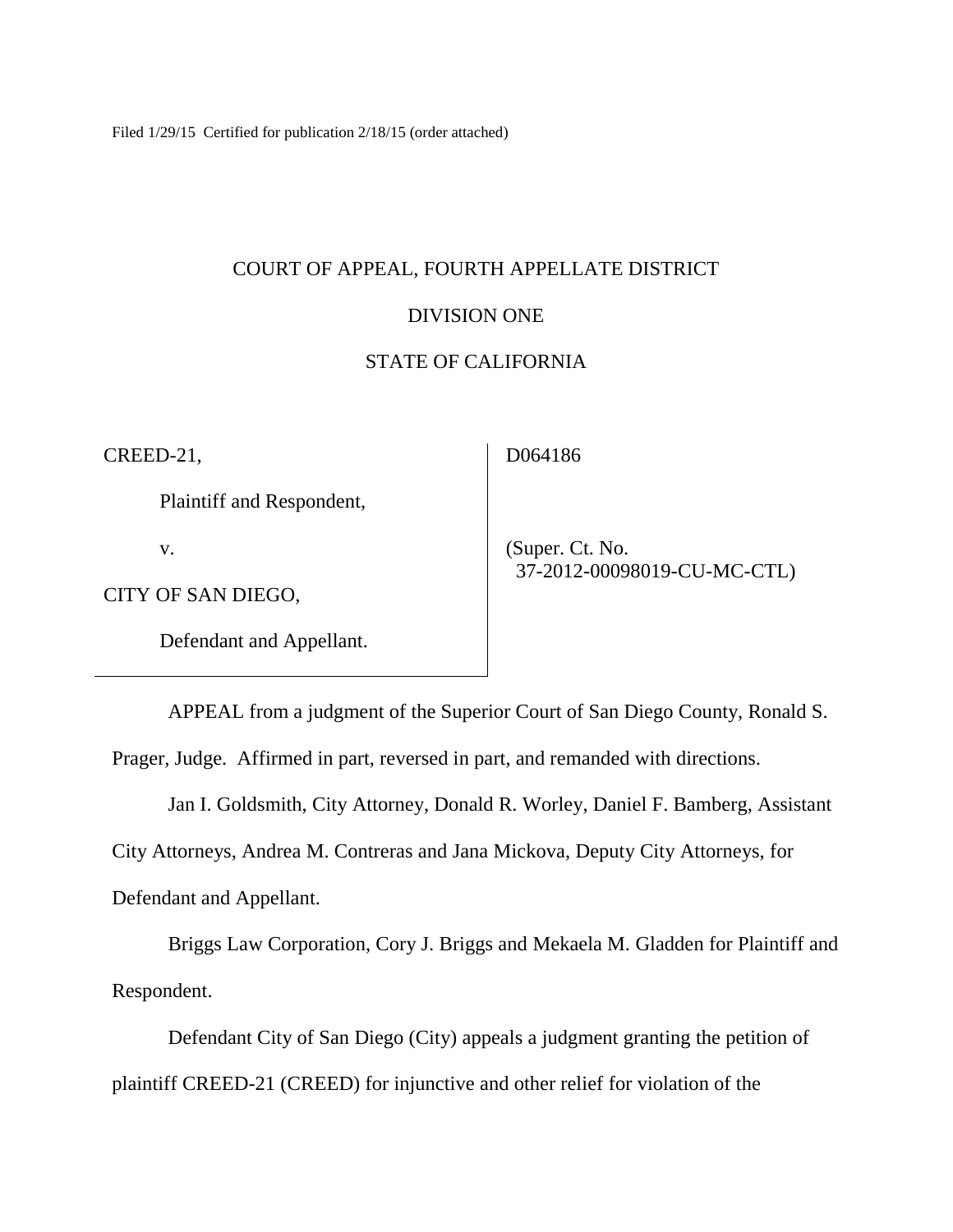California Environmental Quality Act (CEQA) (Pub. Resources Code, § 21000 et seq.)1 relating to emergency storm drainage repair and revegetation projects in La Jolla. On appeal, City contends: (1) the trial court erred by setting the CEQA baseline for the revegetation project prior to the issuance of a 2010 emergency permit for the emergency storm drain repair project; (2) the court erred by finding CREED had standing to challenge the prior CEQA emergency exemption for the emergency storm drain repair project; (3) City submitted substantial evidence to support its finding the regular permits for the revegetation project were exempt from CEQA; (4) CREED did not carry its burden to show an exception applied to the exemption for the revegetation project; (5) the court erred by finding CREED was denied due process of law when City did not timely disclose a document requested under the California Public Records Act (CPRA); and (6) the court erred by denying City's request for judicial notice and finding its appeal fee was unauthorized.

## FACTUAL AND PROCEDURAL BACKGROUND

In June 2007, City's engineering and capital projects department applied for an assessment by City's development services department of a public project known as the 7435 Via Rialto Storm Drain Replacement near 7435 Caminito Rialto in La Jolla. That project was described as the installation of 135 feet of storm drain pipe, cut-off walls, and a headwall, and the repair of the failed slope. In August 2007, a limited geotechnical

<sup>&</sup>lt;sup>1</sup> All statutory references are to the Public Resources Code unless otherwise specified.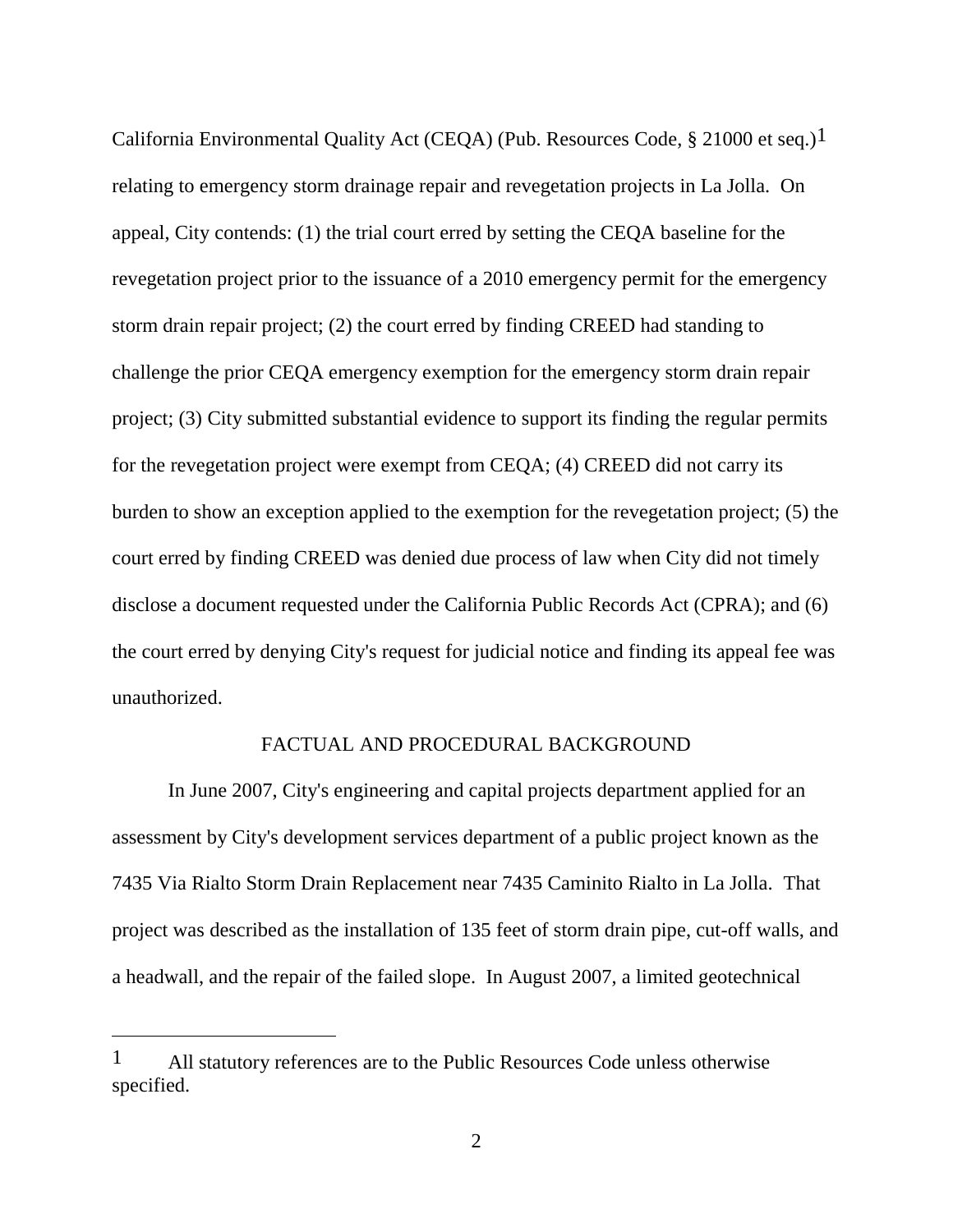investigation report was completed for the project. In April 2008, a biological resources report was completed for the project by Rocks Biological Consulting (RBC). The report described the project as the replacement of 135 feet of damaged storm drain pipe and construction of two new cleanout boxes, several new cutout walls, and headwall within the City's existing easement. RBC created a vegetation map and performed general surveys for flora and fauna on the site. No endangered, threatened, or other rare species were found on the site. However, temporary impacts to sensitive vegetation would occur because of the project, including impacts on 0.3 acres of diegan coastal sage scrub/chaparral and 0.4 acres of southern mixed chaparral.

In or about June 2009, the Via Rialto storm drain failed, causing significant erosion along the adjacent steep slopes and undermining the hillside on which singlefamily residences were located. City's engineer concluded that if the erosion were allowed to continue, it would present an imminent threat to public safety. He requested City issue an emergency exemption from CEQA to allow reconstruction of the failed storm drain. In so doing, he noted that since the April 2008 biological report, the 2007 replacement project had been modified to eliminate the use of mechanized equipment, resulting in a reduced work area and less impact on sensitive vegetation. He described the proposed emergency work as including the replacement of the failed pipes, construction of a concrete headwall, a modified clean out, and a storm drain rack, rehabilitation of the remaining pipes with cast-in-place pipe, and revegetation of the area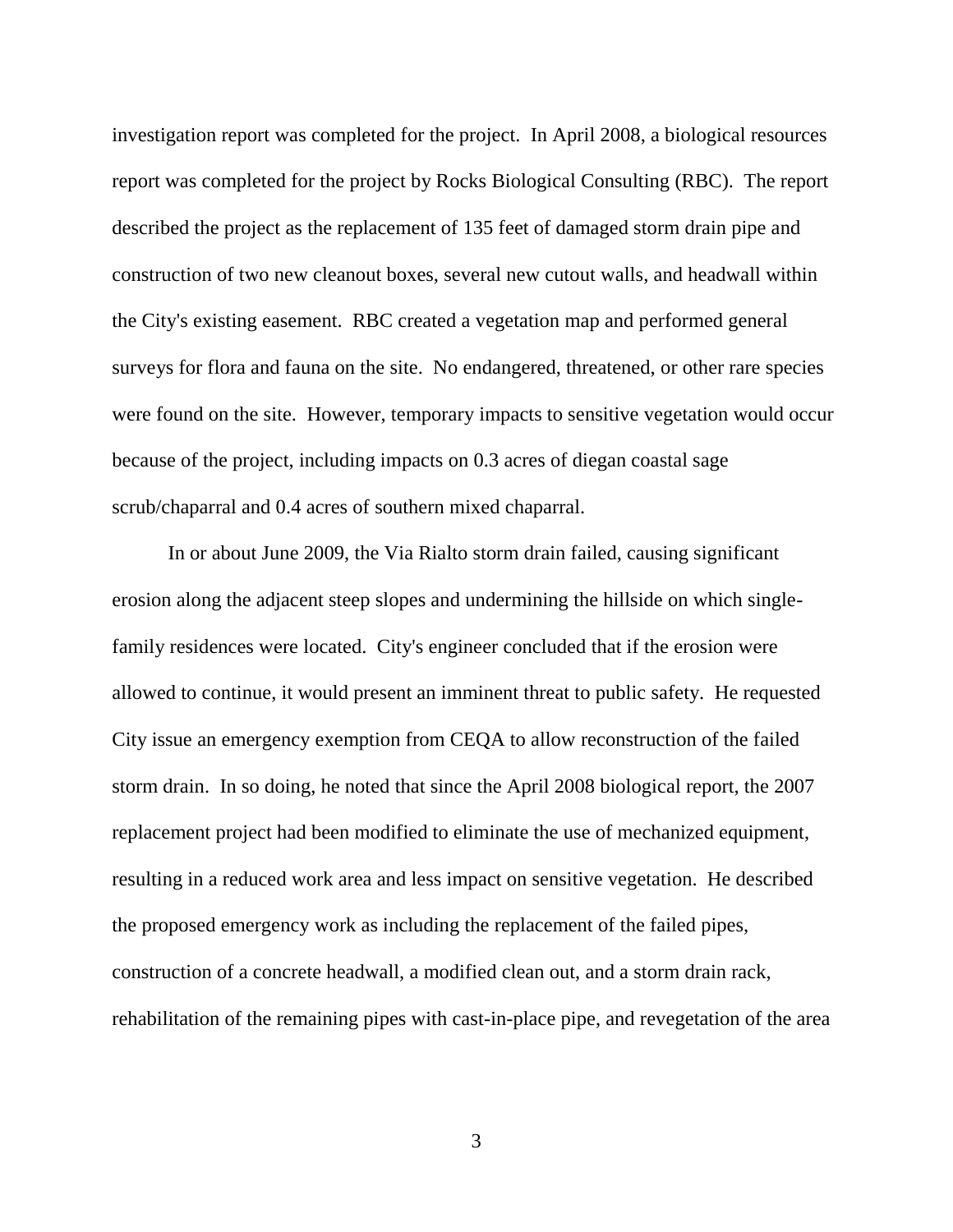with appropriate hydroseed mix and jute matting pursuant to the biological resources report.

On June 19, 2009, City issued a determination of environmental exemption, finding the proposed emergency work was exempt from CEQA pursuant to section 15269(b) of the CEQA guidelines (Cal. Code of Regs., tit. 14, § 15000 et seq.; hereafter Guidelines). That determination described the proposed work as the replacement and upgrading of the failed storm drain pipes with approximately 135 feet of new highdensity polyethylene pipes and construction of two new cleanout boxes, new cutout walls, and new headwall. City based the emergency exemption on its engineer's finding that deterioration of the storm drain and metal support systems presented an imminent risk to public health and safety. It found that if the storm drain was not immediately repaired, its existing condition may result in further erosion of the slope and could result in slope failure.

On January 15, 2010, City issued a notice of exemption for the emergency storm drain repair project that had been modified from its June 2009 description. The notice described the work as the installation of a concrete headwall, replacement of about 50 to 55 feet of existing pipe starting from the headwall to where the pipe separation occurred, installation of a modified clean out, application of about 310 square feet of shotcrete to the exposed slope, rehabilitation of the remaining pipe using cast-in-place pipe, and installation of a storm drain rack. The notice also stated the impacted areas would be revegetated with appropriate hydroseed mix and jute and a restoration plan would be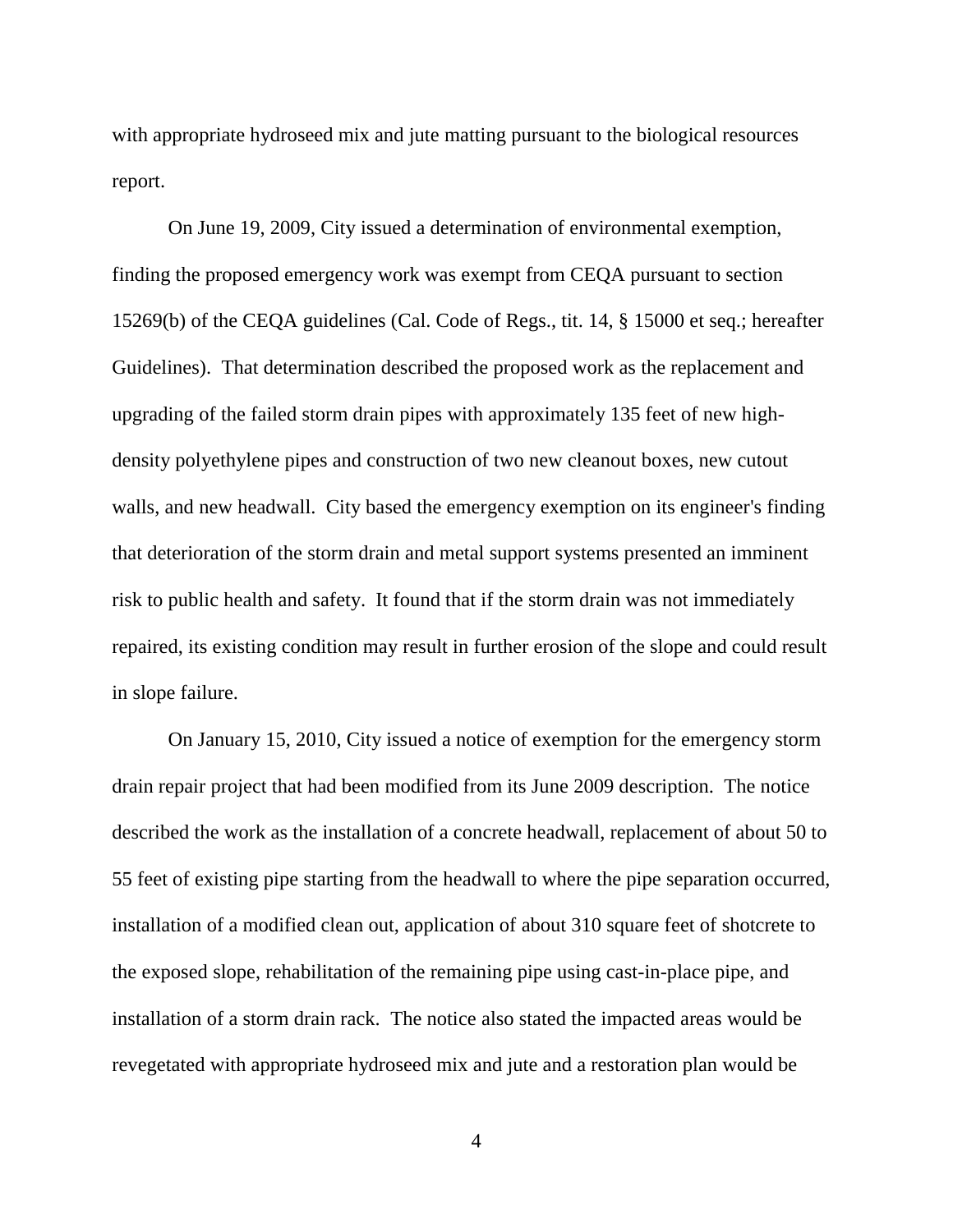submitted to the City Manager after completion of the emergency work. The notice stated the reason for the CEQA exemption was the combination of the very steep slope and resulting erosion caused by the failed pipe were continuously undermining the hillside below single-family homes on Caminito Rialto, and that if the erosion continued unabated, it would present an imminent threat to public safety.

Also on January 15, City issued an emergency permit (No. 133188) approving the requested emergency work, described as:

> "Reconstruct failed storm drain, replacement will include the replacement of failed pipes; upgrade the remaining pipes on the steep slopes, and installation of a new headwall to dissipate the energy of the water flow."

The emergency permit included the express condition that within 60 days City's engineering department "shall apply for a regular coastal permit to have the emergency work be considered permanent. **If a regular permit is not received, the emergency work shall be removed in its entirety within 150 days of the above date unless waived by the City Manager**."2

Also on January 15, City's engineering and capital projects department issued an updated biological letter report modifying RBC's April 2008 report to reflect the revised scope of work. The update letter stated that the use of only hand tools and the

<sup>2</sup> As City notes, San Diego Municipal Code section 126.0718 provides that an emergency coastal development permit may be issued when a coastal emergency exists, but that the emergency coastal development permit shall include a condition requiring the processing of a regular coastal development permit application thereafter for that emergency work.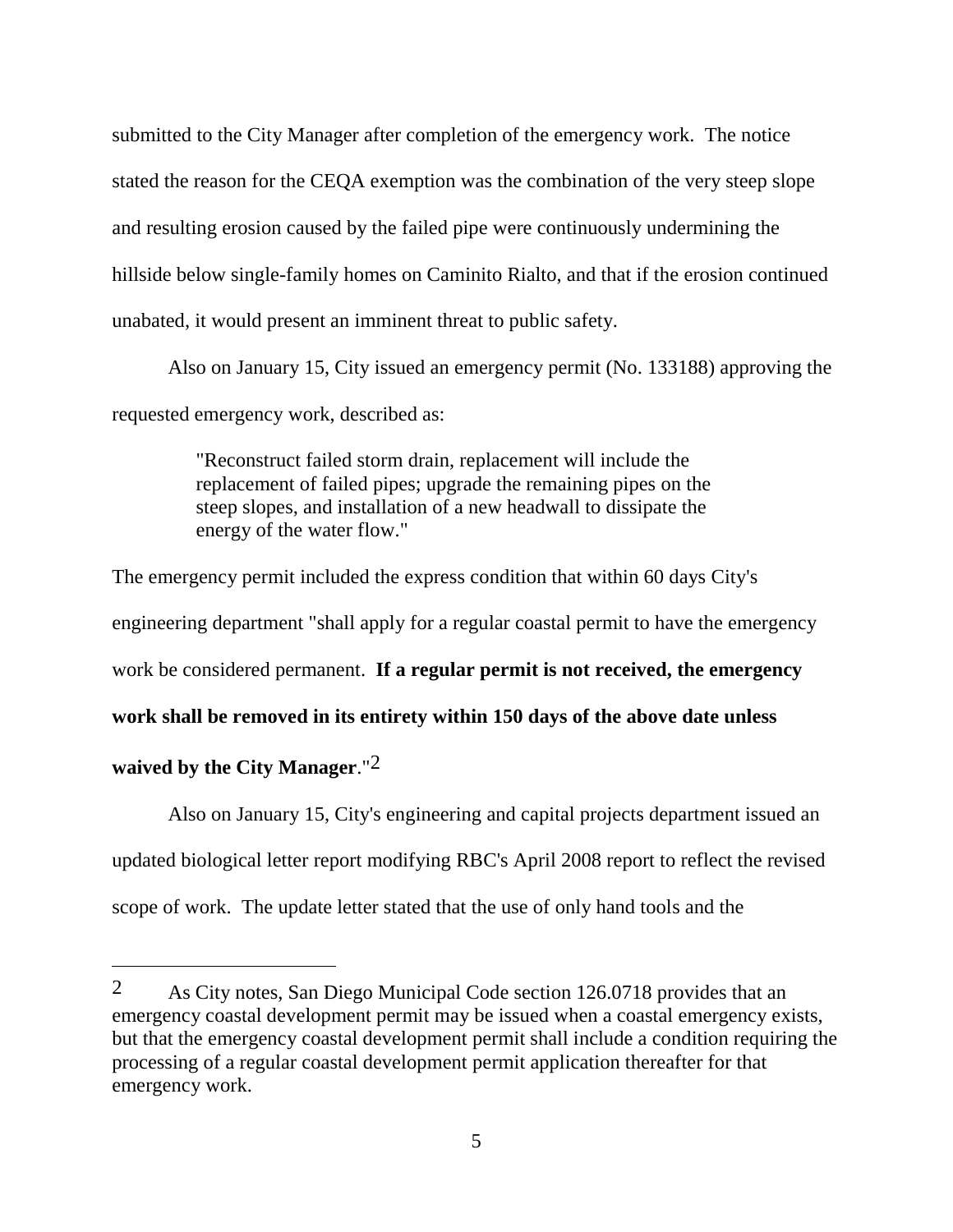elimination of mechanized equipment would avoid direct impact to sensitive biological resources. The letter revised the type of vegetation communities impacted by the project, the project impact analysis, and the biological resources map. The revised project area was about 2,835 square feet, or about 0.065 of an acre. The letter stated that during three recent site visits no rare, endangered, or threatened plant or animal species were observed. The letter stated that the project would directly impact only "disturbed habitat (Tier IV)" and would no longer impact diegan coastal sage scrub (Tier II) or southern mixed chaparral (Tier III). As described in the April 2008 report, "Tier IV" or "disturbed" habitat, also known as "ruderal" vegetation, "typically includes areas that have been previously disturbed by development or agricultural activities. It includes lands generally cleared of vegetation such that little or no natural habitat remains and lands disturbed such that at least 50 percent of plant cover is broad-leaved non-native species." The update letter stated that under City's biological guidelines, "*impacts to*  lands classified as *Tier IV* upland *habitat* are *not considered significant* . . . ." (Italics added.)

In May 2010, the emergency storm drain repair work was completed. In October, City filed an application for a regular coastal development permit and site development permit. In November, a notice of application for the permits was posted. In June 2011, a revegetation/restoration planting plan was prepared by Merkel & Associates, Inc. for City's project. The revegetation plan noted that the storm drain repair work had been completed and City's applications for regular permits for that work would include the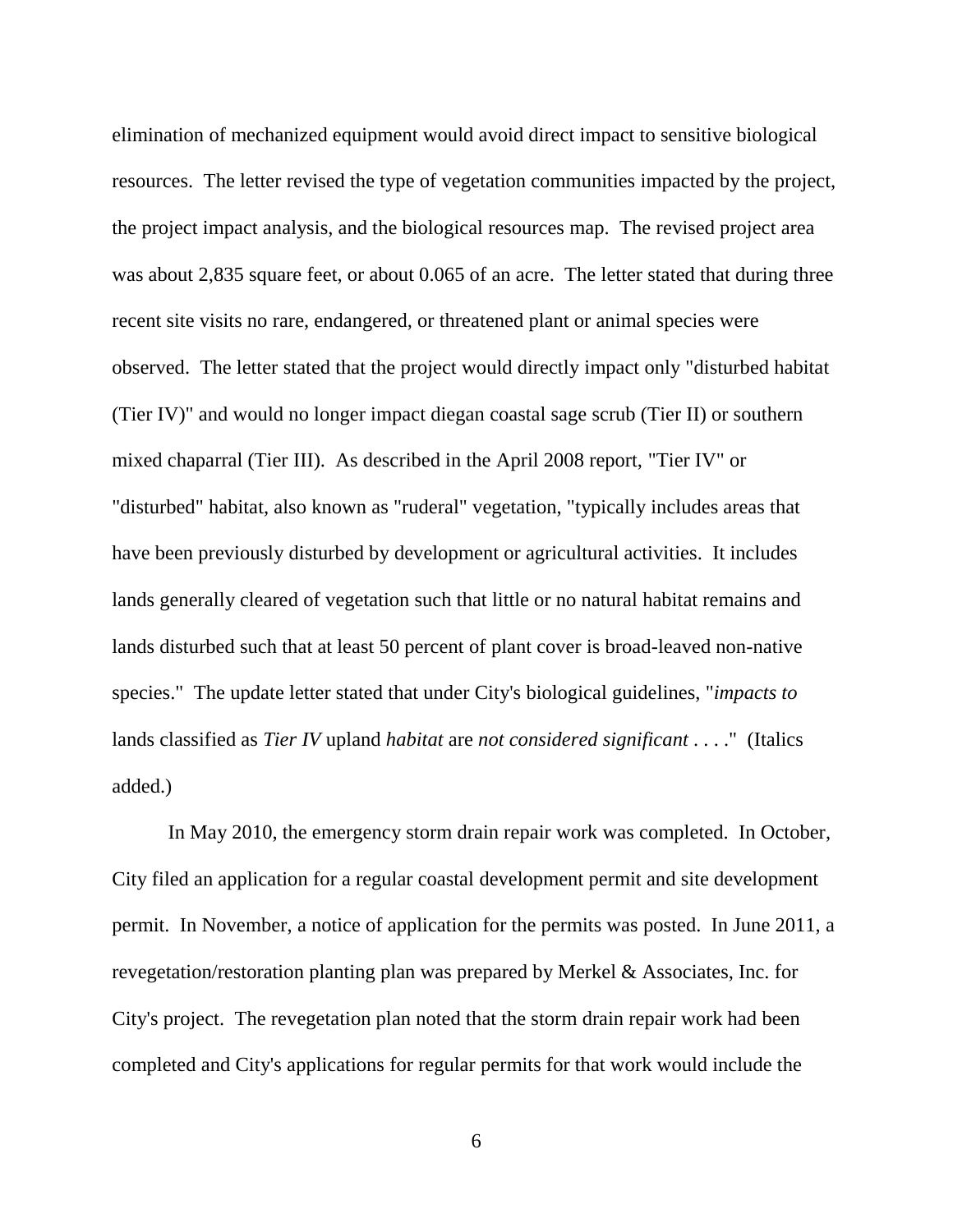revegetation plan for restoration of the impacted area. The goal of the plan was to restore the area entirely with native vegetation (i.e., diegan coastal sage scrub and southern mixed chaparral) and thereby biologically improve on the current postimpact conditions of the site. The plan stated the areas impacted by the storm drain repair work were "mostly devoid of vegetation." The plan provided that the site would be revegetated with a combination of native container plantings and an application of native seed mix hydroseed slurry, with specific species set forth in tables based on the native habitat immediately adjacent to the site. In September, the La Jolla Community Planning Association approved the project.

On November 29, 2011, City issued a notice of exemption (NOE) for the project,

describing it as follows:

"Coastal Development Permit and Site Development Permit for previous emergency work to repair a failed storm water drain. As a result of past heavy rains a portion of the existing storm drain was washed out and on January 11, 2010, the City Engineer requested to perform emergency repair work to the failed storm water drain and eroded steep slope. On January 15, 2010, Development Services staff issued a Determination of Emergency Environmental Exemption and Emergency Coastal Development [Permit] No. 673200. The emergency work was completed in May, 2010. The emergency work restored the storm water drain which included installation of a new 5-foot by 5-foot manhole/cleanout at the failure location, removal and replacement of 55 feet of damaged CMP storm water drain with high density polyethylene (HDPE) storm pipe, lining of the existing storm drain from the street to the inlet to the new manhole/cleanout, and installation of a headwall with an energy dissipater at the outlet. Revegetation of the slope has not been completed; however, a Revegetation Plan is included as part of the Coastal Development and Site Development Permits. *The current project includes the emergency repair work that has already*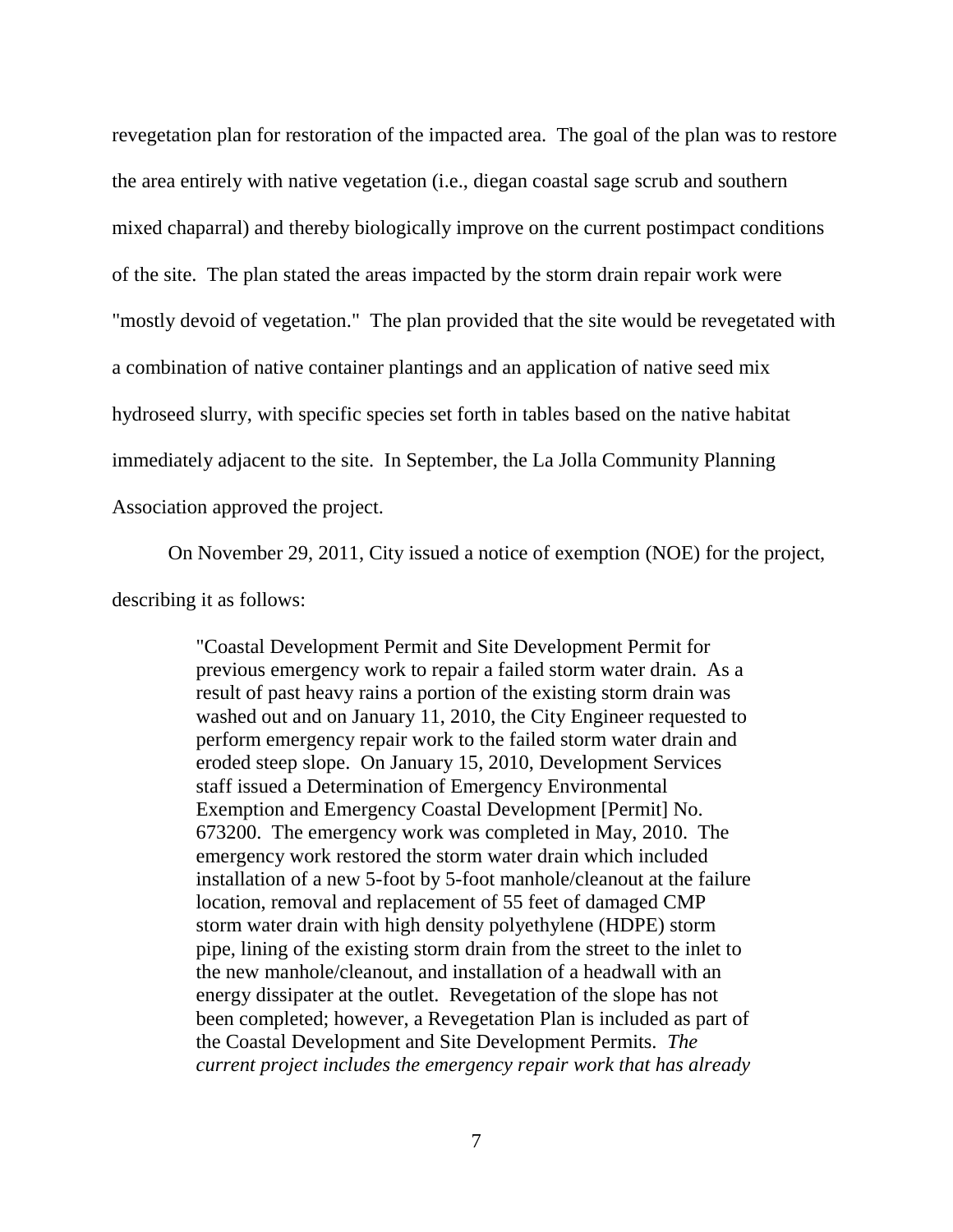# *been completed plus the proposed revegetation plan*." (Italics added.)

City concluded the project was exempt from CEQA, explaining that it had "conducted an Initial Study which determined that the project would not result in significant environmental impacts and meets the criteria set forth in CEQA [Guidelines] Sections 15301, 15302, and 15061(b)(3) (General Rule). The only physical change associated with the project is the implementation of the revegetation plan. Since the revegetation would not result in a significant effect on the environment[,] the project would be exempt from CEQA in accordance with Section 15061(b)(3). Furthermore, since the project replaced an existing storm drain with a new storm pipe without increasing capacity and would return the surrounding vegetation to preexisting conditions[,] the project is exempt from CEQA [Guidelines] Sections 15301 and 15302. These CEQA sections allow for the replacement of damaged public facilities with new facilities serving the same purpose without increasing capacity." City concluded the project was exempt from CEQA and the exceptions listed in Guidelines section 15300.2 did not apply.

Also on November 29, City issued a notice of right to appeal (NORA) the environmental exemption determination, which notice CREED apparently received. On December 5, 2011, CREED filed an appeal of City's environmental determination for the project, arguing it did not qualify for the exemptions stated and had the potential for significant environmental impacts. Also on December 5, CREED filed a CPRA request with City for any and all initial studies prepared for the project, noting that the NORA referred to an initial study. When City apparently did not timely provide CREED with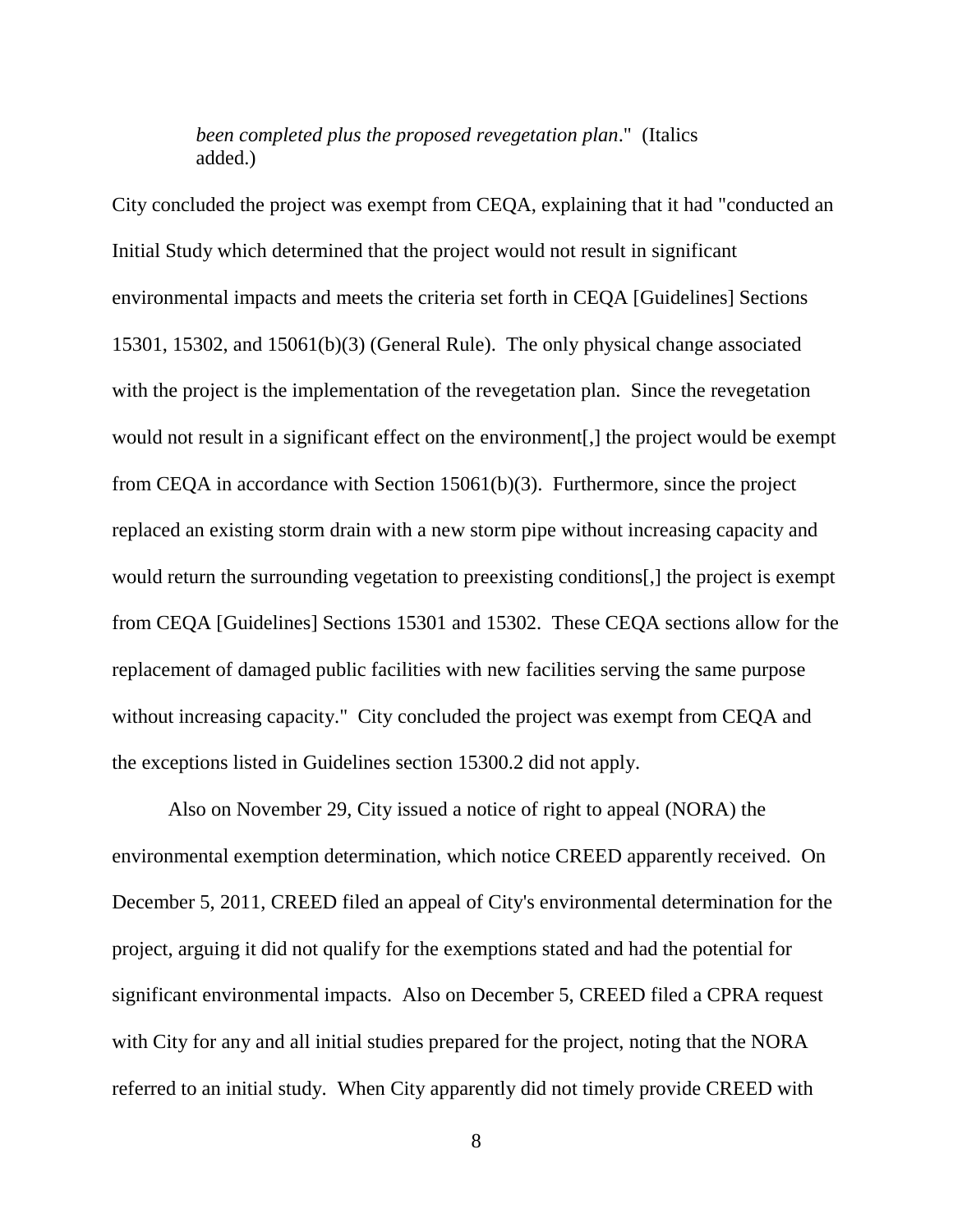that initial study, CREED filed a CPRA action against City, which the parties subsequently settled.

On January 31, 2012, the City council held a hearing on CREED's appeal of the exemption determination for the project and passed a resolution denying its appeal. In the recital provisions of its resolution, the City council stated "the only work that remains to be completed is the revegetation of the slope" and "a Coastal Development Permit and Site Development Permit are proposed for the completed emergency work as well as for revegetation of the slope [(Project)]." It further stated that "approval of the Project would not allow for any physical changes to the environment other than the revegetation of the slope  $\dots$  [ $\mathbb{I}$ ]  $\dots$  [and] would not result in a significant effect on the environment  $\dots$ ."

On February 15, 2012, City's hearing officer considered the permit application for the project and apparently approved the application. CREED apparently appealed that decision to City's planning commission.

On April 26, 2012, City's planning commission denied CREED's appeal and upheld the hearing officer's written findings that the "overall siting and design of the emergency work and revegetation of the eroded slope does not adversely affect environmentally sensitive lands" and "[t]he project is for emergency work which has been completed and to revegetate the eroded slope." It further found "[t]he emergency work has been completed and the siting and design resulted in no impacts on any adjacent environmentally sensitive lands by including revegetation and erosion control plans to stabilize the slope." City then granted coastal development permit No. 79264 and site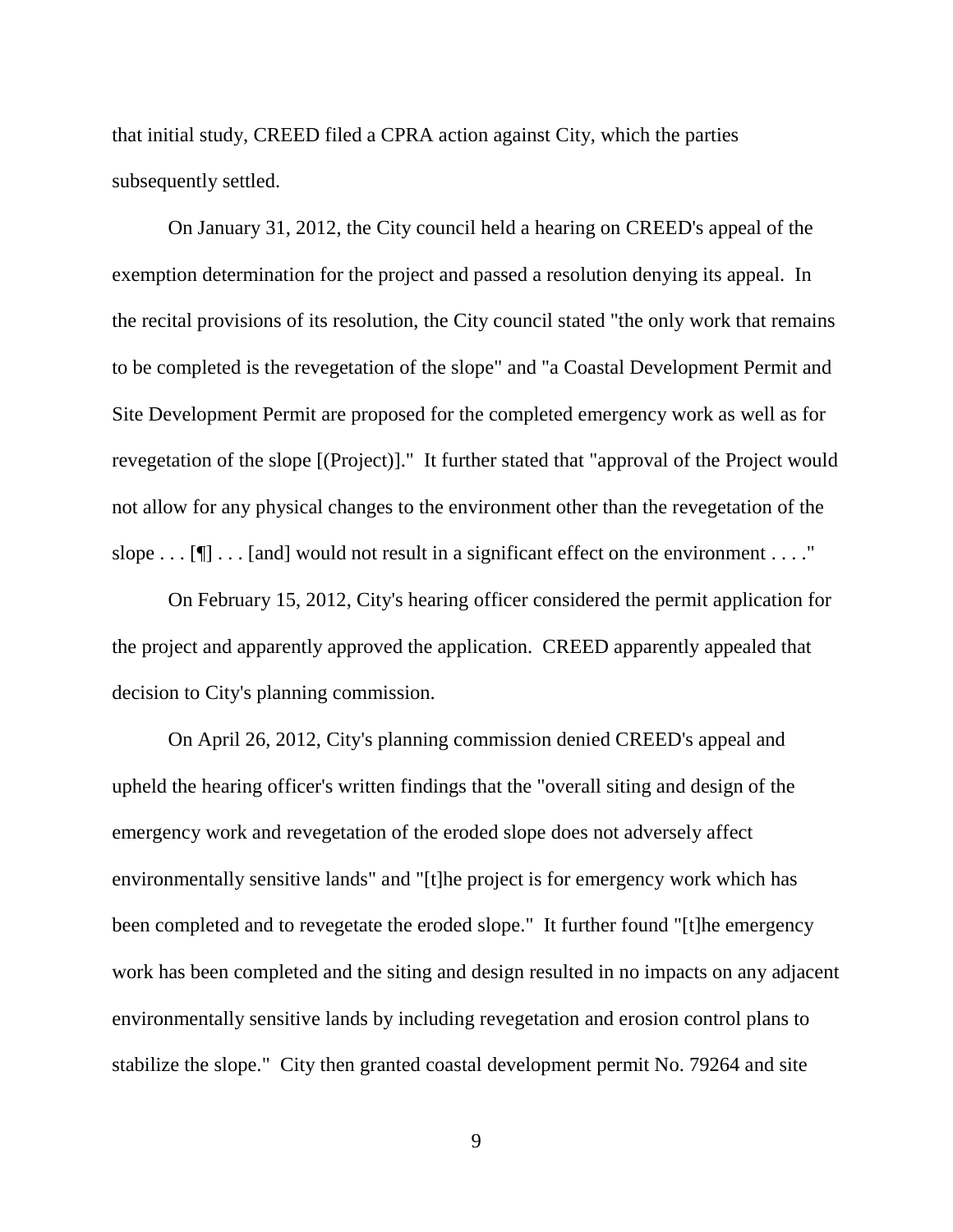development permit No. 79265 for the project, granting permission for the existing storm water drain that was part of the emergency repair and replacement and revegetation of the eroded slope, including an existing concrete headwall and revegetation of the slope. The permits required the establishment and maintenance of the landscape improvements shown on the approved plans and, in particular, the revegetation plan dated November 30, 2011.

On May 25, CREED filed the instant petition for writ of mandate under CEQA and other laws, alleging causes of action for violation of its right to due process for City's untimely disclosure of the initial study, unlawful assessment of an unreasonable appeal fee, and failure to perform any environmental review of the project under CEQA. CREED alleged the project was not exempt from review under CEQA.

On April 25, 2013, the trial court issued a tentative ruling granting CREED's petition. After hearing arguments of counsel on April 26, the court issued an order confirming its tentative ruling. The court concluded it had jurisdiction to consider CREED's objections to the work done under the emergency exemption and no categorical exemption applied to exempt City from conducting environmental review of the project. On June 4, the court entered judgment for CREED. The judgment declared the project permits invalid, declared the project was not exempt from environmental review under CEQA, and enjoined City from undertaking any physical activities relating to the project until the court finds City has issued all required permits and subjected them to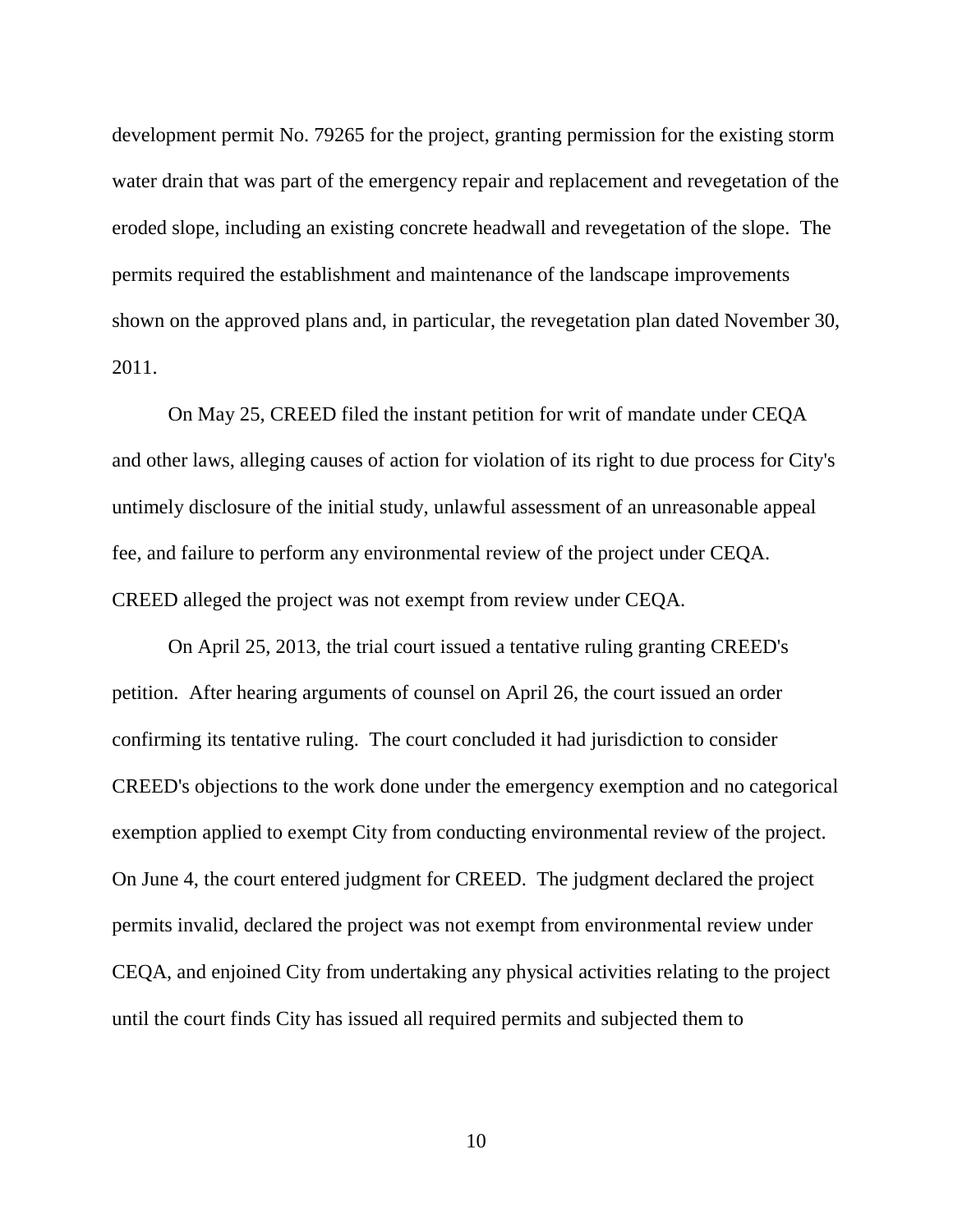environmental review under  $CEOA<sup>3</sup>$ . The court also issued a peremptory writ of mandate against City.<sup>4</sup> City timely filed a notice of appeal.

## DISCUSSION

I

# *CEQA and Exemption Provisions Generally*

"CEQA is a comprehensive scheme designed to provide long-term protection to the environment. [Citation.] . . . CEQA is to be interpreted 'to afford the fullest possible protection to the environment within the reasonable scope of the statutory language.' " (*Mountain Lion Foundation v. Fish & Game Com.* (1997) 16 Cal.4th 105, 112.)

"CEQA and its implementing administrative regulations (CEQA Guidelines) establish a three-tier process to ensure that public agencies inform their decisions with environmental considerations. [Citation.] The first tier is jurisdictional, requiring that an agency conduct a preliminary review to determine whether an activity is subject to CEQA. [Citations.] An activity that is not a 'project' as defined in the Public Resources Code (see § 21065) and the CEQA Guidelines (see § 15378) is not subject to CEQA."

 $\overline{a}$ 

<sup>3</sup> The copy of the judgment contained in the appellant's appendix shows a handwritten notation initialed by counsel for each party (but not the trial judge) that apparently attempted to amend the judgment, stating: "However, this injunction does not prohibit the City from completing the revegetation portion of the Project."

<sup>&</sup>lt;sup>4</sup> The copy of that peremptory writ shows a handwritten notation initialed by counsel for each party (but not the trial judge) that apparently attempted to amend the writ by adding the following language to the injunction: ", except as allowed by the judgment." For the purposes of deciding this appeal, we need not determine the effect of the handwritten notations to the judgment and peremptory writ of mandate.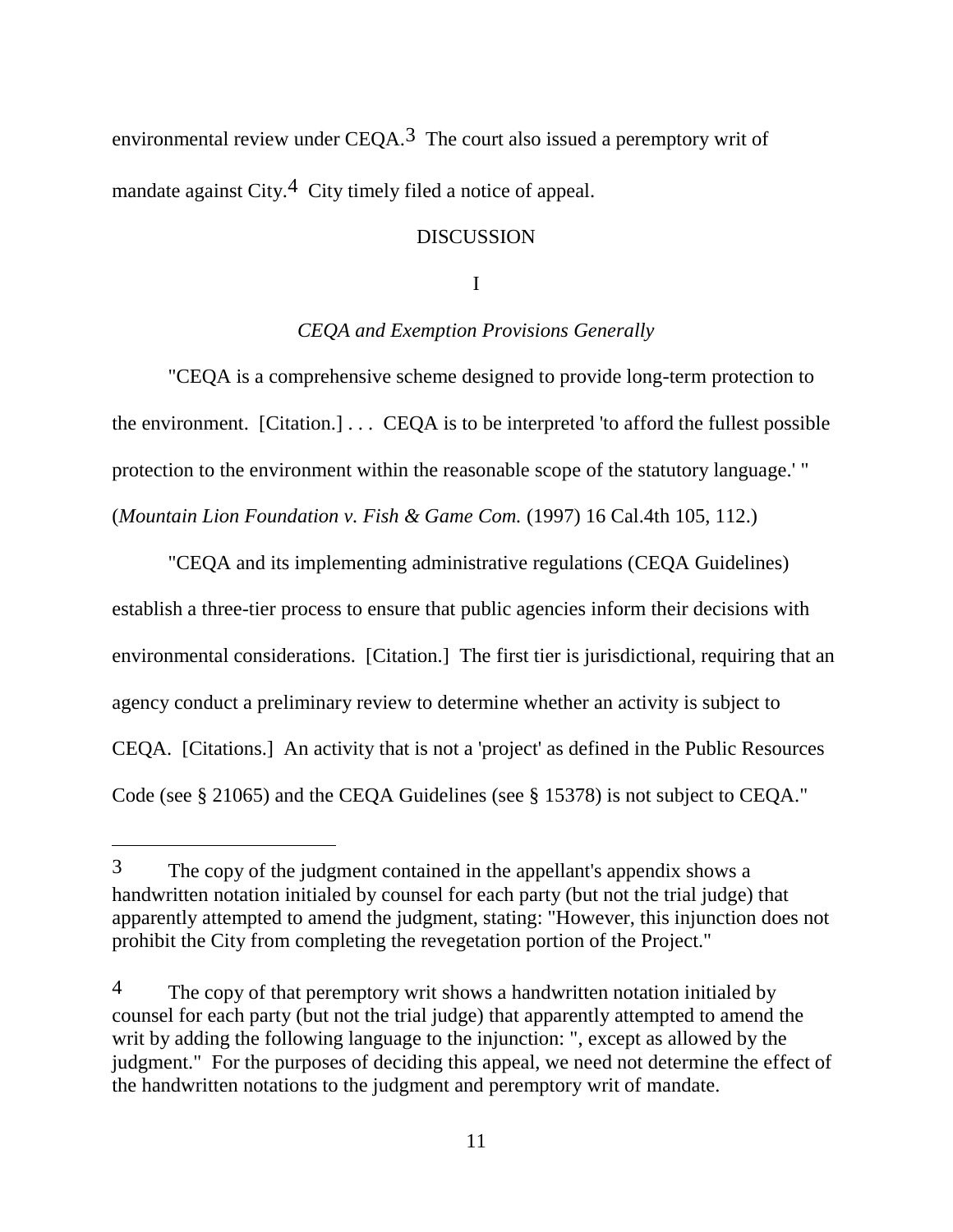(*Muzzy Ranch Co. v. Solano County Airport Land Use Com.* (2007) 41 Cal.4th 372, 379- 380, fn. omitted (*Muzzy Ranch*).)

"The second tier concerns exemptions from CEQA review. The Legislature has provided that certain projects, such as ministerial projects and repairs to public service facilities of an emergency nature, are exempt. [Citations.] In addition, pursuant to the Legislature's command [citation], the CEQA Guidelines list categorical exemptions or 'classes of projects' that the resources agency has determined to be exempt per se because they do not have a significant effect on the environment. [Citations.] [¶] A project that qualifies for neither a statutory nor a categorical exemption may nonetheless be found exempt under what is sometimes called the 'commonsense' exemption, which applies '[w]here it can be seen with certainty that there is no possibility that the activity in question may have a significant effect on the environment' [citation]." (*Muzzy Ranch*, *supra*, 41 Cal.4th at p. 380.)

"If a public agency properly finds that a project is exempt from CEQA, no further environmental review is necessary. [Citation.] The agency need only prepare and file a notice of exemption [citations], citing the relevant statute or section of the CEQA Guidelines and including a brief statement of reasons to support the finding of exemption [citation]. If a project does not fall within an exemption, the agency must 'conduct an initial study to determine if the project may have a significant effect on the environment.' [Citation.] If there exists 'no substantial evidence that the project or any of its aspects may cause a significant effect on the environment' [citation], the agency must prepare a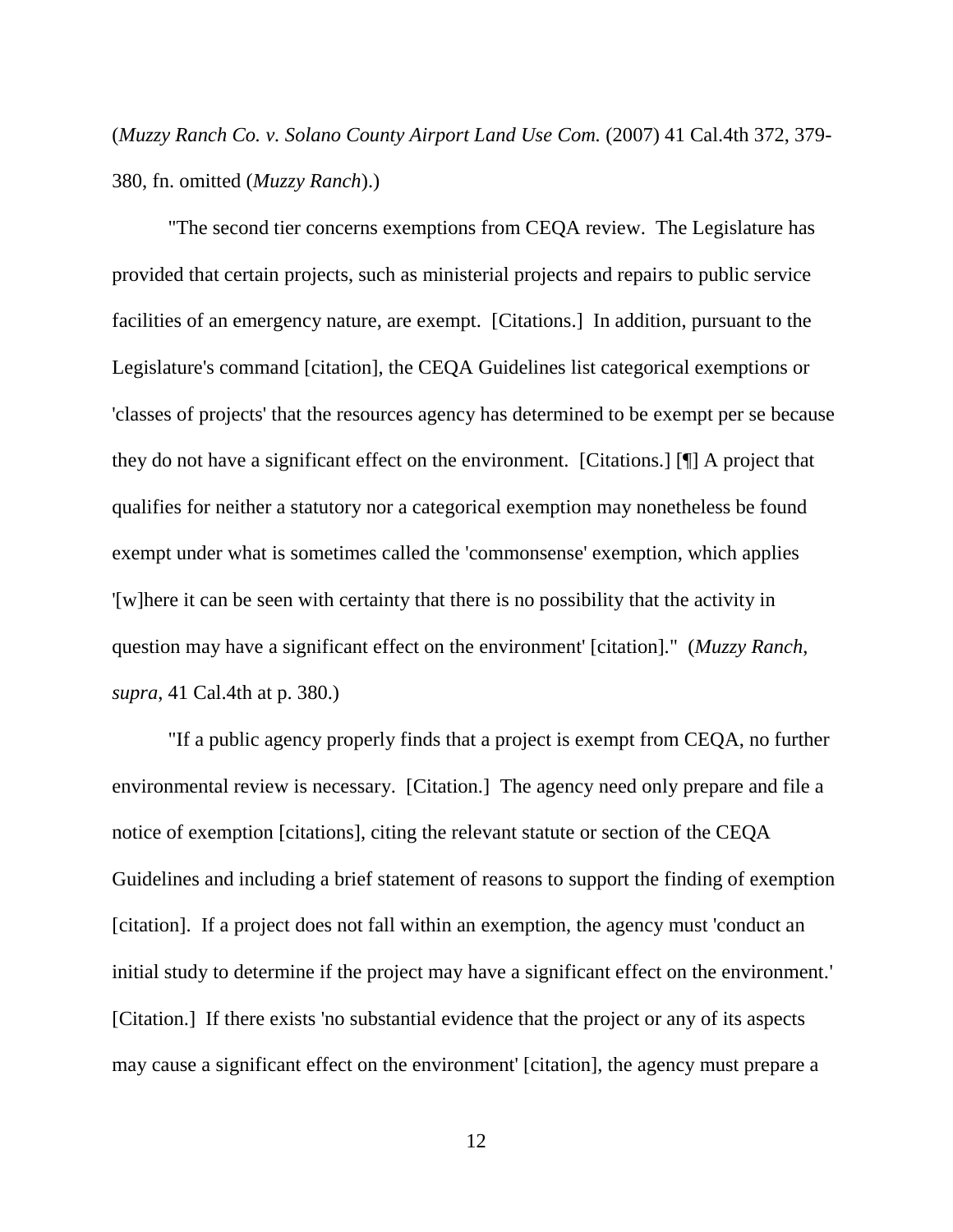'negative declaration' that briefly describes the reasons supporting its determination [citation]." (*Muzzy Ranch*, *supra*, 41 Cal.4th at pp. 380-381.)

"CEQA's third tier applies if the agency determines substantial evidence exists that an aspect of the project may cause a significant effect on the environment. In that event, the agency must ensure that a full environmental impact report [i.e., EIR] is prepared on the proposed project." (*Muzzy Ranch*, *supra*, 41 Cal.4th at p. 381.)

On appeal, "[o]ur inquiry into whether the [agency] has complied with CEQA extends only to 'whether there was a prejudicial abuse of discretion.' [Citation.] In a CEQA case, as in other mandamus cases, our review of the administrative record for error is the same as the trial court's; we review the agency's action, not the trial court's decision." (*Muzzy Ranch*, *supra*, 41 Cal.4th at p. 381.) However, in interpreting the scope of a CEQA exemption or other questions of law, we apply the de novo standard of review. (*San Lorenzo Valley Community Advocates for Responsible Education v. San Lorenzo Valley Unified School Dist.* (2006) 139 Cal.App.4th 1356, 1375 (*San Lorenzo*).) Also, "[w]hen faced with a challenge to an agency's exemption determination, the court considers whether the agency proceeded in the manner required by law and whether its determination is supported by substantial evidence." (*Id*. at p. 1381.)

### II

# *Baseline for the Project under CEQA*

City contends the trial court erred by setting the baseline for the project under CEQA prior to the issuance of the 2010 emergency permit for the storm drain repair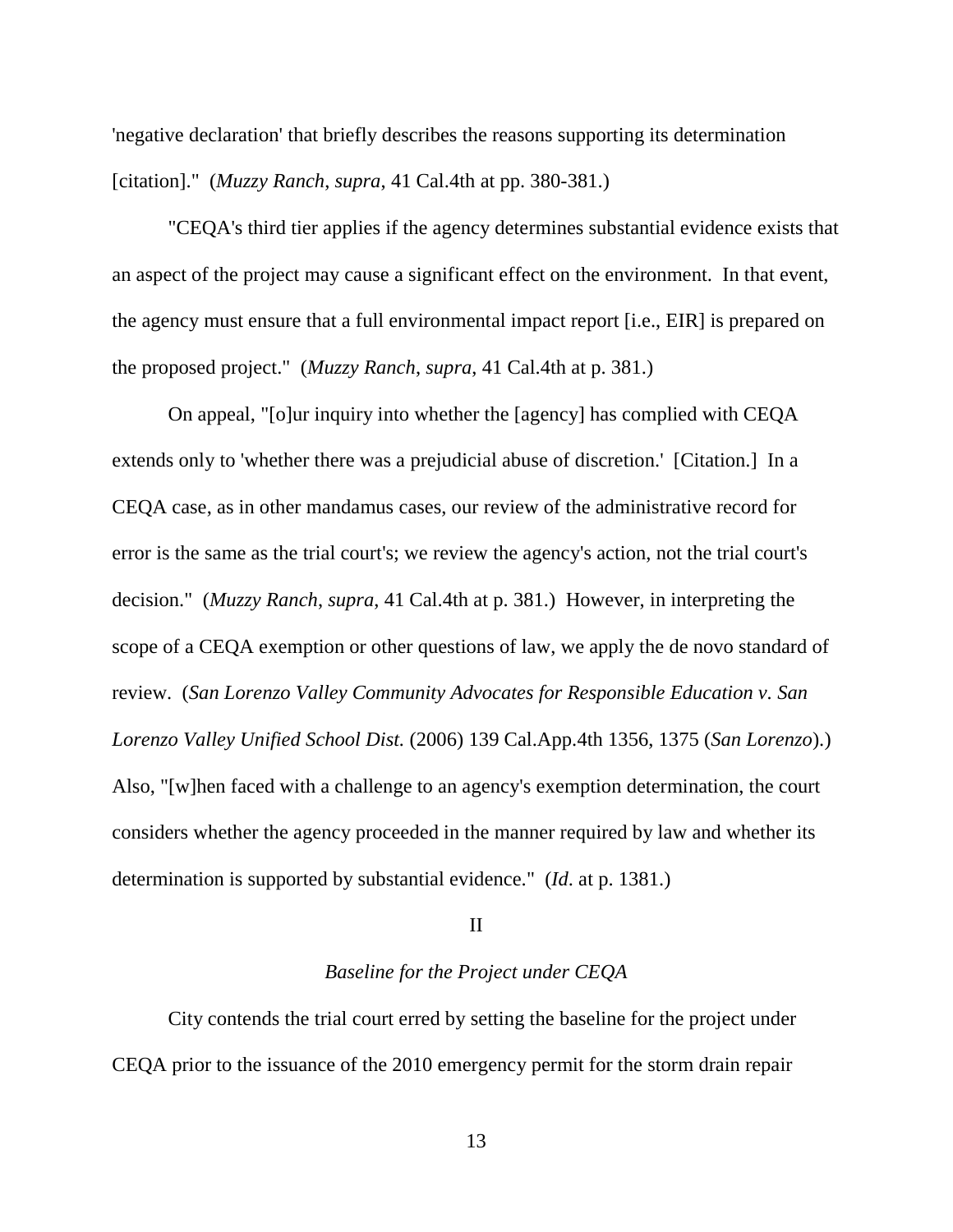work. It argues that because the emergency work completed in 2010 was exempt from CEQA, the only work remaining to be completed, and thus the only proposed "project" under CEQA, was its revegetation plan. Therefore, City argues the baseline for the revegetation project should have been established as the physical conditions that existed after the emergency work had been completed (i.e., no earlier than October 2010 when it applied for the regular permits for the emergency work already done and the revegetation work proposed to be done).

#### A

In its NOE issued on November 29, 2011, City concluded the project was exempt from CEQA. In so concluding, City found "[t]he *only physical change* associated with the project is the *implementation of the revegetation plan*. Since the *revegetation would not result in a significant effect on the environment*[,] the project would be exempt from CEQA in accordance with [Guidelines] Section 15061(b)(3)." (Italics added.)

In granting CREED's petition challenging the project, the trial court concluded the project was not exempt from CEQA based on its finding that the project's baseline was in 2007 when the storm drain repair work was initially proposed by City. The court explained environmental review of that proposed work began after June 2007 when City filed its application for that work. It noted a geotechnical investigation was conducted in August 2007 and a biological resources report was prepared in April 2008. Although the court acknowledged the storm drain repair work was subsequently performed pursuant to an emergency exemption in 2010, it nevertheless concluded the baseline for the project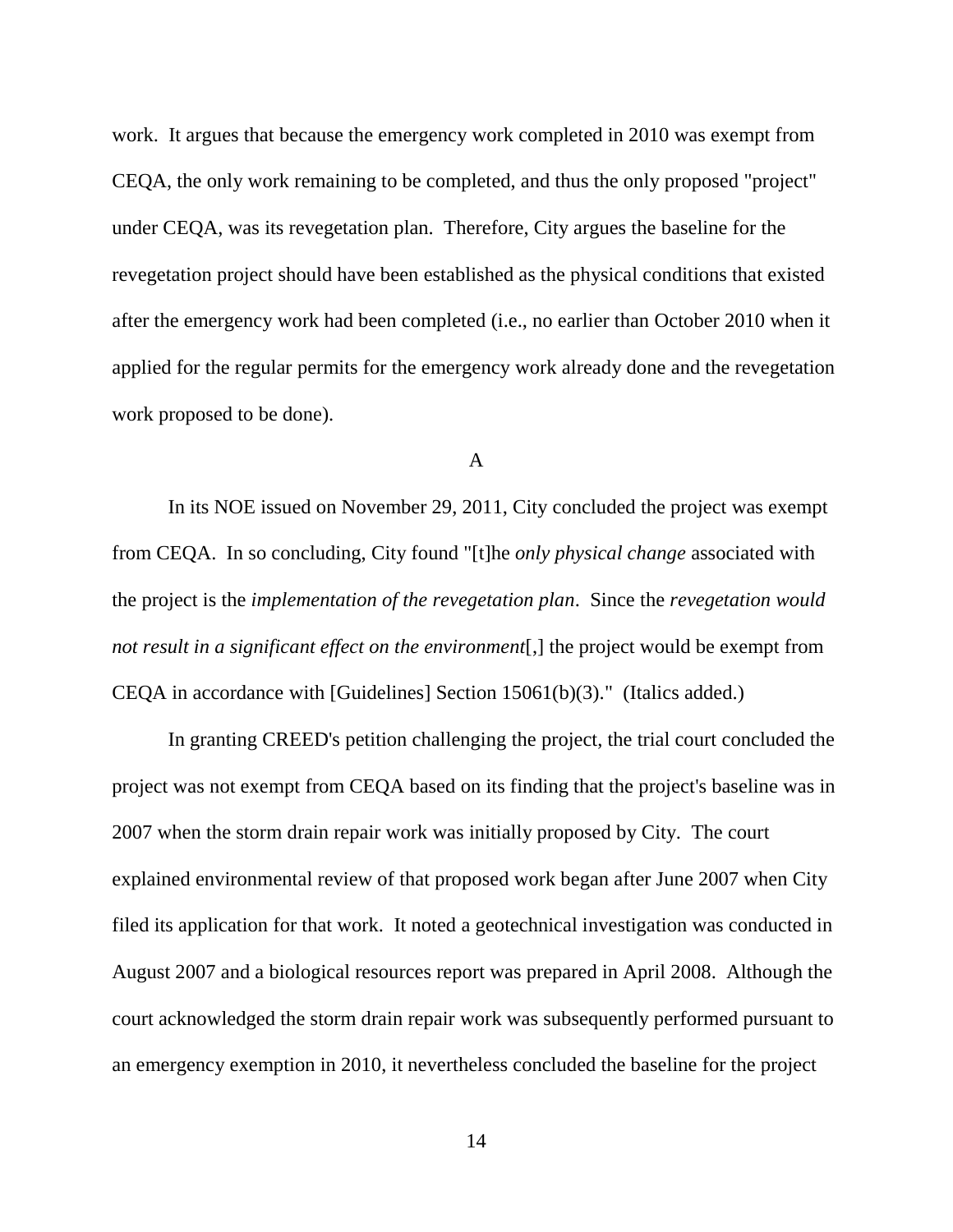should remain as of 2007 when the environmental review for the storm drain repair work and revegetation plan were originally proposed. The court rejected City's argument that the baseline should be set after the 2010 emergency work, explaining: "[I]f the City's logic is accepted, it would undermine the purpose of CEQA, as an applicant who is granted an emergency permit would be able to avoid more stringent scrutiny of its project during the regular permitting process due to the fact that it was previously able to obtain this type of permit."

#### B

To determine whether CEQA's requirements applied to the work done by City in this case, we must first determine whether there was a "project" involved and, if so, what was the nature and scope of that project. "CEQA applies only to 'discretionary *projects proposed to be carried out* or approved by public agencies . . . .' (§ 21080, subd. (a).)" (*San Lorenzo*, *supra*, 139 Cal.App.4th at p. 1376, some italics added.) Thus, CEQA generally applies prospectively to activities to be carried out in the future and not retrospectively to work already completed. Furthermore, "[i]f there [is] no 'project,' there [is] no occasion to prepare either a negative declaration or an EIR." (*Simi Valley Recreation & Park Dist. v. Local Agency Formation Com.* (1975) 51 Cal.App.3d 648, 663.) A "project" subject to CEQA is defined as "an *activity* which *may cause* either a *direct physical change in the environment*, or a reasonably foreseeable *indirect physical change in the environment*, and which is any of the following: [¶] (a) An *activity* directly undertaken by any public agency. . . . " (§ 21065, italics added.) For example, "projects"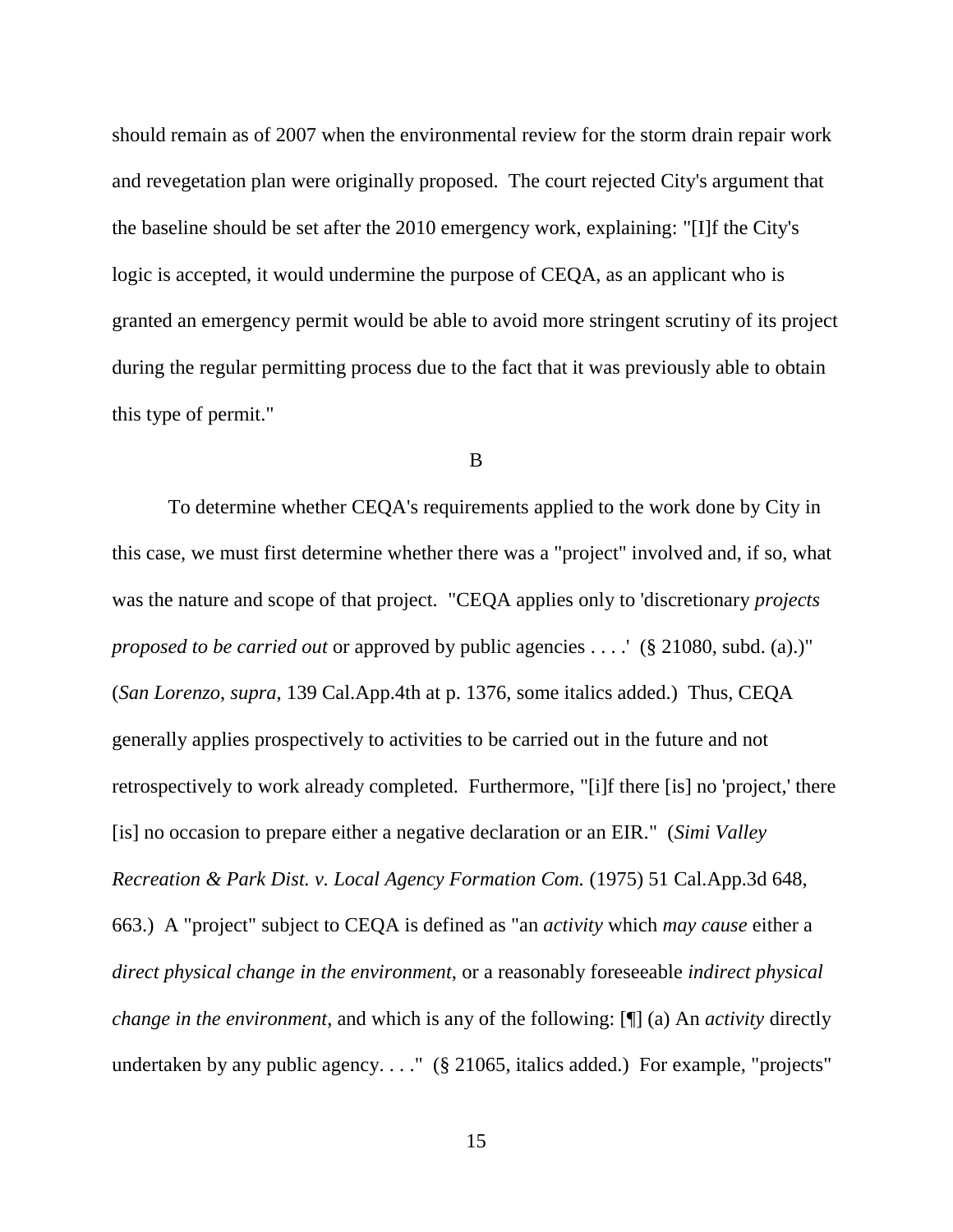or activities directly undertaken by a public agency include public works construction and related activities, clearing and grading of land, and improvements to existing public structures. (Guidelines,  $\S$  15378, subd. (a)(1).) For purposes of CEQA, "environment" is defined as "the *physical conditions which exist* within the area *which will be affected by a proposed project*, including land, air, water, minerals, flora, fauna, noise, [and] objects of historic or aesthetic significance." (§ 21060.5, italics added.)

" 'Project' is given a broad interpretation in order to maximize protection of the environment." (*McQueen v. Board of Directors* (1988) 202 Cal.App.3d 1136, 1143.) "Project" refers to "*the whole of an action*, which has a potential for resulting in either a direct physical change in the environment, or a reasonably foreseeable indirect physical change in the environment . . . ." (Guidelines, § 15378, subd. (a), italics added.) "The term 'project' refers to the activity which is being approved and which may be subject to several discretionary approvals by governmental agencies. The term 'project' does not mean each separate governmental approval." (Guidelines, § 15378, subd. (c).) "Whether a particular activity constitutes a project in the first instance is a question of law." (*Black Property Owners Assn. v. City of Berkeley* (1994) 22 Cal.App.4th 974, 984.)

If a "project" is proposed within the meaning of CEQA, then the agency must conduct a preliminary review to determine whether the project is exempt from CEQA (i.e., under a statutory exemption, a categorical exemption, or the "common sense" exemption). (*Muzzy Ranch*, *supra*, 41 Cal.4th at p. 380; see also *Banker's Hill, Hillcrest,*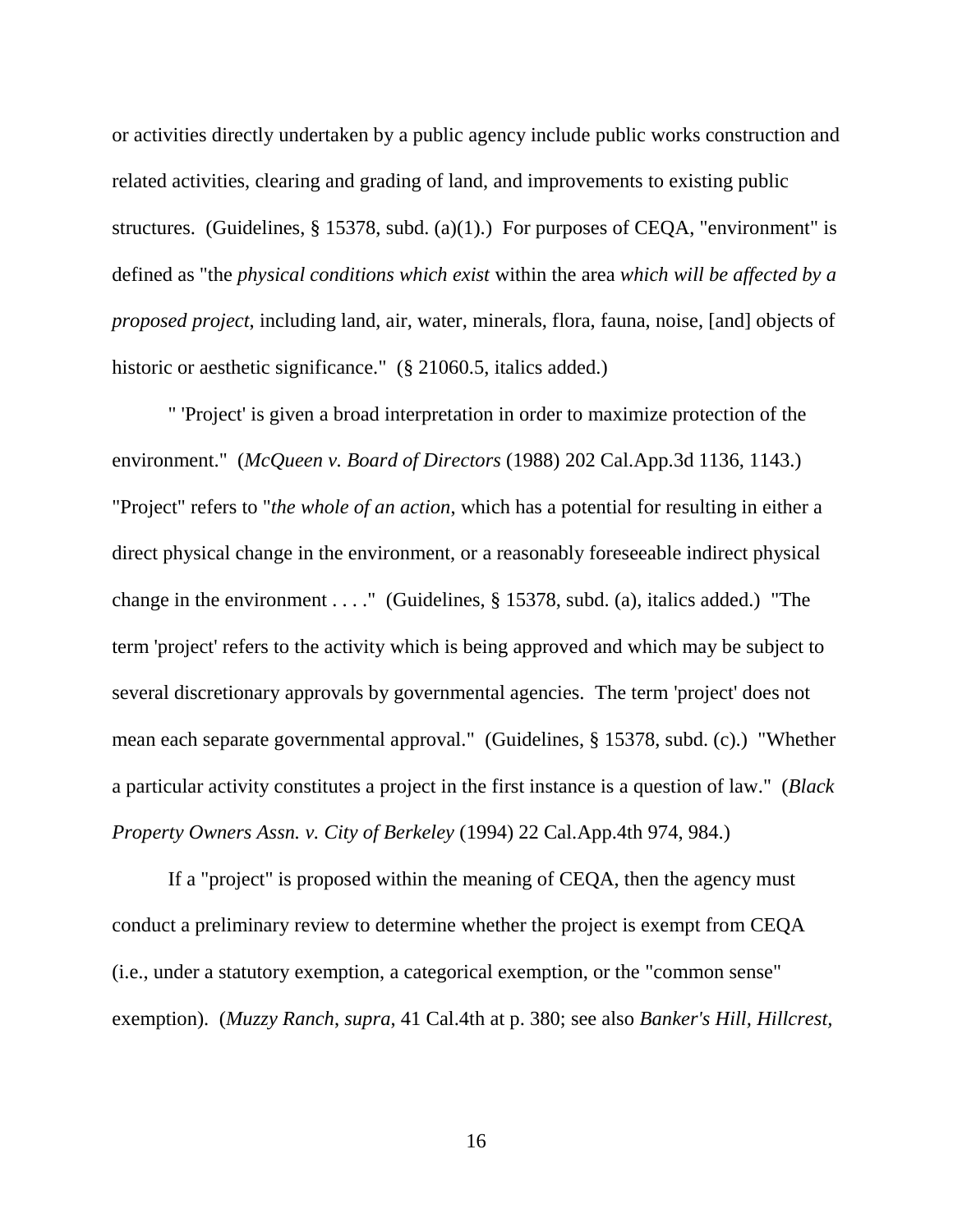*Park West Community Preservation Group v. City of San Diego* (2006) 139 Cal.App.4th 249, 258.)

Unless a project is exempt, CEQA requires an agency to conduct an environmental review to determine whether a project may have a significant effect on the environment. (*Muzzy Ranch*, *supra*, 41 Cal.4th at pp. 380-381.) A " '[s]ignificant effect on the environment' means a substantial, or potentially substantial, *adverse change in the environment*." (§ 21068, italics added.) The Guidelines define "[s]ignificant effect on the environment" as "a substantial, or potentially substantial, *adverse change* in any of the physical conditions within the area affected by the project including land  $[and] \ldots$ flora  $\dots$ ." (Guidelines, § 15382, italics added.)

Under CEQA, an agency must determine what, if any, effect on the environment a proposed project may have. To do so, a public agency must first make a fair assessment of existing physical conditions (i.e., baseline physical conditions) and then compare it to the anticipated or expected physical conditions were the project completed, thereby allowing the agency to focus on the nature and degree of changes expected in those physical conditions after the project and whether those changes result in any significant effect on the existing environment. (Guidelines, § 15125, subd. (a); *Communities for a Better Environment v. South Coast Air Quality Management Dist.* (2010) 48 Cal.4th 310, 319-321, 328 (*Communities*); *County of Amador v. El Dorado County Water Agency* (1999) 76 Cal.App.4th 931, 954-955 [agency must focus on impacts to the existing environment].) "[T]he comparison must be between existing physical conditions without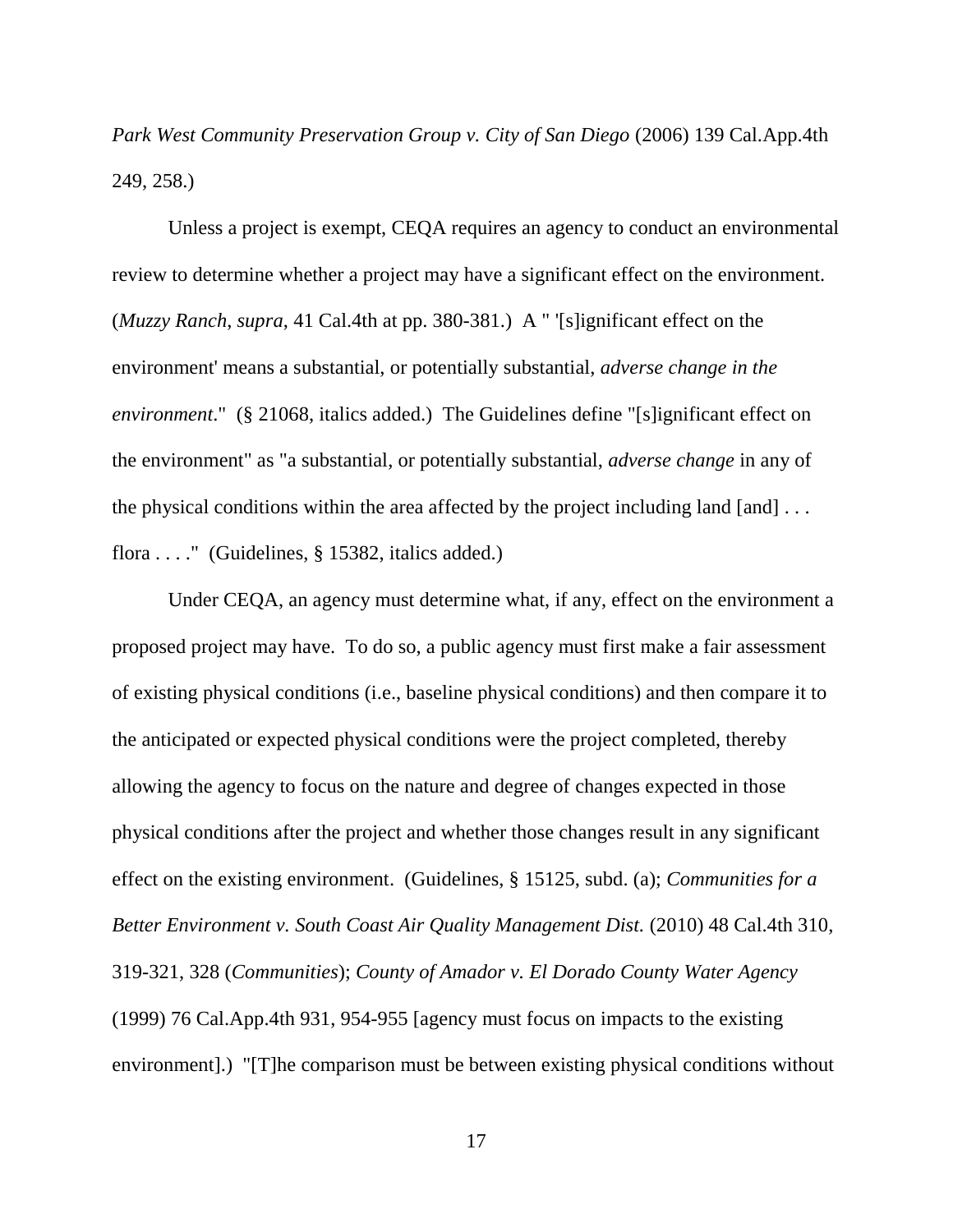the [project] and the conditions expected to be produced by the project. Without such a comparison, the EIR [or other environmental review] will not inform decision makers and the public of the project's significant environmental impacts, as CEQA mandates." (*Communities*, at p. 328.)

 $\mathcal{C}$ 

Based on our review of the administrative record in this case, we conclude the trial court erred by finding the baseline for the project consisted of the physical conditions existing at the site in 2007. Although the court correctly noted environmental review for the storm drain repair work and related revegetation plan began in 2007 when City filed its initial application, we conclude the court misapplied the CEQA statutes and regulations regarding exemptions. As we will explain, the storm drain repair work completed in 2010 pursuant to the emergency exemption was, in effect, an intervening and superseding event that changed the physical environment without any requirement for CEQA review of that work for a significant effect on the environment. Accordingly, after the 2010 emergency work was completed, the only activity to be performed, or the "project," under CEQA was the implementation of the revegetation plan. Therefore, the CEQA baseline for the revegetation project must be set *after* the 2010 emergency work was completed and any qualification for a CEQA exemption and/or significant environmental effect of that project must be considered based on the postemergency work physical environment of the site.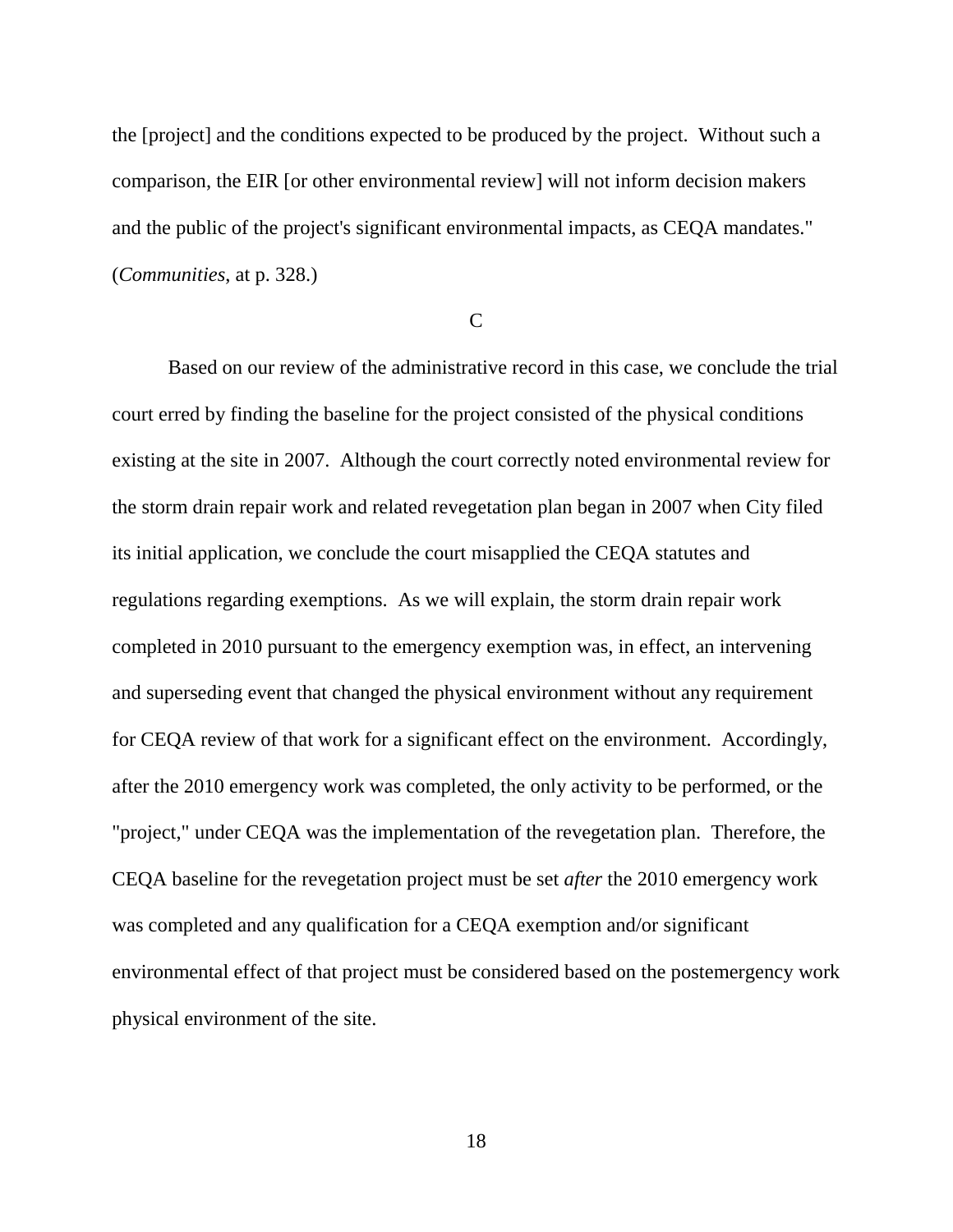Section 21080, subdivision (b), provides a statutory exemption from CEQA's requirements for certain emergency projects, stating: "This division does not apply to any of the following activities: . . . (4) Specific actions necessary to prevent or *mitigate an emergency*." (Italics added.) CEQA defines an "emergency" as "a sudden, unexpected occurrence, involving a clear and imminent danger, demanding immediate action to prevent or mitigate loss of, or damage to, life, health, property, or essential public services. 'Emergency' includes such occurrences as fire, flood, earthquake, or other soil or geologic movements, as well as such occurrences as riot, accident, or sabotage." (§ 21060.3; see also Guidelines, § 15269.)

City asserts, and CREED agrees, that City correctly found the storm drain repair work done in 2010 was exempt from CEQA pursuant to the statutory exemption for emergency projects. (§§ 21080, subd. (b), 21060.3.) As CREED's counsel argued below, "no one disputes the emergency or the emergency exemption. That was totally fine, totally appropriate." Likewise, on appeal CREED states: "Public safety being crucial, [CREED] does not challenge the need for the emergency work to protect residents living at the top of the canyon" and "[CREED] is not challenging the propriety of operating under an emergency exemption for the emergency work."

However, CREED argues that 2010 emergency exemption was merely for "temporary" work and CEQA nevertheless required City after completion in 2010 of the storm drain repair work to conduct at least a preliminary review, if not also an initial study and EIR, to determine whether the storm drain repair work already completed may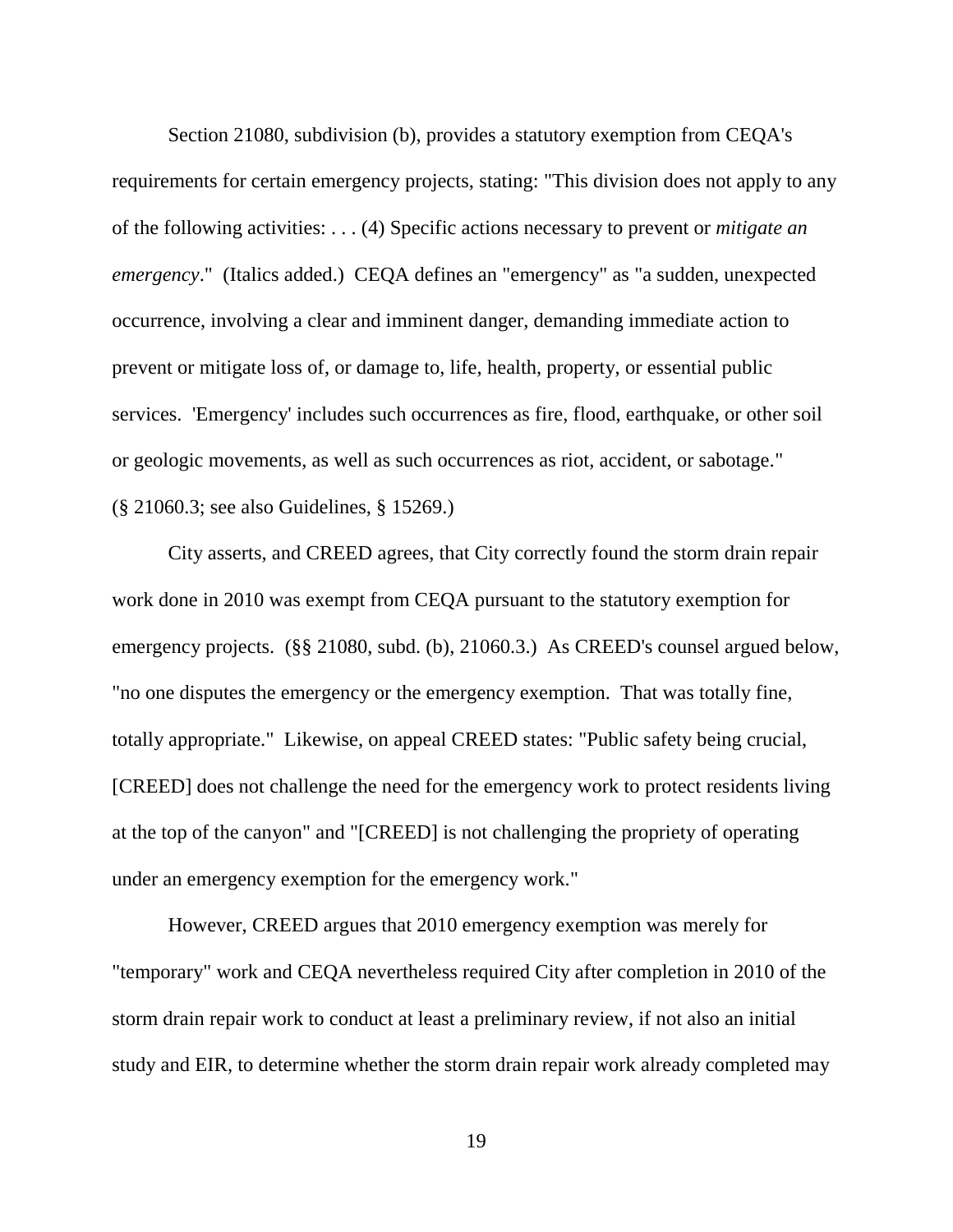have a significant effect on the environment. In so arguing, CREED does not cite any provision of CEQA or the Guidelines to support its position. Instead, it relies solely on a condition of the emergency permit issued by City, which was based on the San Diego Municipal Code. As noted above, the January 15, 2010, emergency permit for the storm drain repair work included the express condition that within 60 days City's engineering department "shall apply for a regular coastal permit to have the emergency work be considered permanent. **If a regular permit is not received, the emergency work shall be removed in its entirety within 150 days of the above date unless waived by the City Manager**." As City notes, San Diego Municipal Code section 126.0718 provides that an emergency coastal development permit may be issued when a coastal emergency exists, but the emergency coastal development permit shall include a condition requiring the processing of a regular coastal development permit application thereafter for that emergency work. Accordingly, any "temporary" status of the emergency work performed by City in 2010 was based solely on the San Diego Municipal Code and *not* on CEQA or the Guidelines.5 Because CREED's petition did not allege any violation of the San Diego Municipal Code independent of CEQA's environmental review requirements, it cannot now argue the trial court's declaratory and injunctive relief, based on violation of CEQA,

 $\overline{a}$ 

<sup>5</sup> Because there is nothing in the record that may enlighten us on the legislative intent underlying that San Diego Municipal Code provision, we cannot, and for purposes of this opinion need not, ascertain why City requires work performed pursuant to an emergency permit to be conditioned on subsequently obtaining a regular permit for work already completed. We further note San Diego Municipal Code section 126.0718 does not require any environmental review under CEQA as a condition for issuance of a regular permit subsequent to an emergency permit.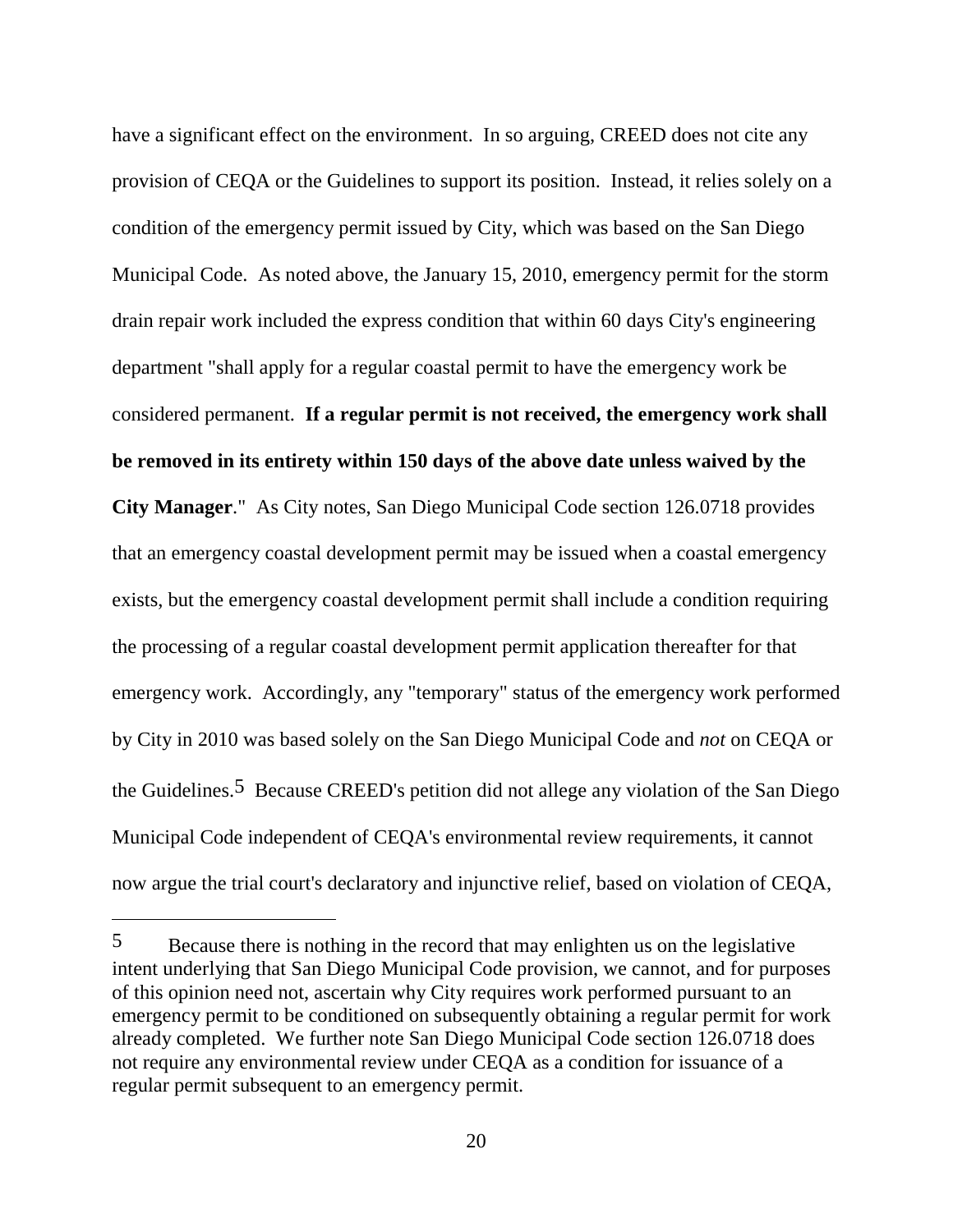can instead be affirmed based on a violation of the San Diego Municipal Code. In any event, on April 26, 2012, City did, in fact, issue the regular site and coastal development permits for the emergency work completed at the site.

Because CEQA and the Guidelines do not contain any provisions for environmental review of emergency projects, any emergency work completed pursuant to an emergency exemption and permit is deemed to be done outside of CEQA's requirements and therefore no subsequent environmental review of that completed work is required.<sup>6</sup> "[T]he question of [environmental] impact is irrelevant to the emergency exemption. . . . [T]he text of the emergency exemption does not address the question of impact [on the environment]. Indeed, the self-evident purpose of the exemption is to provide an escape from the EIR requirement despite a project's clear, significant impact." (*Western Mun. Water Dist. v. Superior Court, supra*, 187 Cal.App.3d at p. 1113.) Whether the work completed pursuant to an emergency exemption and permit is a shortterm or "stop-gap" measure or long-term or "permanent" construction, that work is

<sup>6</sup> We note, however, there may be cases in which the issuance of the emergency exemption and permit may be timely challenged based on contentions that there was not a qualifying "emergency" under CEQA or the work to be done exceeded the nature and/or scope of the emergency exemption. (See, e.g., *CalBeach Advocates v. City of Solana Beach* (2002) 103 Cal.App.4th 529; *Castaic Lake Water Agency v. City of Santa Clarita* (1995) 41 Cal.App.4th 1257; *Western Mun. Water Dist. v. Superior Court* (1986) 187 Cal.App.3d 1104.) That is not the contention in this case, and there is no evidence to support an assertion City improperly issued an emergency exemption and permit for the storm drain repair work to subvert CEQA and improperly avoid environmental review of that work. (Cf. *Western*, at pp. 1113-1115.) In any event, CREED did not timely challenge City's issuance of the emergency exemption and permits in this case, and therefore cannot collaterally attack them in this appeal.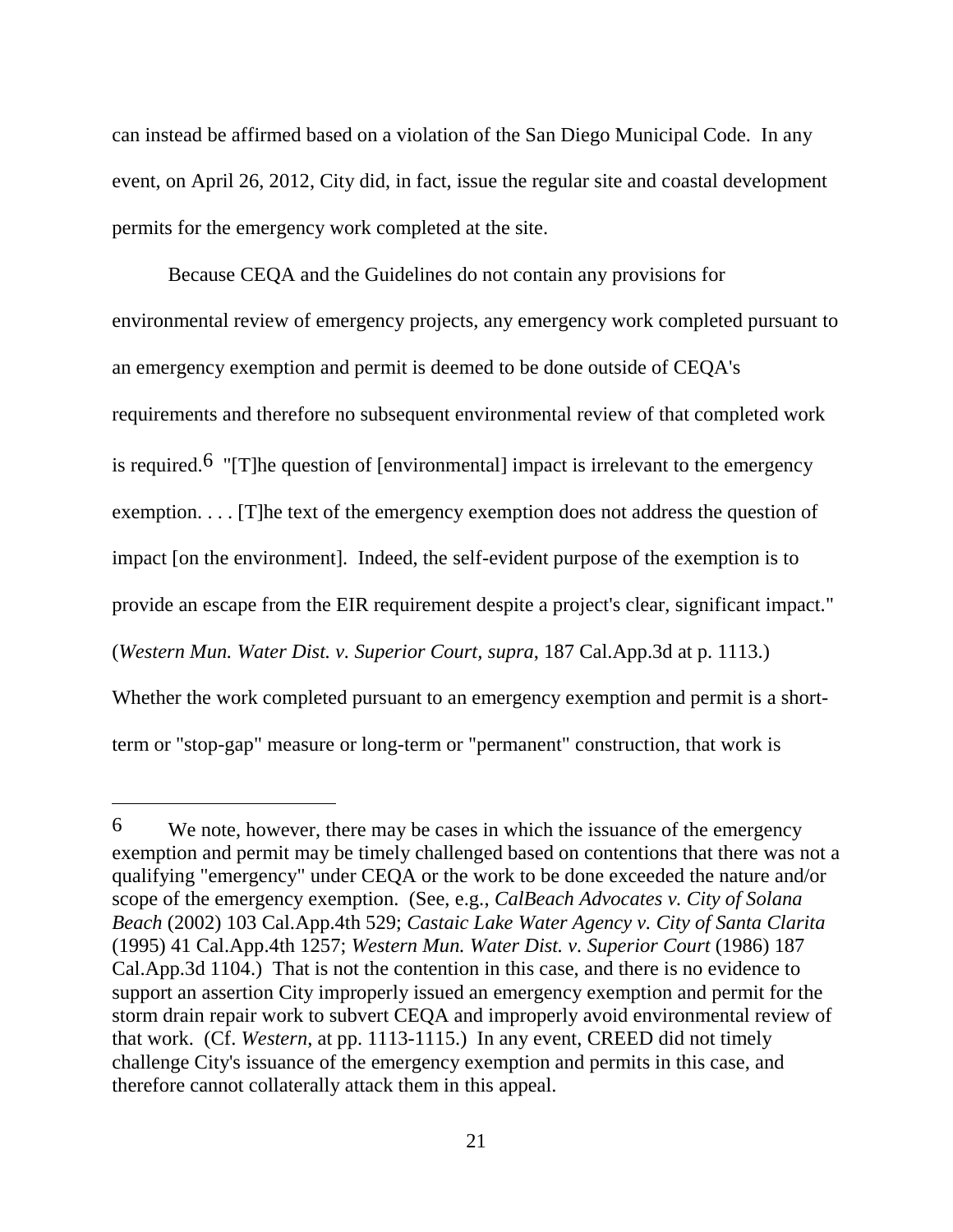exempt from CEQA's environmental review provisions. Therefore, the "permanent" emergency repair of the storm drain pipe in this case, like the emergency repair of the hypothetical dam referred to in *Western Mun. Water Dist.*, at page 1111, was exempt from CEQA's requirements and therefore no environmental review of that work was required under CEQA either before or after it was completed. *Apartment Assn. of Greater Los Angeles v. City of Los Angeles* (2001) 90 Cal.App.4th 1162, cited by CREED, is factually inapposite to this case and does not persuade us to reach a contrary conclusion.

One effect of the emergency exemption and permits for the storm drain repair work completed in this case is that the physical environment existing at the site in 2010 changed for purposes of CEQA review and any future work proposed to be completed at that site was required to be considered under CEQA based on the physical environment that existed thereafter without any environmental review of the emergency work completed in 2010 and without any consideration of the physical conditions that existed prior to that emergency work. That means the revegetation plan, the only work to be done at the site after 2010 and not included in the emergency exemption and permits, must be reviewed under CEQA based solely on the physical environment that existed *after* completion in 2010 of the emergency storm drain repair work. It is against those post-2010 repair work physical conditions that any proposed future work was to be considered under CEQA. Alternatively stated, the baseline for consideration of the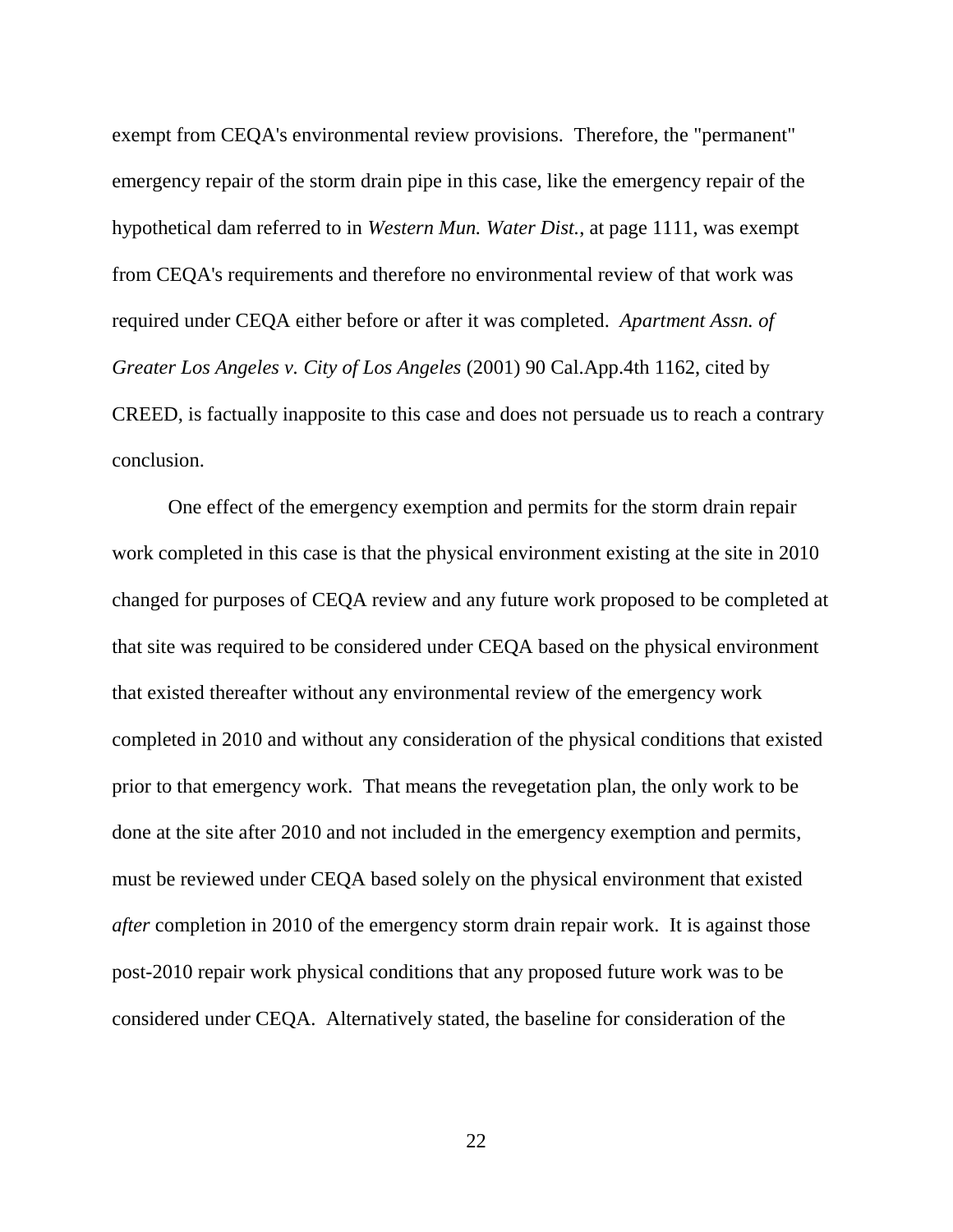revegetation plan under CEQA was the post-2010 emergency work physical conditions and *not* the 2007 pre-emergency work physical conditions of the site.

The "environment" under CEQA is "the *physical conditions which exist* within the area *which will be affected by a proposed project*, including land, air, water, minerals, flora, fauna, noise, [and] objects of historic or aesthetic significance." (§ 21060.5, italics added.) Because CEQA "applies only to 'discretionary *projects proposed to be carried out* or approved by public agencies' " (*San Lorenzo*, *supra*, 139 Cal.App.4th at p. 1376, some italics added) and the revegetation plan was the only "project" under CEQA proposed to be carried out at the site after completion of the 2010 emergency work, CEQA applies only to the revegetation plan and not to the work done as part of the 2010 emergency storm drain repair. Therefore, in conducting a preliminary review of the revegetation project under CEQA, City was charged with making a comparison between the existing physical conditions after the 2010 emergency work was completed without the revegetation project and the conditions expected to be produced by the revegetation project. (*Communities*, *supra*, 48 Cal.4th at p. 328.) Those baseline conditions are the actual environmental conditions (i.e., real conditions on the ground) existing at the time environmental analysis of the proposed project was commenced. (*Id*. at pp. 315, 321.) We discuss below whether there is substantial evidence to support City's determination that the revegetation project was categorically exempt from CEQA based on that comparison and other considerations.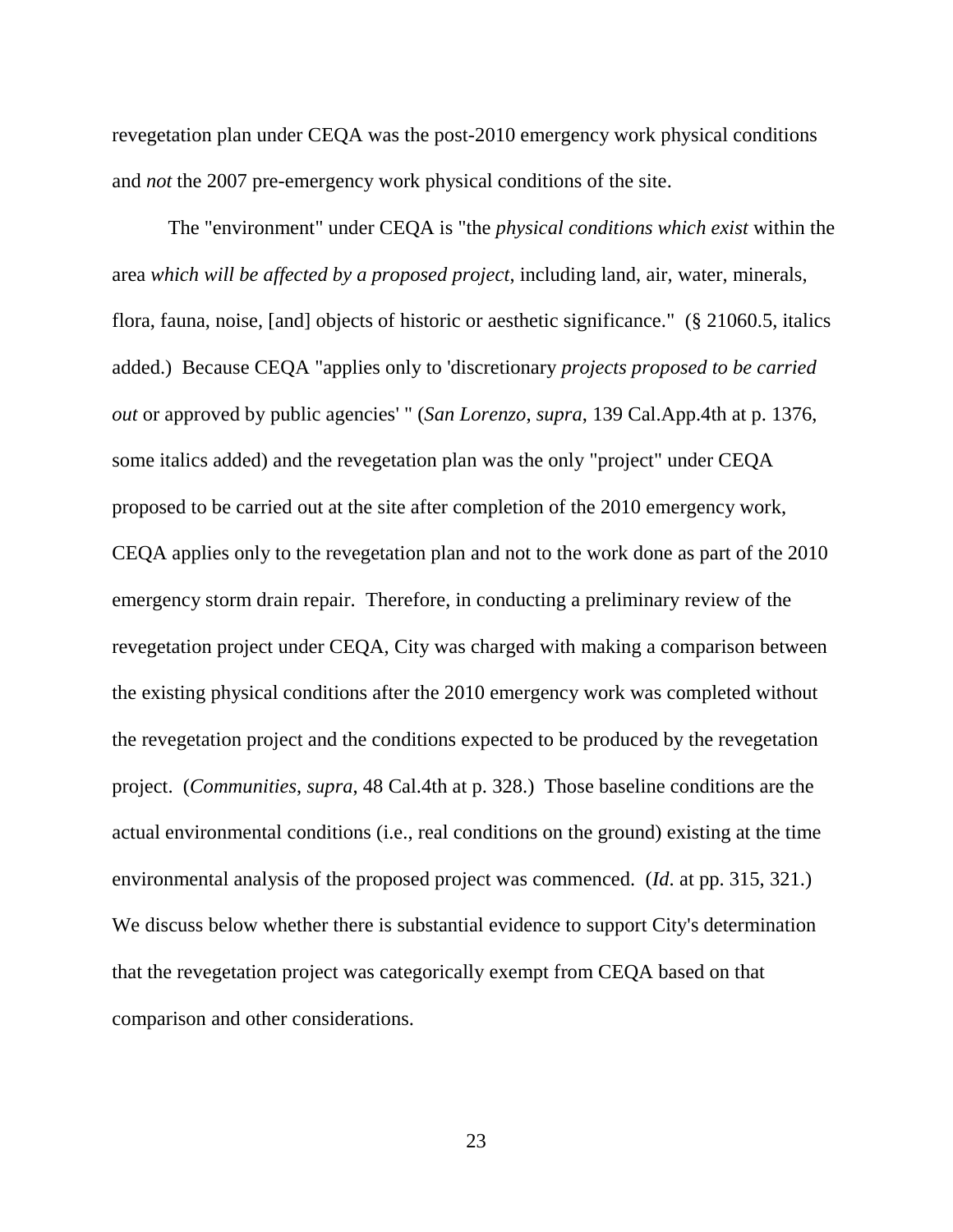## *CREED's Standing*

III

City contends the trial court erred by finding CREED had standing to challenge City's determination that an emergency exemption under CEQA applied to its 2010 storm drain repair work.

A

In granting CREED's petition, the court concluded it had jurisdiction to consider CREED's objections to the storm drain repair work City performed under the emergency exemption. The court stated: "As a preliminary matter, the Court notes that the City stated that it does not contest [CREED's] standing to challenge the exemptions applied for the after-the-fact permits. [Citation.] However, it does contend that the Court has no jurisdiction to hear [CREED's] objections to work done under the emergency exemption. The Court disagrees." The court apparently based its conclusion on the presumed hesitance of trial courts in general to issue a temporary restraining order and delay emergency repairs if a party timely challenges an agency's emergency exemption determination.

B

City asserts the trial court erred by concluding CREED had standing to challenge City's determination that an emergency exemption under CEQA applied to its 2010 storm drain repair work even though CREED did not timely challenge that determination. Absent a timely challenge to an agency's emergency exemption determination, any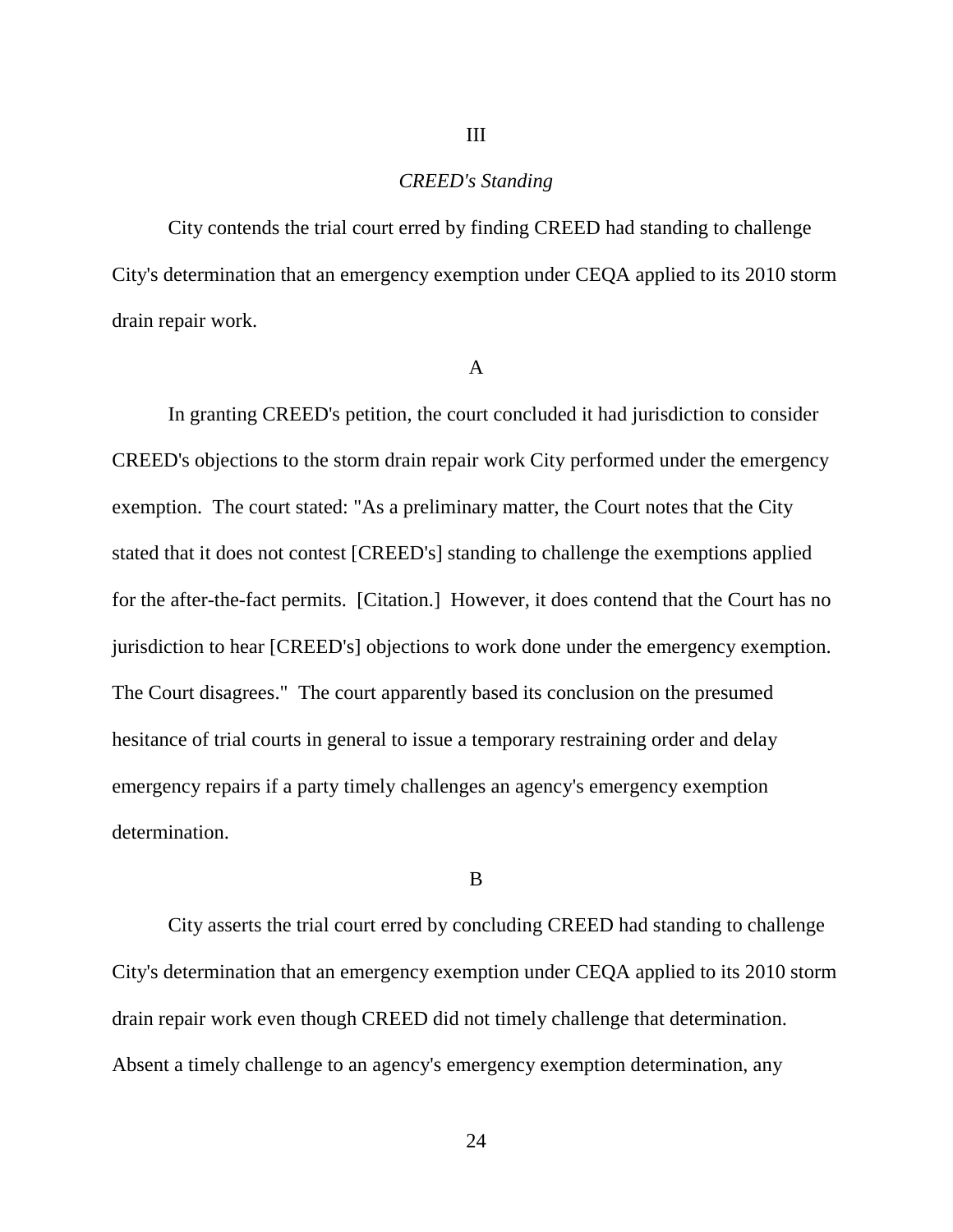emergency work completed pursuant to that exemption determination cannot thereafter be collaterally challenged. (See § 21167, subd. (d) [providing a 35-day period for challenging a notice of exemption and, if none was properly filed, a maximum 180-day statute of limitations for challenges to agency determinations under CEQA]; see also Guidelines, § 15062, subd. (d).) Therefore, CREED did not have standing to challenge City's storm drain repair work completed in 2010 pursuant to its emergency exemption determination. Any concern of the court regarding the hesitancy of courts to issue temporary restraining orders on timely-filed challenges to emergency exemption determinations is not sufficient to create standing for a party that did not timely file a challenge to that determination. City correctly asserts CREED had standing to challenge only City's determination that its revegetation project was exempt from CEQA.

To the extent CREED argues it retained standing to challenge the "permanent" aspects of the emergency storm drain repair work but not the "temporary" emergency work, it misconstrues and/or misapplies CEQA and the Guidelines. As discussed above, *all* emergency work, whether considered "temporary" or "permanent" work, is exempt from CEQA environmental review. (§§ 21080, subd. (b), 21060.3; see also Guidelines, § 15269.) Therefore, absent a timely challenge to an agency's emergency exemption determination, a party does not have standing to challenge that determination, whether or not the emergency work is considered "permanent." Likewise, CREED wrongly argues City's NOE, in effect, gave it a "second bite at the apple" because City described the work covered thereby as the "emergency repair work that has already been completed plus the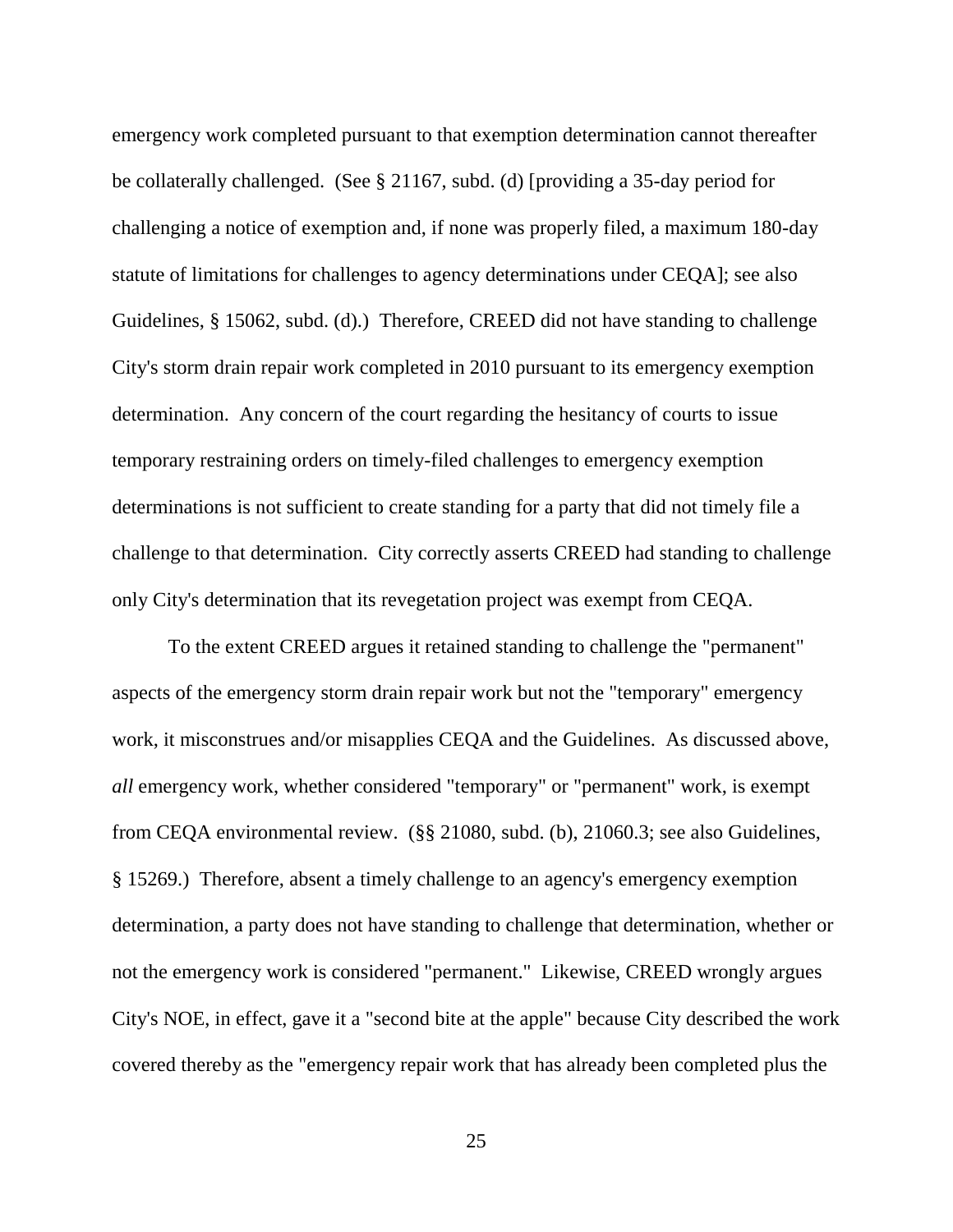proposed revegetation plan." To the extent City included the completed emergency repair work in its NOE, 2011 exemption determination, and 2012 regular site and coastal development permits, that inclusion was redundant and unnecessary. As discussed above, the 2010 storm drain repair work was exempt from CEQA on City's determination that the work was exempt under section 21080, subdivision (b). Thereafter, no subsequent or additional exemption determinations were necessary. To the extent City thereafter found its completed storm drain repair work was exempt from CEQA, it was merely confirming its prior emergency exemption determination.

#### IV

## *CEQA Exemption for Revegetation Project*

City contends it had substantial evidence to support its finding that the regular, nonemergency site and coastal development permits for the revegetation project were exempt from CEQA's requirements under either the common sense exemption or a categorical exemption.

#### A

In issuing its NOE in November 2011, City concluded the project was exempt from CEQA, explaining it had conducted a study that determined "the project would not result in significant environmental impacts and meets the criteria set forth in CEQA [Guidelines] Sections 15301, 15302, and 15061(b)(3) (General Rule). *The only physical change associated with the project is the implementation of the revegetation plan. Since the revegetation would not result in a significant effect on the environment*[*,*] *the project*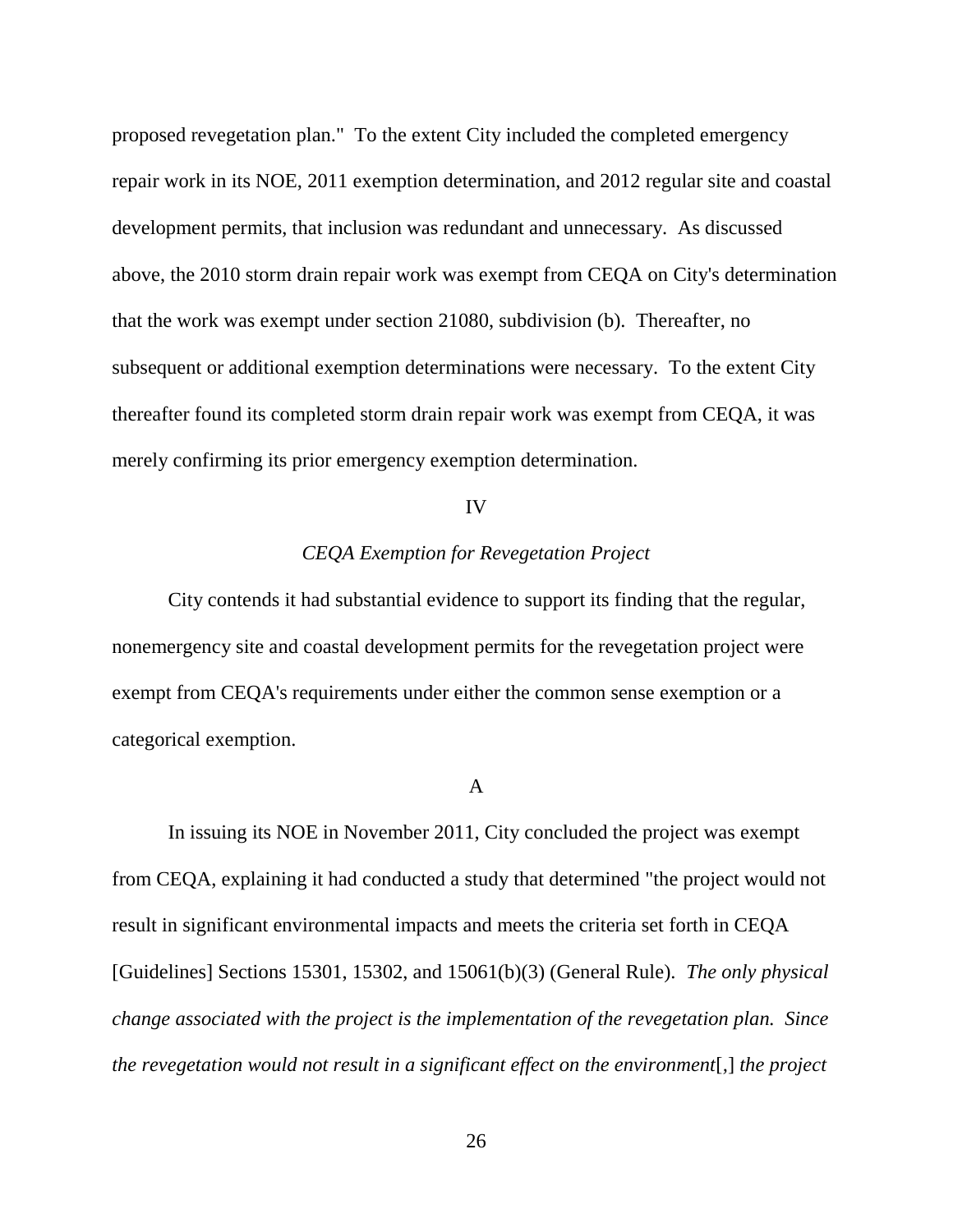*would be exempt from CEQA in accordance with Section 15061(b)(3)*." (Italics added.) City relied primarily, if not exclusively, on Guidelines section 15061, subdivision (b)(3), or the common sense exemption, to find the revegetation project was exempt from CEQA.

B

CEQA does not apply to projects that are statutorily or categorically exempt or fall under the "common sense" exemption. (*San Lorenzo*, *supra*, 139 Cal.App.4th at pp. 1380-1381.) The Guidelines "list categorical exemptions or 'classes of projects' that the resources agency has determined to be exempt per se because they do not have a significant effect on the environment. [Citations.] [¶] A project that qualifies for neither a statutory nor a categorical exemption may nonetheless be found exempt under what is sometimes called the 'commonsense' exemption, which applies '[w]here it can be seen with certainty that there is no possibility that the activity in question may have a significant effect on the environment' [citation]." (*Muzzy Ranch*, *supra*, 41 Cal.4th at p. 380.)

Section 15061, subdivision (b), of the Guidelines provides that a project is exempt from CEQA if it is: (1) exempt by statute; (2) exempt pursuant to a categorical exemption; or (3) the activity is covered by "the general rule that CEQA applies only to projects which have the potential for causing a significant effect on the environment" (i.e., the "common sense" exemption). "A categorical exemption is based on a finding by the Resources Agency that a class or category of projects does not have a significant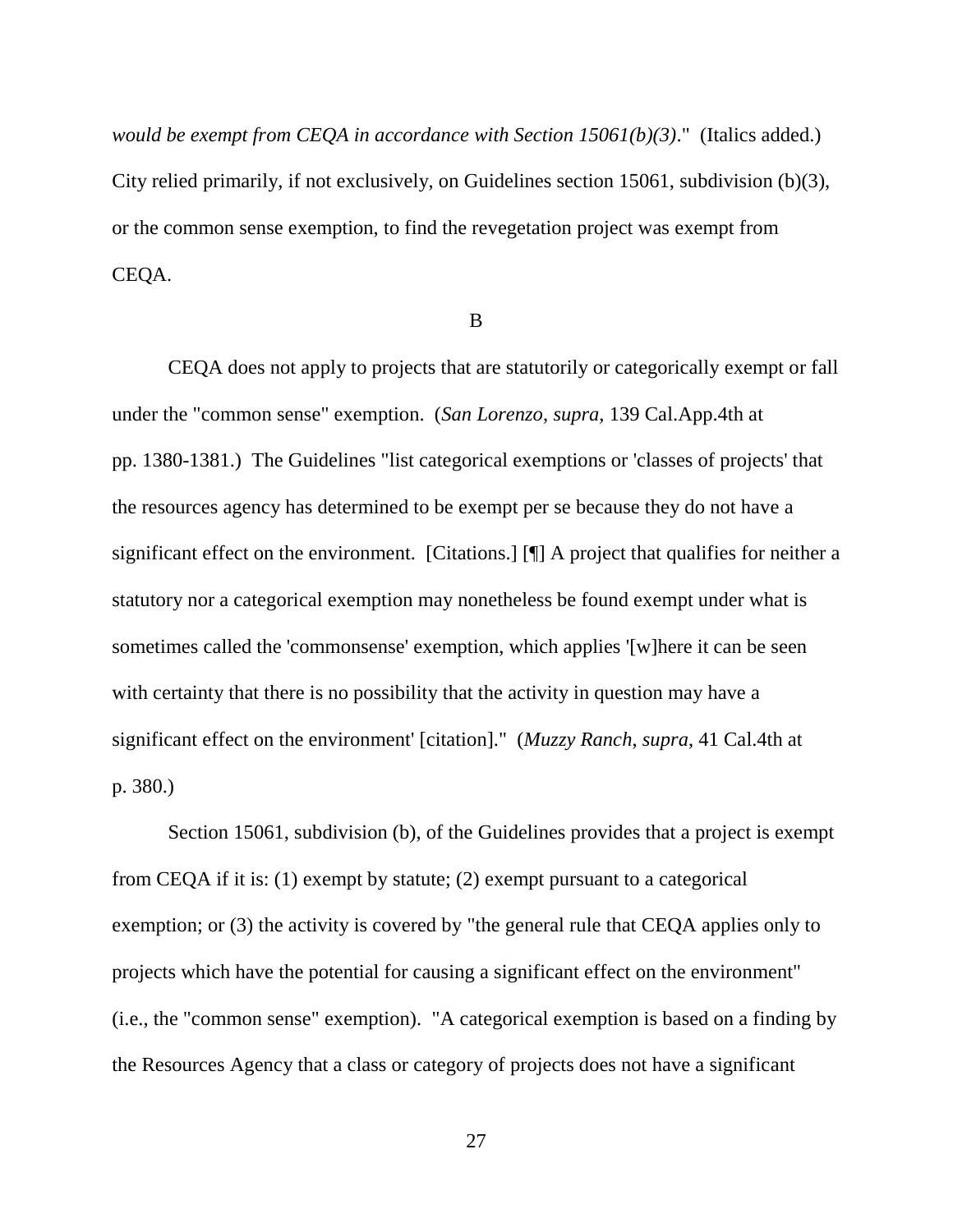effect on the environment." (*Davidon Homes v. City of San Jose* (1997) 54 Cal.App.4th 106, 115 (*Davidon*).) The common sense exemption applies "[w]here it can be seen with certainty that there is no possibility that the activity in question may have a significant effect on the environment . . . . " (Guidelines,  $\S$  15061, subd. (b)(3).) "A discussion accompanying this Guideline explains its purpose as follows: 'Subsection (b)(3) provides a short way for agencies to deal with discretionary activities which could arguably be subject to the CEQA process but which common sense provides should not be subject to the Act. [¶] This section is based on the idea that CEQA applies jurisdictionally to activities which have the potential for causing environmental effects. Where an activity has no possibility of causing a significant effect, the activity will not be subject to CEQA.' " (*Davidon*, *supra*, 54 Cal.App.4th at pp. 112-113.)

On appeal, we must determine whether the agency abused its discretion by finding a project exempt from CEQA and, in so doing, we review the administrative record de novo to determine whether the agency proceeded in the manner required by law and whether there is substantial evidence to support the agency's finding that a project is exempt under a statutory or categorical exemption or the common sense exemption. (§ 21168.5; *San Lorenzo*, *supra*, 139 Cal.App.4th at pp. 1375, 1381-1382; *Davidon, supra*, 54 Cal.App.4th at pp. 112-113.) Substantial evidence "may be found in the information submitted in connection with the project, including at any hearings that the agency chooses to hold." (*San Lorenzo*, at p. 1386.) "The scope of an exemption may be analyzed as a question of statutory interpretation and thus subject to independent review."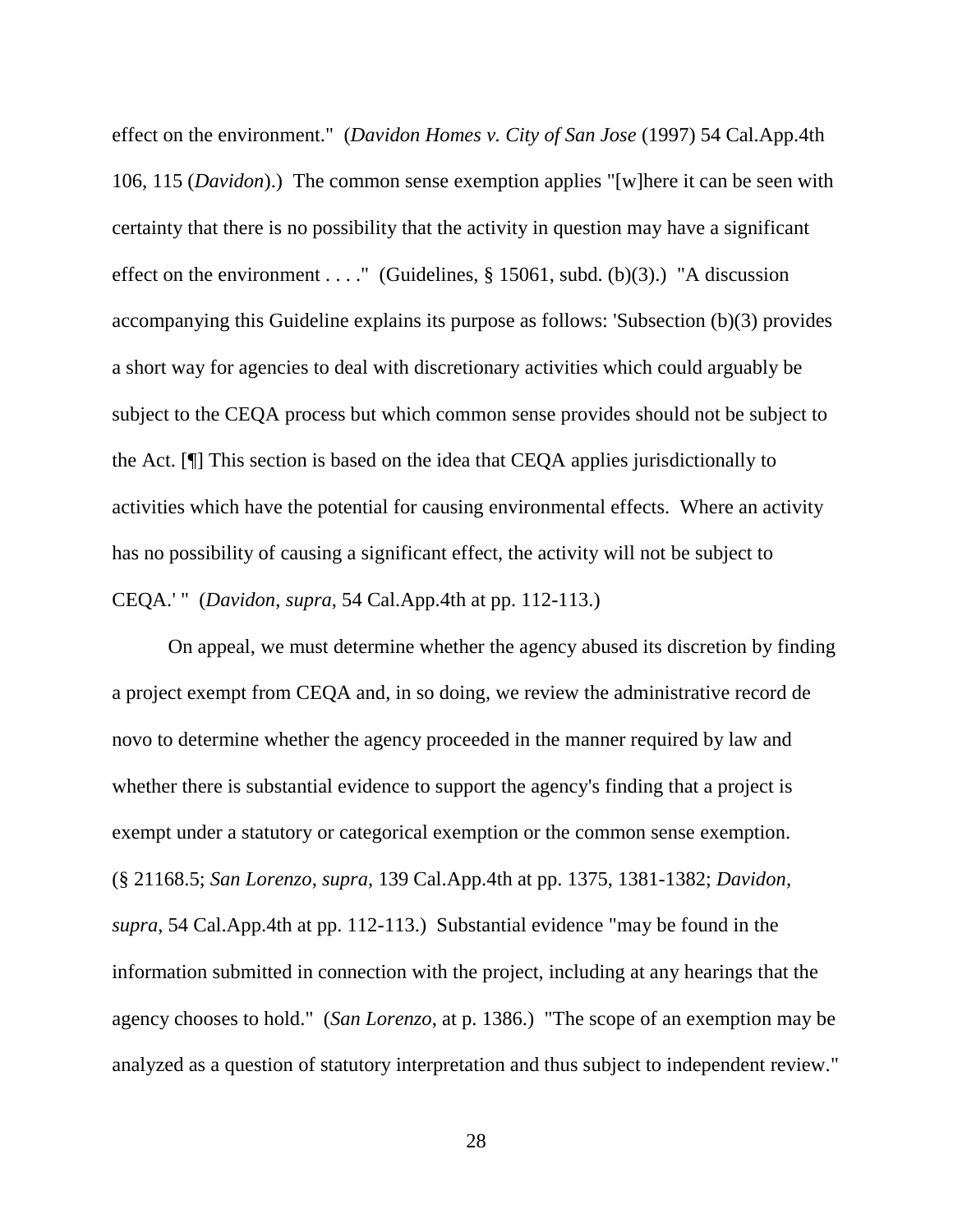(*Id*. at p. 1382.) Nevertheless, courts should not expand exemption categories beyond the reasonable scope of their statutory language. (*Mountain Lion Foundation v. Fish & Game Com.*, *supra*, 16 Cal.4th at p. 125.)

## C

Based on our review of the administrative record, we conclude there is substantial evidence to support City's determination that the revegetation project was exempt from CEQA pursuant to the common sense exemption under Guidelines, § 15061, subdivision (b)(3). As discussed above, on January 15, 2010, *before* the emergency storm drain repair work began, City's engineering and capital projects department issued an updated biological letter report modifying RBC's April 2008 report to reflect the revised scope of work. The update letter stated the revised project area was about 2,835 square feet, or about 0.065 of an acre. The letter stated the project would directly impact only "disturbed habitat (Tier IV)," also known as ruderal vegetation. The letter stated that under City's biological guidelines, "*impacts to* lands classified as *Tier IV* upland *habitat*  are *not considered significant* . . . ." (Italics added.)

In June 2011, *after* completion of the emergency storm drain repair work, a revegetation/restoration planting plan was prepared by Merkel & Associates, Inc., for City's project. The goal of the plan was to *restore* the area entirely with native vegetation (i.e., diegan coastal sage scrub and southern mixed chaparral) and thereby *biologically improve* on the current postimpact conditions of the site. The plan stated the areas impacted by the storm drain repair work were "*mostly devoid of vegetation*." (Italics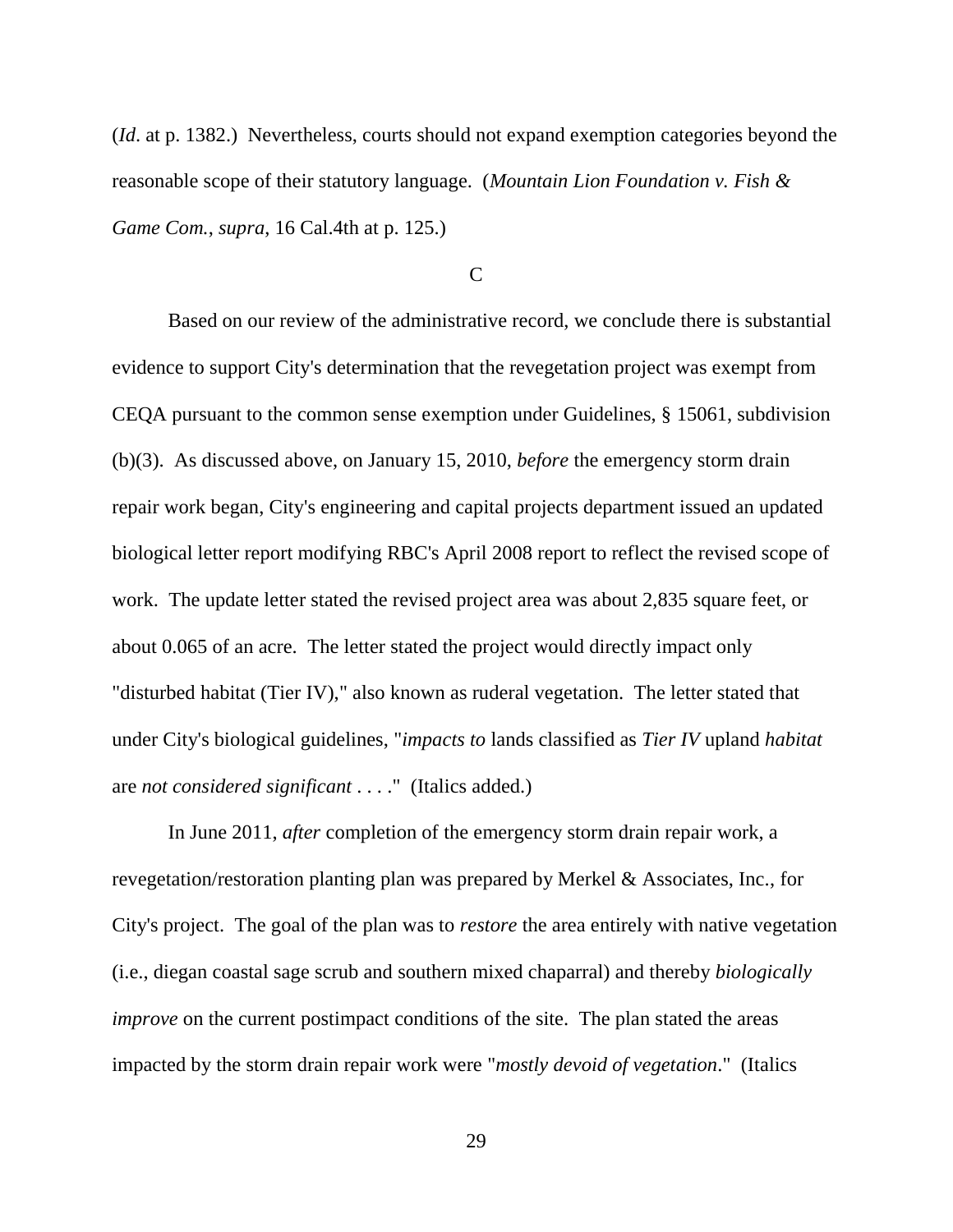added.) The plan provided that the site would be revegetated with a combination of native container plantings and an application of native seed mix hydroseed slurry, with specific species set forth in tables based on the native habitat immediately adjacent to the site.

Thereafter, apparently in November 2011, Jeff Szymanski, City's environmental planner for the project, completed a two-page preliminary review worksheet (or, as the parties refer to it, an "initial study") to determine whether the project might have any significant effect on the environment. After apparently reviewing the original April 2008 biological resources report and the June 2011 revegetation plan, he found the revegetation plan was the only proposed physical change to the existing area. He noted the existing habitat at the site was a mix of native and nonnative plants. He concluded the project would have no impact on the site's biological resources. He further found the revegetation plan would return the slope to its previous conditions and improve the site's visual quality.

In its November 2011 NOE, City concluded that because the revegetation plan "*would not result in a significant effect on the environment*[*,*] *the project would be exempt from CEQA in accordance with Section 15061(b)(3)*." (Italics added.) City concluded the revegetation project was exempt from CEQA under the common sense exemption of Guidelines, section 15061, subdivision (b)(3).

Based on that evidence, it is undisputed that the existing physical conditions of the site in 2011 (*after* the emergency storm drain repair work had been completed) consisted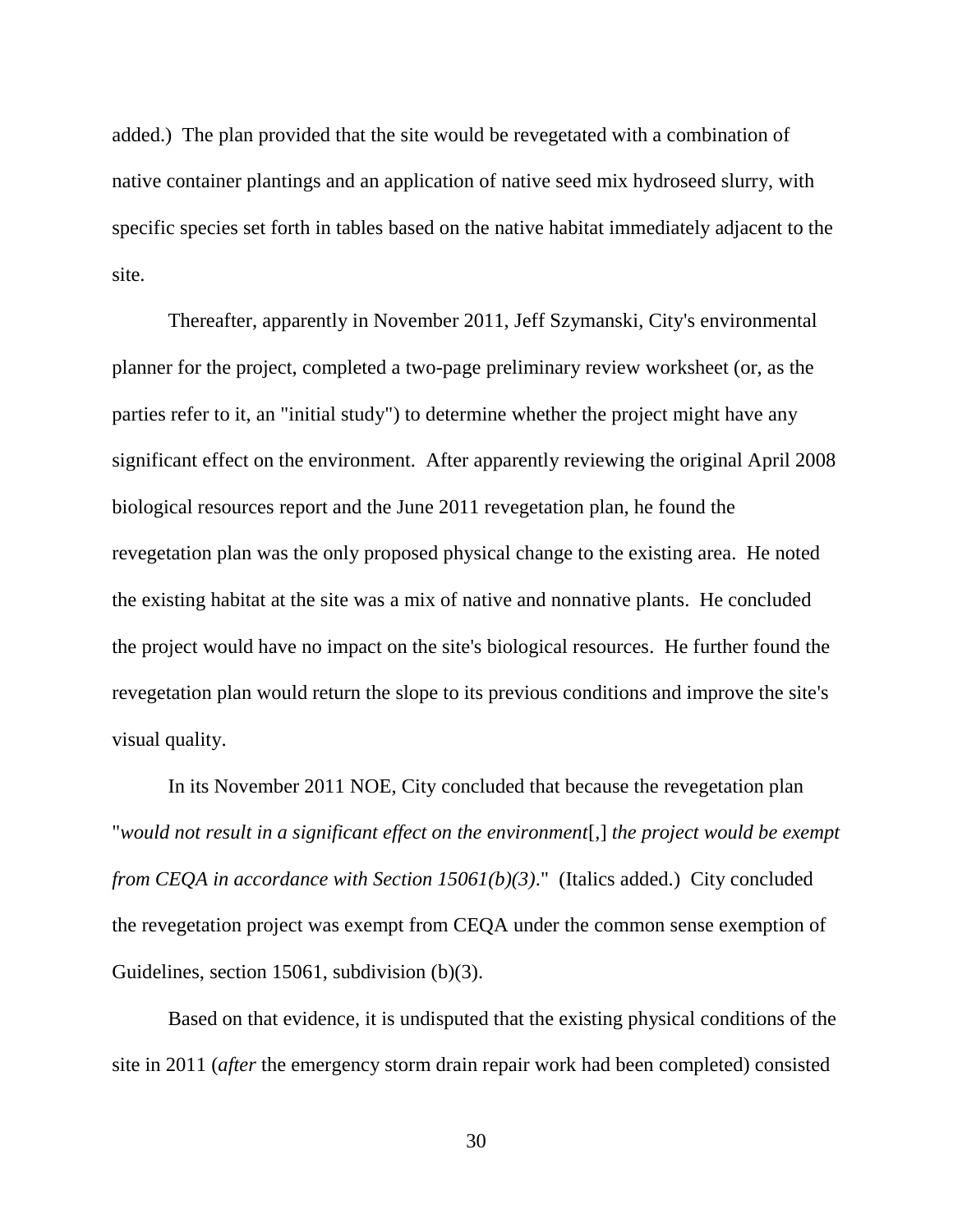primarily of bare dirt. The site was described as "mostly devoid of vegetation." That 2011 postemergency work condition of the site constituted the baseline against which the proposed project, or revegetation plan, was to be compared in City's determination whether the project might have a significant effect on the environment. The existing physical conditions, or real conditions on the ground, in 2011, when the project was analyzed for any possible significant effect on the environment, therefore consisted mostly of bare *dirt* and vegetation that was mostly *nonnative plants*. In comparison, the revegetation plan proposed to install *native plants,* thereby clearly improving the physical conditions at the site. Although the revegetation plan would change or alter the site's 2011 physical conditions, it is only "a substantial, or potentially substantial, *adverse* change in any of the physical conditions" that constitutes a "significant effect on the environment" within the meaning of CEQA. (Guidelines, § 15382, italics added; see also § 21068.) Because the revegetation plan indisputably would *improve* the site's physical conditions compared to its 2011 physical conditions, that plan would *not* result in any *adverse* change in its physical conditions. Therefore, the revegetation plan could have no significant effect on the environment within the meaning of CEQA. Because the evidence in the administrative record shows "with certainty that there is no possibility that the activity in question [i.e., the revegetation plan] may have a significant effect on the environment" (Guidelines,  $\S$  15061, subd. (b)(3)), we conclude there is substantial evidence to support City's determination that the revegetation project was exempt from CEQA pursuant to the common sense exemption (i.e., Guidelines, § 15061, subd. (b)(3))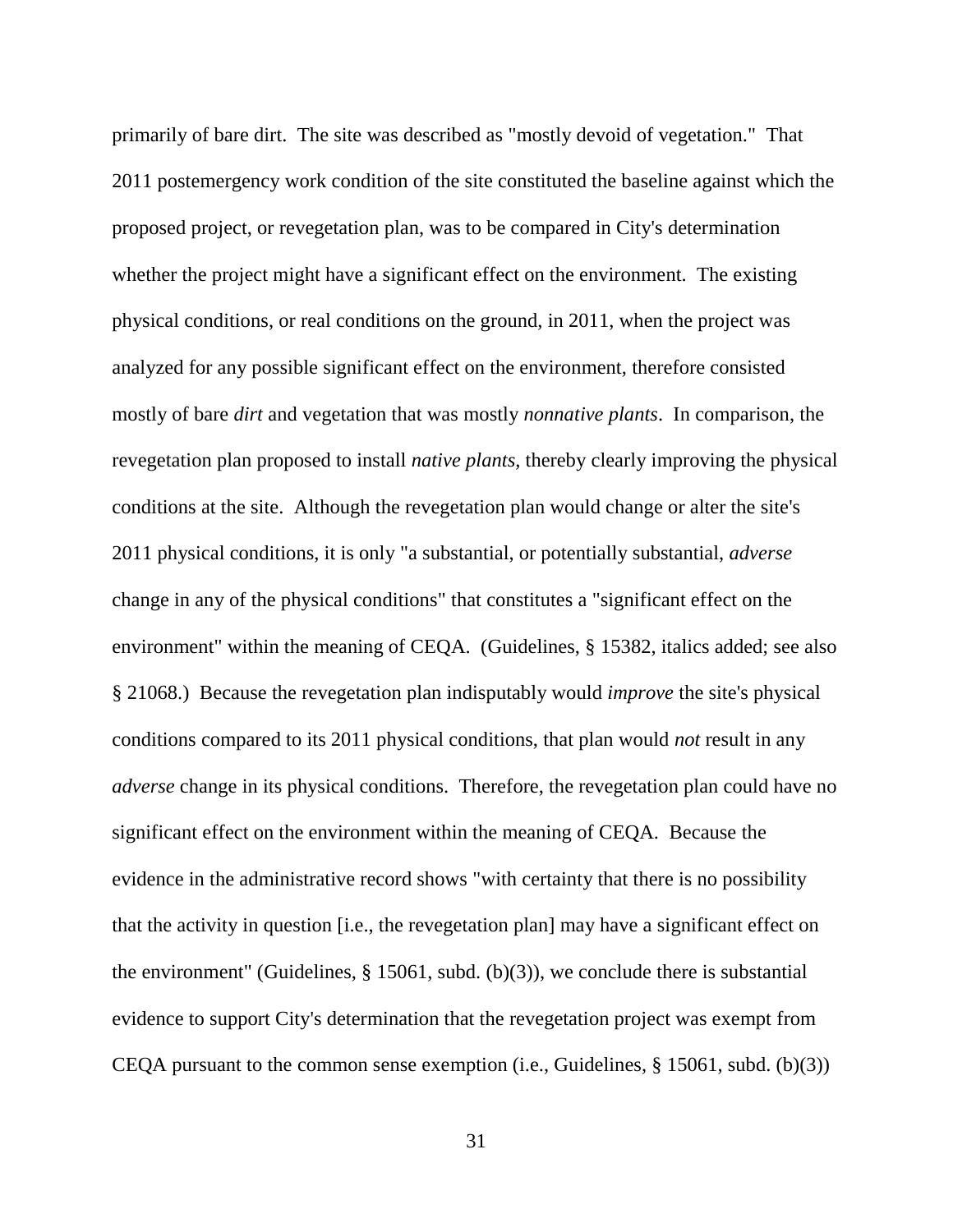and therefore conclude City did not abuse its discretion by so finding. The trial court erred by concluding there was insufficient evidence to support City's determination that the project was exempt from CEQA.7

Because we conclude there is substantial evidence to support City's determination the revegetation project was exempt from CEQA under the common sense exemption, we need not address the possible alternative exemptions cited by City (i.e., Guidelines, §§ 15301, 15302.) Nevertheless, we note it is possible the revegetation plan was exempt under the "Class 1" exemption for "existing facilities," which applies to "repair . . . or minor alteration of existing public . . . facilities, . . . or *topographical features*, involving negligible or no expansion of use beyond that existing at the time of the lead agency's determination." (Guidelines, § 15301, italics added.) Among the various nonexclusive examples listed in that section is the example of "[m]aintenance of existing landscaping [and] native growth . . . . " (Guidelines, § 15301, subd. (h).) It would seem logical that

<sup>&</sup>lt;sup>7</sup> In opposition to City's contention, CREED primarily argues the project must be viewed as a whole (i.e., both the emergency storm drain repair work and the revegetation plan) and with a 2007 baseline (i.e., before the emergency storm drain repair work was completed). Because we considered those arguments above, we need not address them again. In any event, we are not persuaded by CREED's argument that there is insufficient evidence to support City's determination the project was exempt from CEQA. CREED wrongly asserts in its respondent's brief that there is "nothing in the record discuss[ing] the revegetation plan in any detail" and City's appellate counsel "fabricat[ed]" its reference to native plants. As discussed above, the administrative record contains evidence regarding the details of the revegetation plan, including the types and quantity of native plants to be installed at the 2,835 square foot site.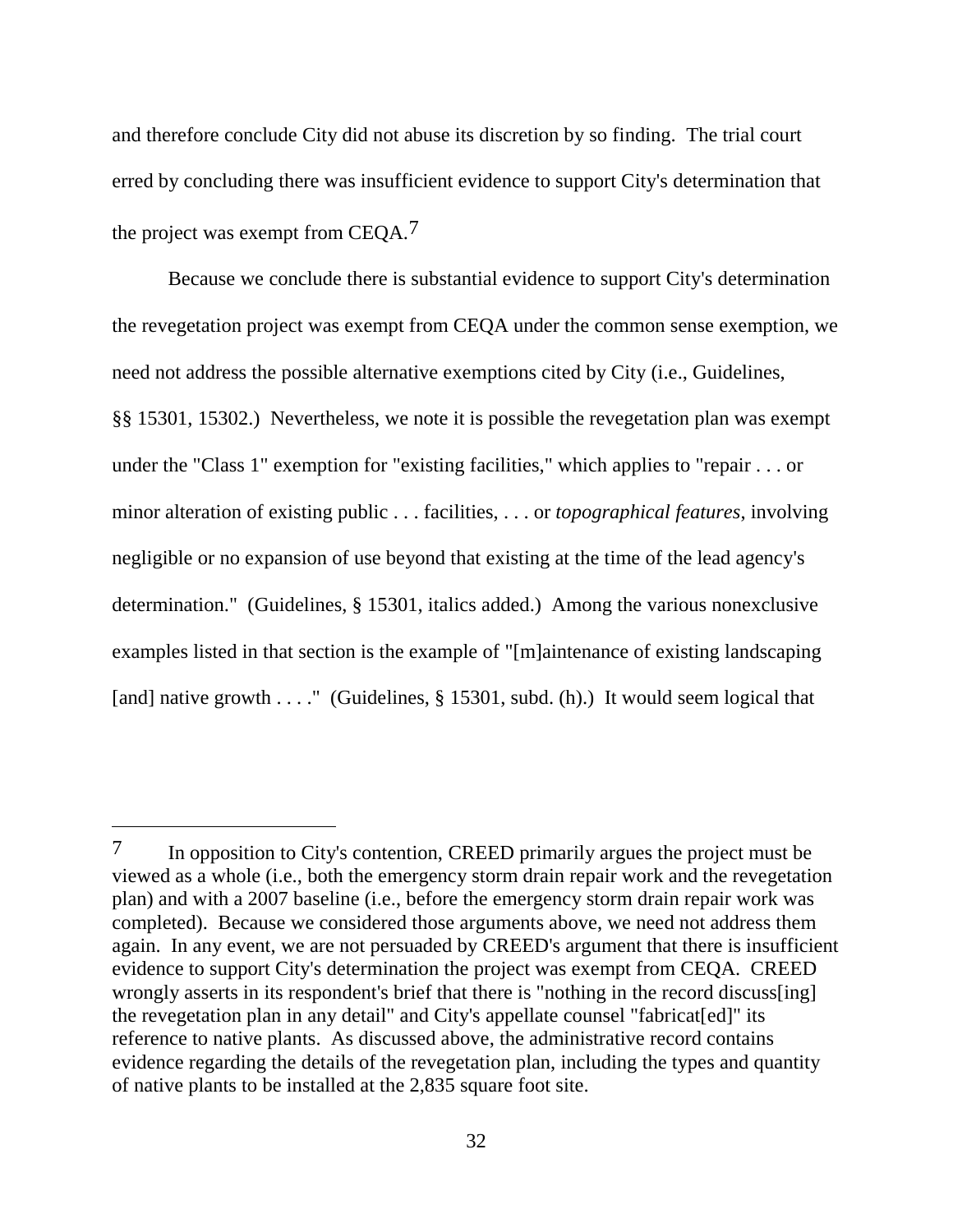the *improvement*, and not mere maintenance, of the existing landscape with native plants would similarly be exempt under that section.<sup>8</sup>

## V

#### *Unusual Circumstances Exception*

City contends CREED did not carry its burden to present substantial evidence to show an exception applied to the exemption for the revegetation project based on a reasonable possibility that the project may have a significant effect on the environment.

## A

The Guidelines provide exceptions to categorical exemptions. (Guidelines,

§ 15300.2.) "A categorical exemption shall not be used for an activity where there is a reasonable possibility that the activity will have a significant effect on the environment due to unusual circumstances." (*Id*., subd. (c).) Under that provision, a challenger must show not only the existence of unusual circumstances, but also that there is a reasonable possibility the project will have a significant effect on the environment because of those unusual circumstances. (Guidelines, § 15300.2, subd. (c); *Santa Monica Chamber of Commerce v. City of Santa Monica* (2002) 101 Cal.App.4th 786, 800 (*Santa Monica*).)

 $\overline{a}$ 

<sup>8</sup> We note City could also have considered whether the revegetation project was exempt from CEQA under Guidelines, sections 15304 [minor alterations in the condition of land and/or vegetation (e.g., "[n]ew gardening or landscaping")] and 15333 [habitat restoration projects under five acres in size (e.g., "revegetation of disturbed areas with native plant species")]. Although we need not address the applicability of those possible categorical exemptions based on the administrative record in this case, they nevertheless appear to support City's determination that the revegetation project was exempt from CEQA as not having any significant effect on the environment.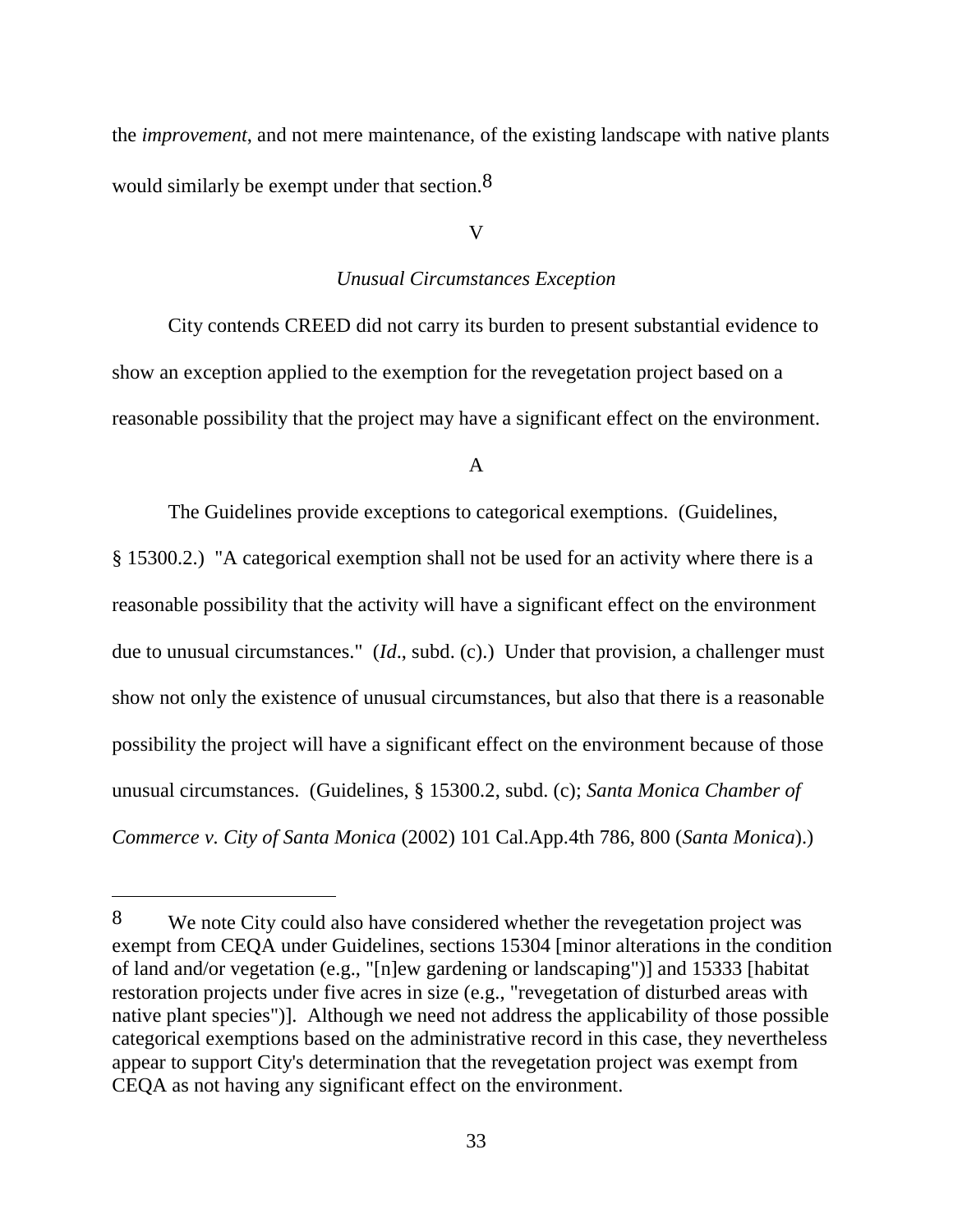Although the Guidelines do not define the term "unusual circumstances," case law has interpreted that term as "some feature of the project that distinguishes it" (*Fairbank v. City of Mill Valley* (1999) 75 Cal.App.4th 1243, 1251) from others in the exempt class (*id.* at p. 1251), which is unusual "relative to the *typical* circumstances related to an otherwise typically exempt project" (*Santa Monica*, at p. 801). Cases have held the presence of similar facilities in the local area precludes the existence of unusual circumstances. (See, e.g., *Bloom v. McGurk* (1994) 26 Cal.App.4th 1307, 1314-1316; *City of Pasadena v. State of California* (1993) 14 Cal.App.4th 810, 826-827.)

"[O]nce an agency . . . determines, based on substantial evidence in the record, that the project falls within a categorical exemption . . . , the burden shifts to the challenging party . . . to ' "produce substantial evidence . . ." ' . . . that one of the exceptions to categorical exemption applies." (*Santa Monica*, *supra*, 101 Cal.App.4th at p. 796.) The appropriate standard in reviewing on appeal whether an exception applies to a categorical exemption is unclear. (*Hines v. California Coastal Com.* (2010) 186 Cal.App.4th 830, 855-856 [noting split of authority].) Some courts have applied the "fair argument" standard (i.e., is there a fair argument based on substantial evidence the project will have a significant effect on the environment), and other courts have applied the ordinary substantial evidence standard (i.e., deferring to agency's finding the categorical exemption applies). (*Id*. at p. 856, citing *Fairbank v. City of Mill Valley*, *supra*, 75 Cal.App.4th at pp. 1259-1260.) To resolve this appeal, we need not decide which standard is appropriate in determining whether CREED carried its burden to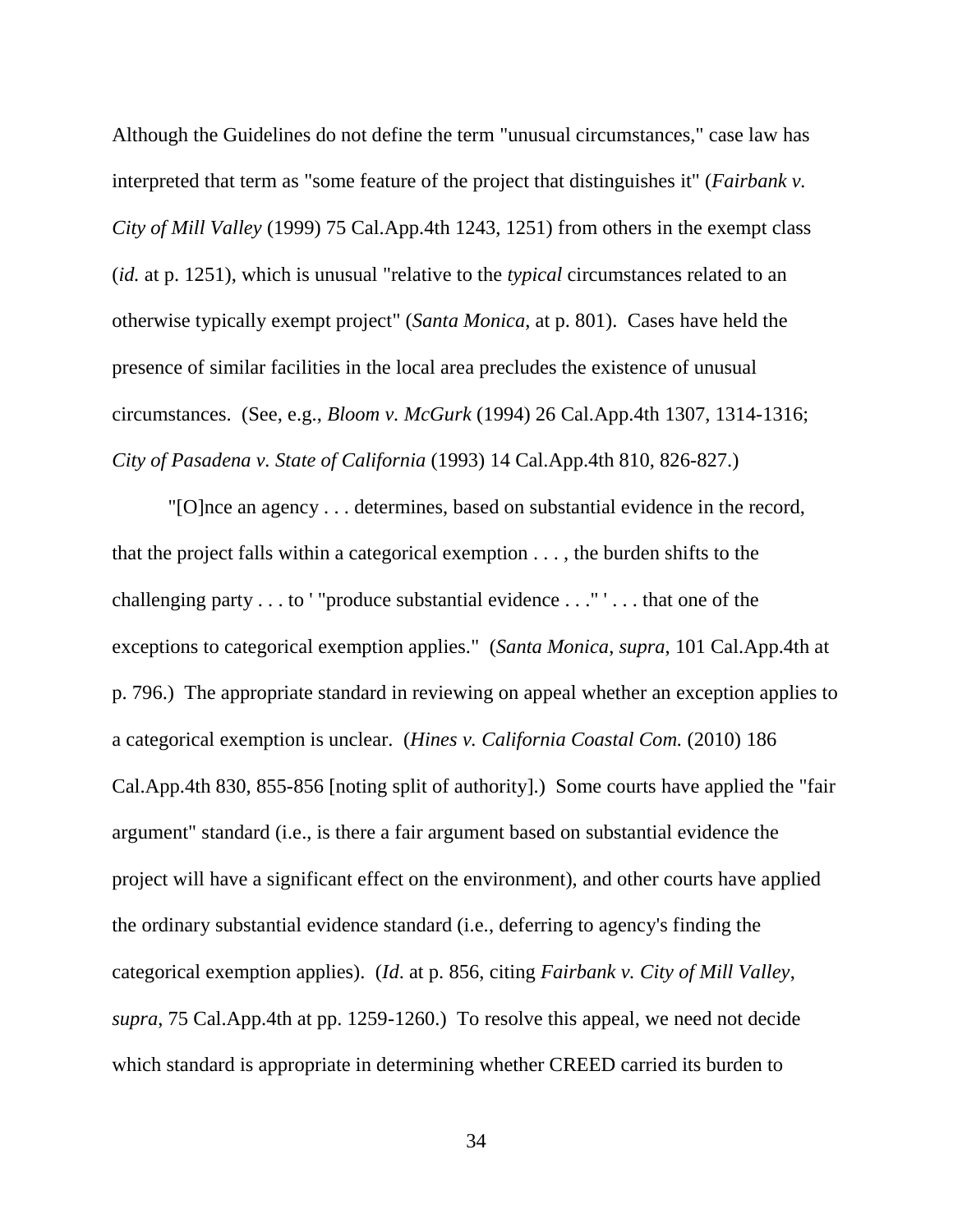present evidence showing the "unusual circumstances" exception applied to City's exemption determination, because under either standard we conclude CREED did not satisfy its burden.

B

Although CREED argued below there was a reasonable possibility that the project would have a significant effect on the environment because of its unusual circumstances, it did not present or cite any evidence showing that reasonable possibility existed.<sup>9</sup> CREED primarily cited circumstances relating to the emergency storm drain repair work completed in 2010. However, as discussed above, those circumstances are irrelevant to the determination whether the 2011 *revegetation* plan was exempt from CEQA.

CREED also argued the project's site was located on steep slopes, which City regards as environmentally sensitive lands, and therefore any work, including the revegetation project, done on that site is necessarily "unusual." However, a circumstance is "unusual" if it is unusual relative to the typical circumstances of an otherwise typically exempt project. (*Santa Monica*, *supra*, 101 Cal.App.4th at p. 801.) CREED did not present any evidence showing the revegetation plan for the site was unusual compared to other typically exempt projects (e.g., other exempt revegetation plans). (*Ibid*.) CREED did not present any evidence showing that the site's steep slope or environmentally sensitive land was so unusual compared to other steep slopes or lands in La Jolla or other

<sup>9</sup> Because the trial court concluded the project was not exempt from CEQA, it did not decide the question whether CREED had carried its burden to show an exception to the project's exemption applied.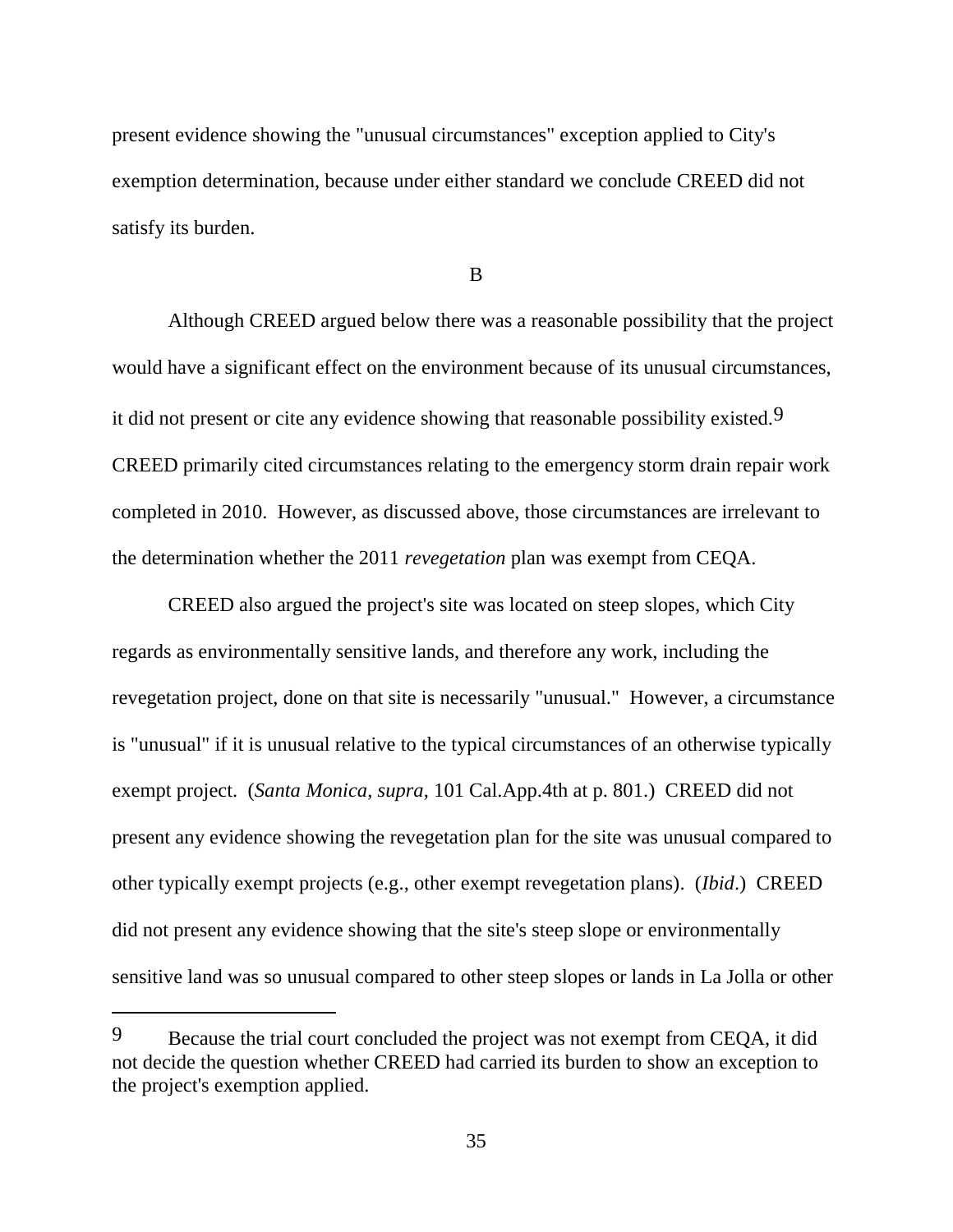parts of the San Diego area or, for that matter, other typically exempt projects, that "unusual circumstances" existed under Guidelines, section 15300.2, subdivision  $(c)$ .<sup>10</sup> Furthermore, CREED did not show the 2011 revegetation plan for a steep slope or environmentally sensitive land is an unusual method for "revegetating" the site or stabilizing the slope when compared to other exempt revegetation or slope stabilization plans. CREED did not carry its burden to show "unusual circumstances" existed.

In any event, assuming arguendo that unusual circumstances existed, CREED nevertheless did not present any evidence showing there is a reasonable possibility the revegetation project will have a significant effect on the environment because of those unusual circumstances. CREED argues on appeal that there is a reasonable possibility the storm drain repair work will have a significant effect on the environment. However, as noted above, that argument is misguided because the only project exemption challenged in this appeal is the 2011 revegetation project and not the 2010 emergency storm drain repair work. Furthermore, as we concluded above, the revegetation plan indisputably would *improve* the existing physical conditions of the site (mostly bare dirt and nonnative plants) by installing native plants to reflect the vegetation in the areas adjacent to the site. Without any possibility of an *adverse* change to the environment,

<sup>10</sup> To the extent CREED cites the 2008 biological resources report's statement that the storm drain repair project had the potential for increased erosion due to vegetation modification, it again erroneously misconstrues the relevant "project" as the storm drain repair work. As we concluded above, the "project" in this case is the revegetation plan and the project's baseline is the physical conditions of the site that existed *after* the emergency storm drain repair work was completed.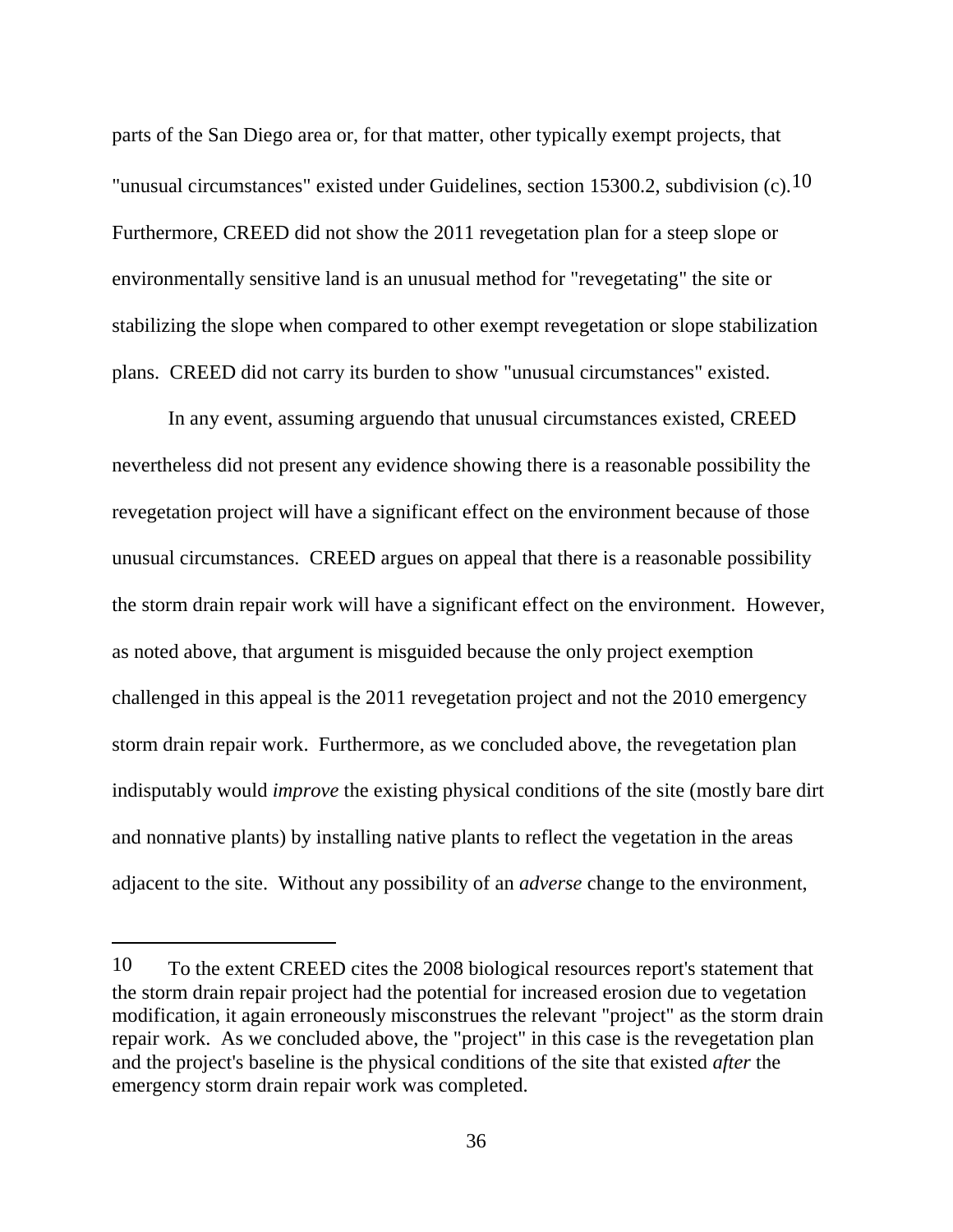there can be no significant effect on the environment under CEQA. (§ 21068;

Guidelines, § 15382.) CREED's argument, speculation, or unsubstantiated opinion or narrative to the contrary does not constitute substantial evidence showing the unusual circumstances exception to the project's exemption applies. (§ 21080, subd. (e)(2); Guidelines, § 15384, subd. (a); *Hines v. California Coastal Com.*, *supra*, 186 Cal.App.4th at pp. 856-858; *San Lorenzo*, *supra*, 139 Cal.App.4th at p. 1390; *Magan v. County of Kings* (2002) 105 Cal.App.4th 468, 477; *Apartment Assn. of Greater Los Angeles v. City of Los Angeles, supra,* 90 Cal.App.4th 1162, 1176.) CREED did not carry its burden to show that exception applied.

### VI

## *Due Process of Law*

City contends the trial court erred by finding CREED was denied due process of law when City did not timely disclose a document requested under the CPRA.

#### A

In November 2011, City's staff prepared a two-page preliminary review (or "initial study") worksheet evaluating whether the proposed revegetation project might have a significant effect on the environment. On November 29, 2011, City issued a NOE finding the revegetation project was exempt from CEQA pursuant to the common sense exemption under Guidelines section 15061, subdivision (b)(3). That NOE referred to an "Initial Study" conducted by City. Also on November 29, City issued a NORA, which CREED apparently received. On December 5, CREED appealed City's environmental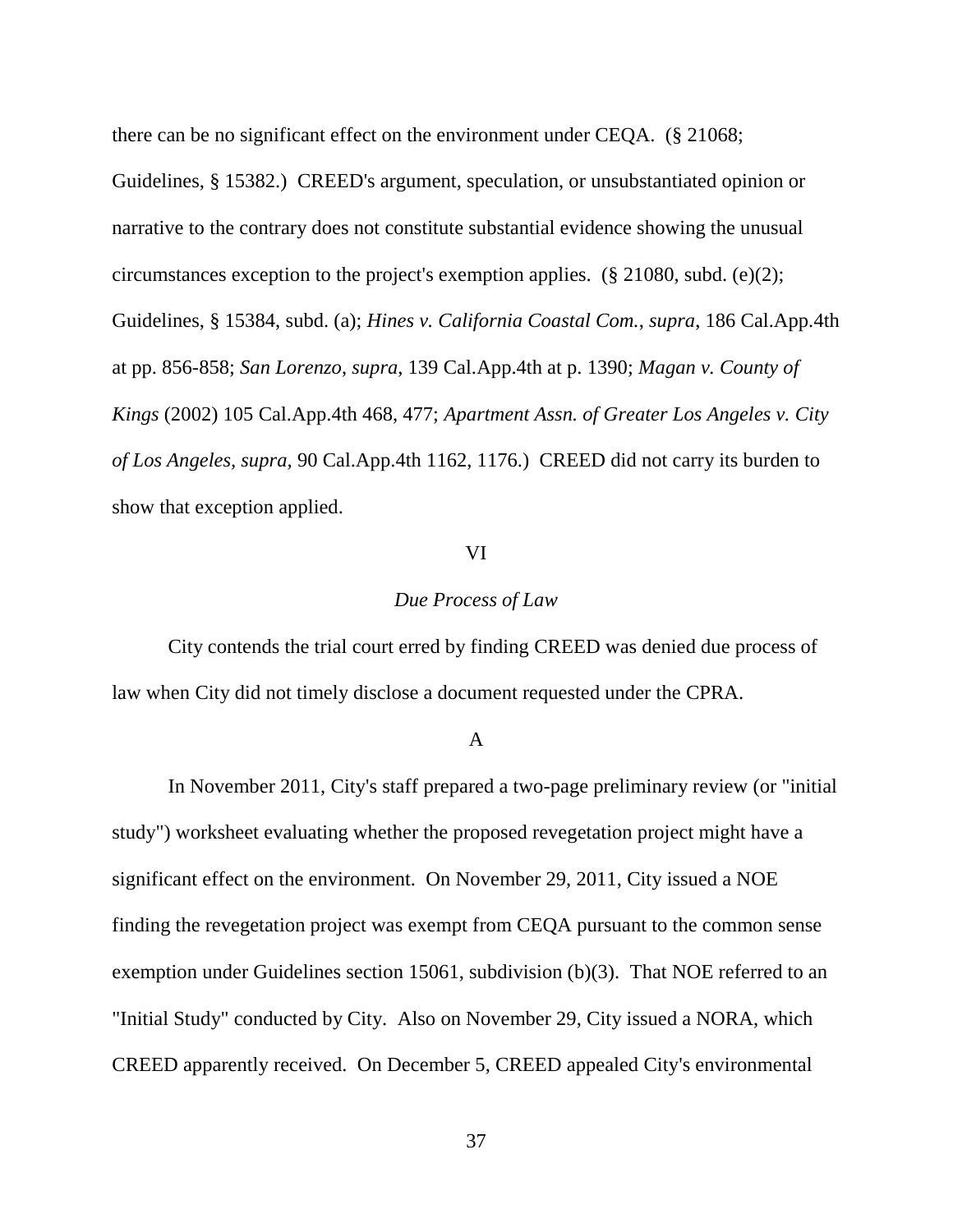determination for the project. Also on December 5, CREED filed a CPRA request asking City for a copy of the "Initial Study" on which it relied in finding the project was exempt. On January 31, 2012, the City council heard and denied CREED's appeal of City's exemption determination. However, City did not provide CREED with a copy of the "Initial Study" until *after* that hearing.

In granting the instant petition, the trial court found City had violated CREED's right to due process of law and a fair hearing when it did not timely provide CREED with a copy of the "Initial Study" before or at the time of its hearing of CREED's appeal of the exemption determination for the project. However, in so doing, the court considered the "project" as including both the emergency storm drain repair work completed in 2010 and the proposed revegetation plan for the site. The court reasoned that because the "Initial Study" considered only the possible effect on the environment by the revegetation plan and did not consider the "whole project" (i.e., both the completed emergency storm drain repair work and the proposed revegetation plan), CREED's lack of the Initial Study at the appeal hearing denied it a fair hearing on its appeal.

## B

City asserts the trial court erred by finding it violated CREED's right to due process of law when City heard CREED's appeal before providing it with a copy of the "Initial Study." It argues CREED received both reasonable notice of the appeal hearing and a reasonable opportunity to be heard, thereby giving it procedural due process.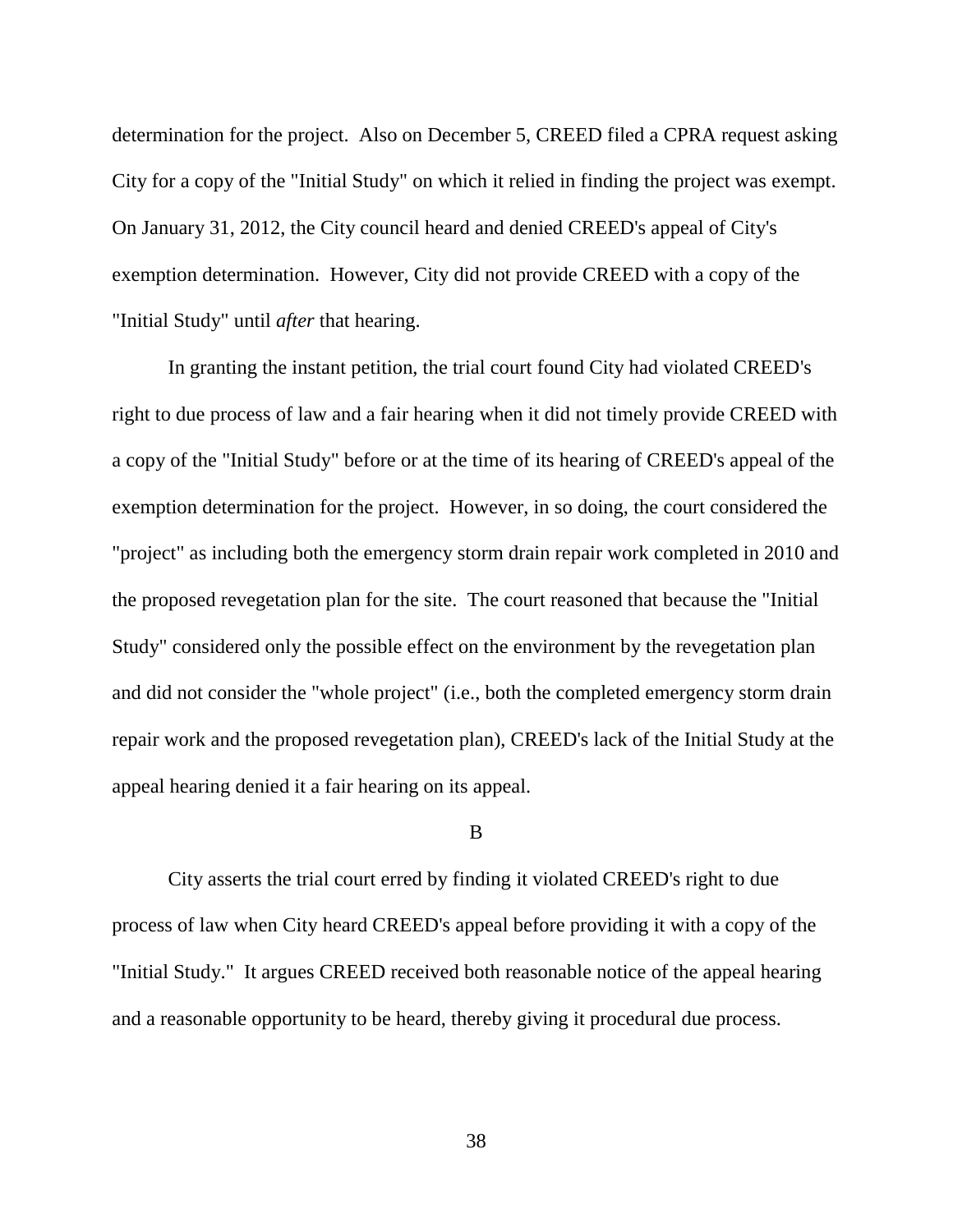"Due process . . . 'does not require any particular form of notice or method of procedure. If the [administrative remedy] provides for reasonable notice and a reasonable opportunity to be heard, that is all that is required [for due process]. [Citations.]' " (*Bockover v. Perko* (1994) 28 Cal.App.4th 479, 486.) Due process requires a fair trial before an impartial tribunal, but it is the substance, and not the technical formalism, of an administrative procedure that affords due process. (*Id*. at p. 488; *Nightlife Partners, Ltd. v. City of Beverly Hills* (2003) 108 Cal.App.4th 81, 90.)

Based on our review of the administrative record in this case, we conclude CREED was not denied its right to due process of law and a fair hearing. It received notice of the hearing of its appeal of the NOE. CREED also had a reasonable opportunity to be heard at that appeal hearing. It was represented at the hearing and argued for a finding that the project was not exempt from CEQA. CREED argued it made a CPRA request for the initial study referred to in the NOE, the agenda materials did not include that study, and City had a history of using "bogus" emergency exemptions to grant project permits without CEQA environmental review. Szymanski appeared at the hearing and stated he had prepared City's initial study for the revegetation project and concluded it was categorically exempt from CEQA. The City council unanimously denied CREED's appeal. In its January 31, 2012, resolution denying the appeal, the City council noted the emergency storm drain repair work had been completed in May 2010 and the only work remaining to be completed was the revegetation of the site. It found approval of the project would not allow any physical changes to the environment other than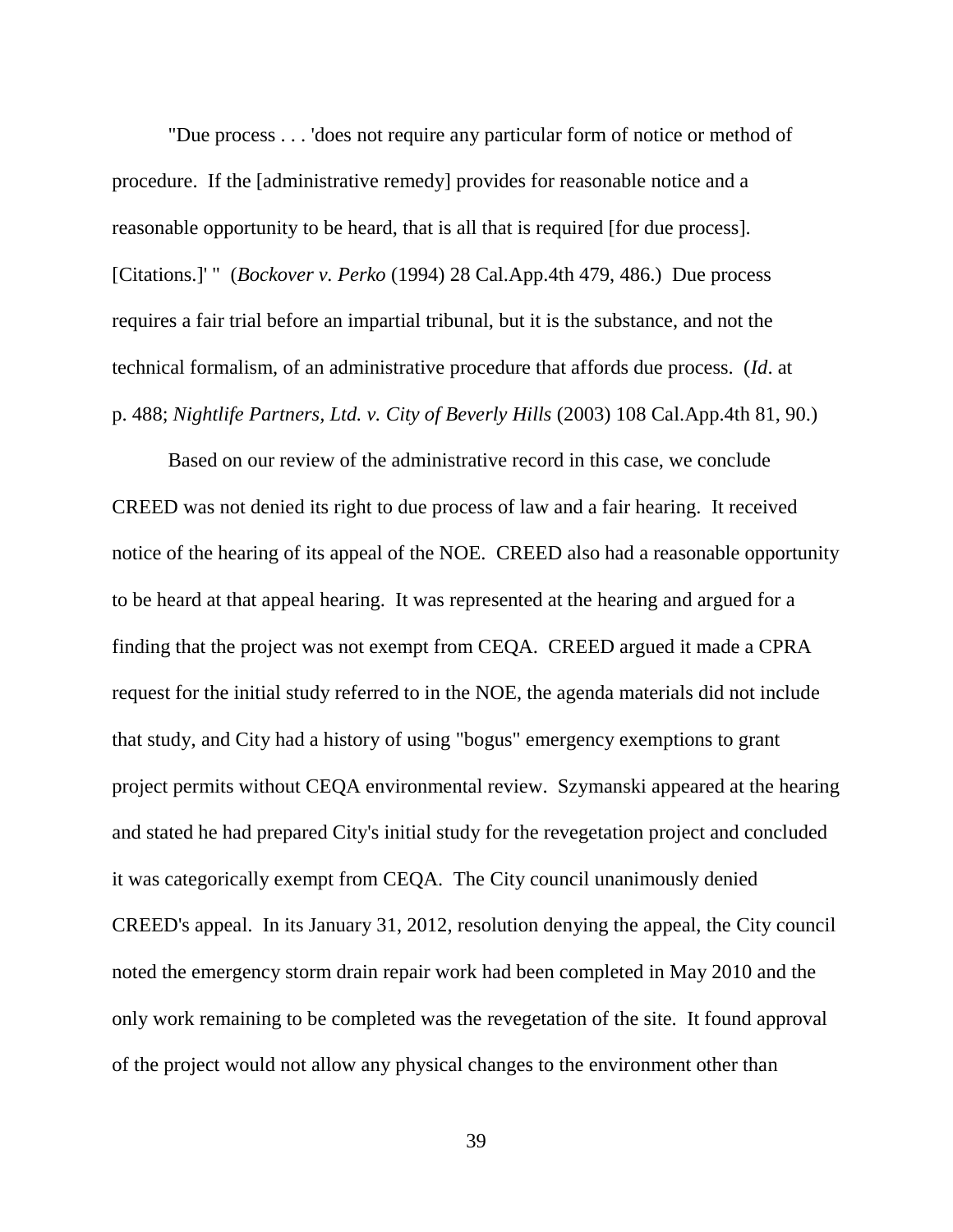revegetation of the site and therefore would not result in a significant effect on the environment.

Based on the record, there is nothing to support CREED's assertion it was denied procedural due process based on City's failure to provide it with a copy of the initial study before the appeal hearing. The City council did not have the initial study and instead apparently relied on the other documents before it, as well as Szymanski's statements at the hearing, in deciding to deny CREED's appeal. The fact CREED did not have that one item of evidence (i.e., the initial study) at the time of the appeal hearing did not violate its right to due process of law and a fair hearing. It received reasonable notice of the hearing and a reasonable opportunity to be heard at the hearing. Furthermore, the "missing" initial study merely reflected Szymanski's conclusion that he stated at the hearing. CREED does not cite anything of substance in the initial study that could have changed the City council's decision to deny its appeal. In fact, as we discussed above, the "project" involved in this appeal consisted only of the 2011 revegetation plan and not the 2010 storm drain repair work completed pursuant to a previous exemption (i.e., a statutory emergency exemption).

To the extent CREED complained below, and now complains on appeal, that the initial study addressed only the 2011 revegetation plan and ignored the environmental impact of the 2010 storm drain repair work, the initial study was not deficient and properly addressed only the possible environmental impact of the revegetation plan. *English v. City of Long Beach* (1950) 35 Cal.2d 155, cited by CREED, is inapposite to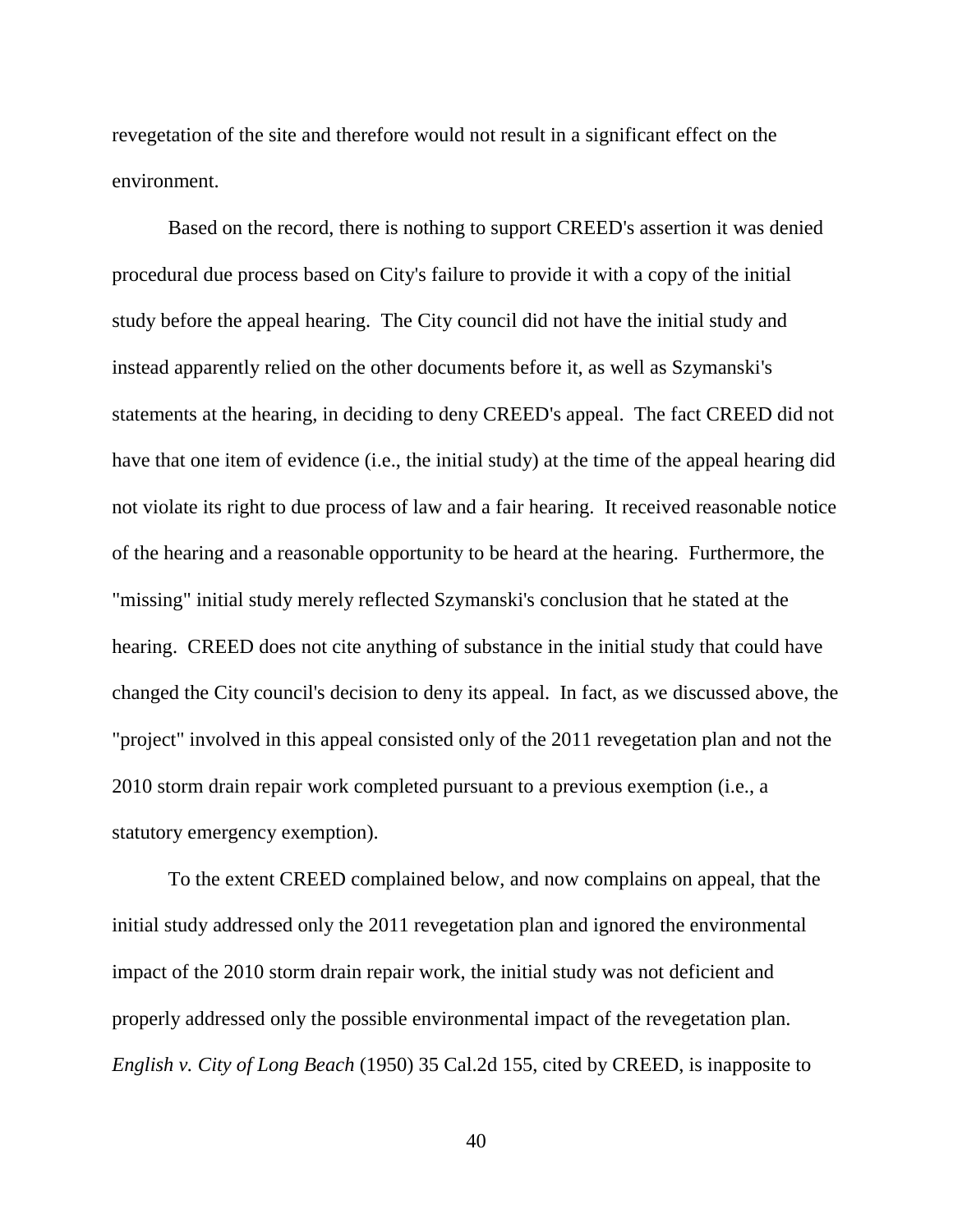this case and does not persuade us to reach a contrary conclusion. Unlike this case, *English* involved an administrative tribunal that based its decision in part on evidence received without the knowledge of the parties. (*Id*. at p. 158.) In this case, the record shows the City council, like CREED, did not have the initial study and therefore did not base its decision on the content of that study. The trial court erred by finding City violated CREED's right to due process of law and a fair hearing.

### VII

# *Trial Court's Denial of City's Request for Judicial Notice and Finding That Its Appeal Fee Was Unauthorized*

City contends the trial court erred by denying its request for judicial notice and finding its appeal fee was unauthorized.

#### A

CREED's petition alleged a cause of action against City for the unlawful assessment of an unreasonable appeal fee. It alleged there was no provision in the San Diego Municipal Code that authorized a fee for an administrative appeal. Accordingly, CREED sought an order requiring City to return three \$100 appeal fees it had paid in this matter. In its opposition brief below, City argued its development services department properly charged CREED a \$100 fee for each appeal because case law holds administrative agencies may charge pre-hearing fees to process appeal hearings.

Prior to its April 26, 2013, hearing on the petition, the trial court apparently issued a tentative ruling finding City's appeal fee was unauthorized. At the hearing, City attempted to file a request for judicial notice of a document purporting to be an ordinance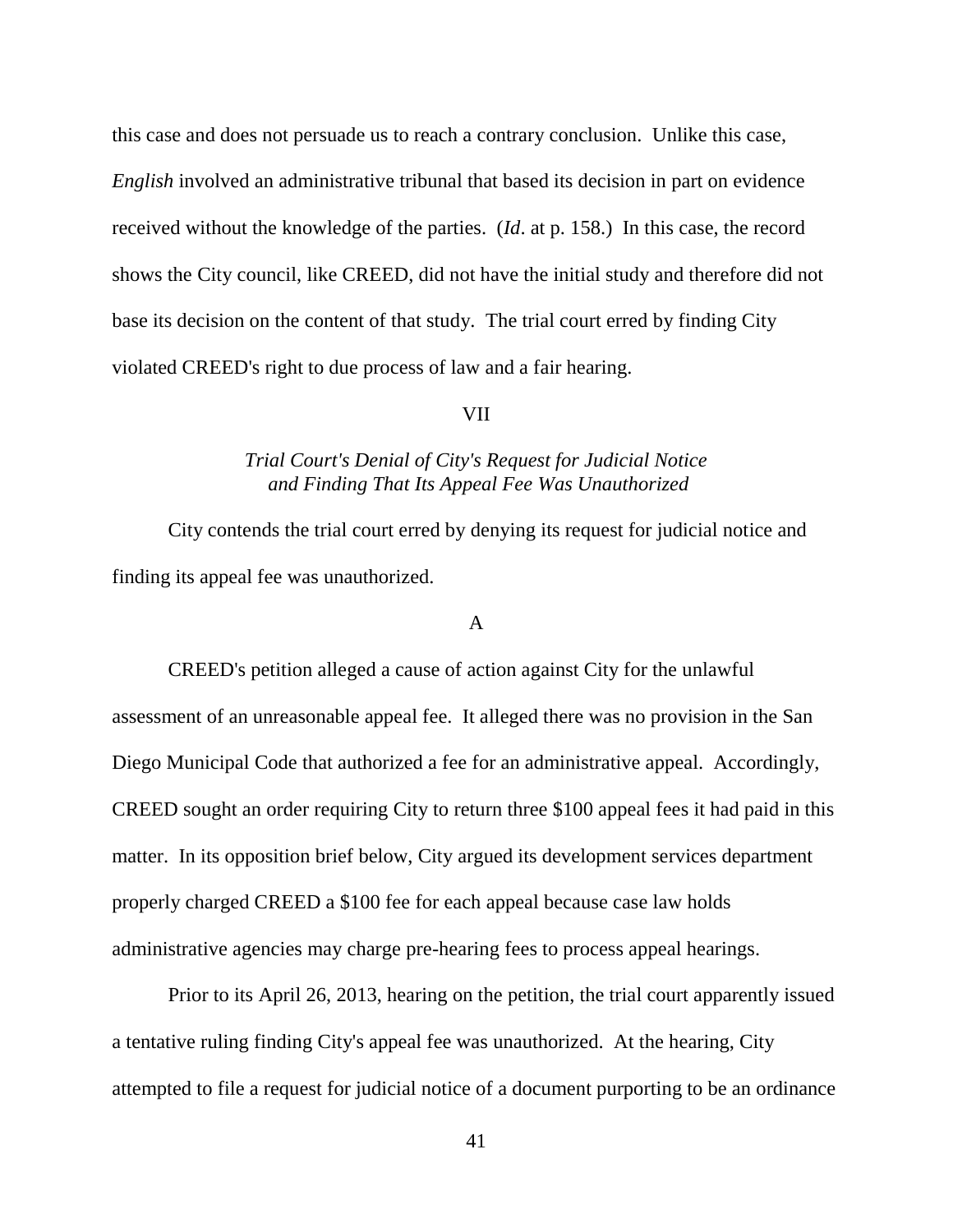adopted by the City council authorizing certain fees, including an appeal fee. The trial court denied the request for judicial notice as untimely filed, stating it was "too late" and its tentative ruling was already released before the request was made. CREED argued at the hearing that an appeal fee must be both lawfully approved and reasonable. It also argued the copy of the City ordinance that purportedly authorized an appeal fee was not authenticated by the signatures of the City clerk and mayor and also did not bear a stamp or other indication it was true and correct under penalty of perjury. More importantly, it argued the copy did not include the attachment listing the specific fees approved by City. City's counsel replied that she was "really sad" that the last page of the ordinance (apparently the attachment listing the specific fees) was not included in City's request for judicial notice.

On April 30, the trial court issued its order denying City's request for judicial notice and granting CREED's request for an order requiring City to refund the appeal fees it paid. In denying City's request for judicial notice, the court stated City had not provided any evidence explaining why the copy of the purported ordinance had not been produced earlier. It further found the copy of the purported ordinance was incomplete and did not indicate it was authenticated as required by the City charter. The court noted, in general, evidence not contained within the record is inadmissible. Thereafter, the court granted CREED's request for a refund of the appeal fees it paid to City, finding City conceded no provision in the San Diego Municipal Code authorized a fee for an administrative appeal. Furthermore, although City argued the ordinance that authorized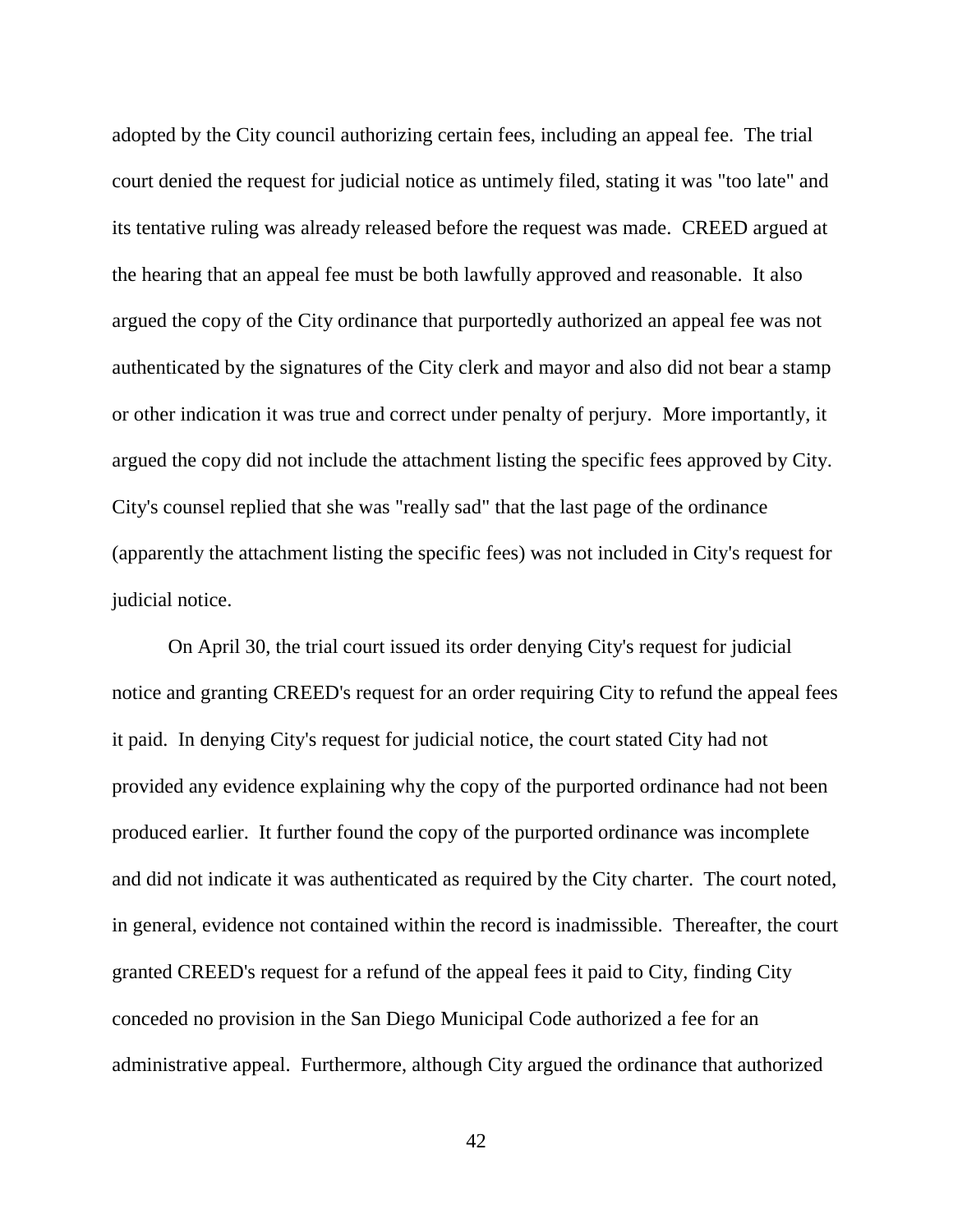the fee was not codified, the court denied its request for judicial notice of that purported ordinance.

B

City asserts the trial court erred by denying its request for judicial notice.

Evidence Code section 452, subdivision (b), provides that a court "may" take judicial notice of "[r]egulations and legislative enactments issued by or under the authority of the United States or any public entity in the United States." The parties do not dispute that an ordinance properly adopted by City qualifies for such judicial notice. Evidence Code section 453 provides:

> "The trial court *shall* take judicial notice of any matter specified in Section 452 if a party requests it and:

> "(a) Gives each adverse party *sufficient notice* of the request, through the pleadings or otherwise, to enable such adverse party to prepare to meet the request; and

"(b) Furnishes the court with *sufficient information* to enable it to take judicial notice of the matter." (Italics added.)

We apply the abuse of discretion standard in reviewing a trial court's ruling denying a request for judicial notice (i.e., we affirm the ruling unless the information provided to the trial court was so persuasive that no reasonable judge would have denied the request for judicial notice). (*Willis v. State of California* (1994) 22 Cal.App.4th 287, 291.)

Based on our review of the record, we conclude the trial court did not abuse its discretion by denying City's request for judicial notice of the copy of the purported ordinance. First, the court properly found City had not given CREED sufficient notice of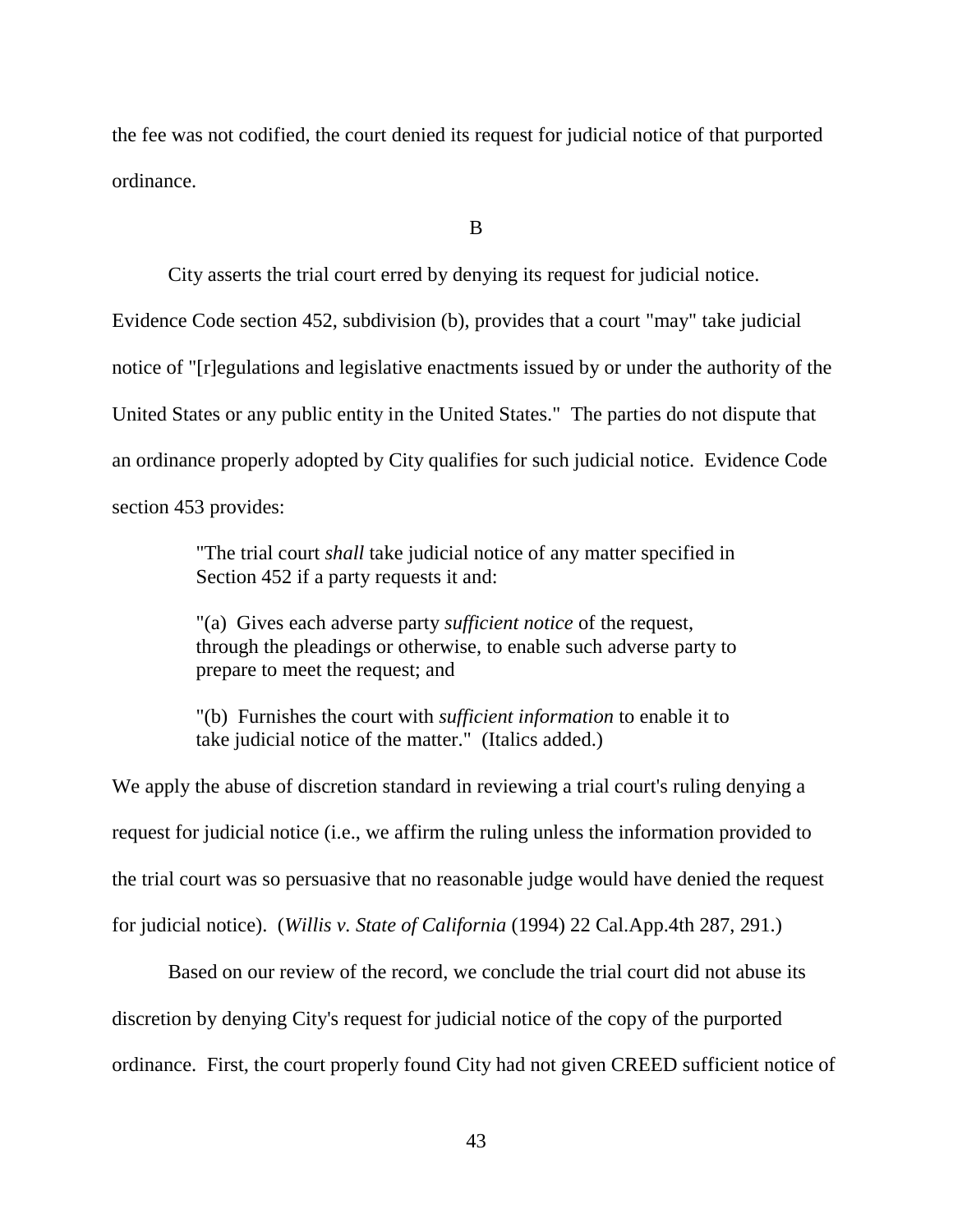its request for judicial notice to enable CREED to have a reasonable opportunity to prepare its opposition to the request and obtain information relevant to the matter to be noticed. Although the parties do not cite, and we are unaware of, any published case interpreting the term "sufficient notice" required under Evidence Code section 453, subdivision (a), we conclude the trial court did not abuse its discretion by finding City did not meet that requirement in the circumstances of this case. CREED's petition sought a refund of the appeal fees it paid City. At the time it filed its opposition papers, City did not cite any ordinance that purportedly authorized that fee, nor did it request judicial notice of that ordinance at that time. The court apparently issued its tentative ruling the day before the scheduled April 26, 2013, hearing on CREED's petition. City apparently did not submit its request for judicial notice until the morning of the April 26 hearing. In so doing, the court could reasonably find CREED did not receive "sufficient notice" of that request under Evidence Code section 453, subdivision (a). The court could reasonably find CREED did not have a reasonable opportunity to prepare its opposition to the request and obtain information relevant to the matter to be noticed prior to the trial court's consideration of the request for judicial notice and the petition. The court properly found City did not satisfy the first requirement for mandatory judicial notice under Evidence Code section 453.

We further conclude the trial court properly found City did not satisfy the second requirement for mandatory judicial notice under Evidence Code section 453, namely, that City did not furnish the court with "sufficient information" to enable it to take judicial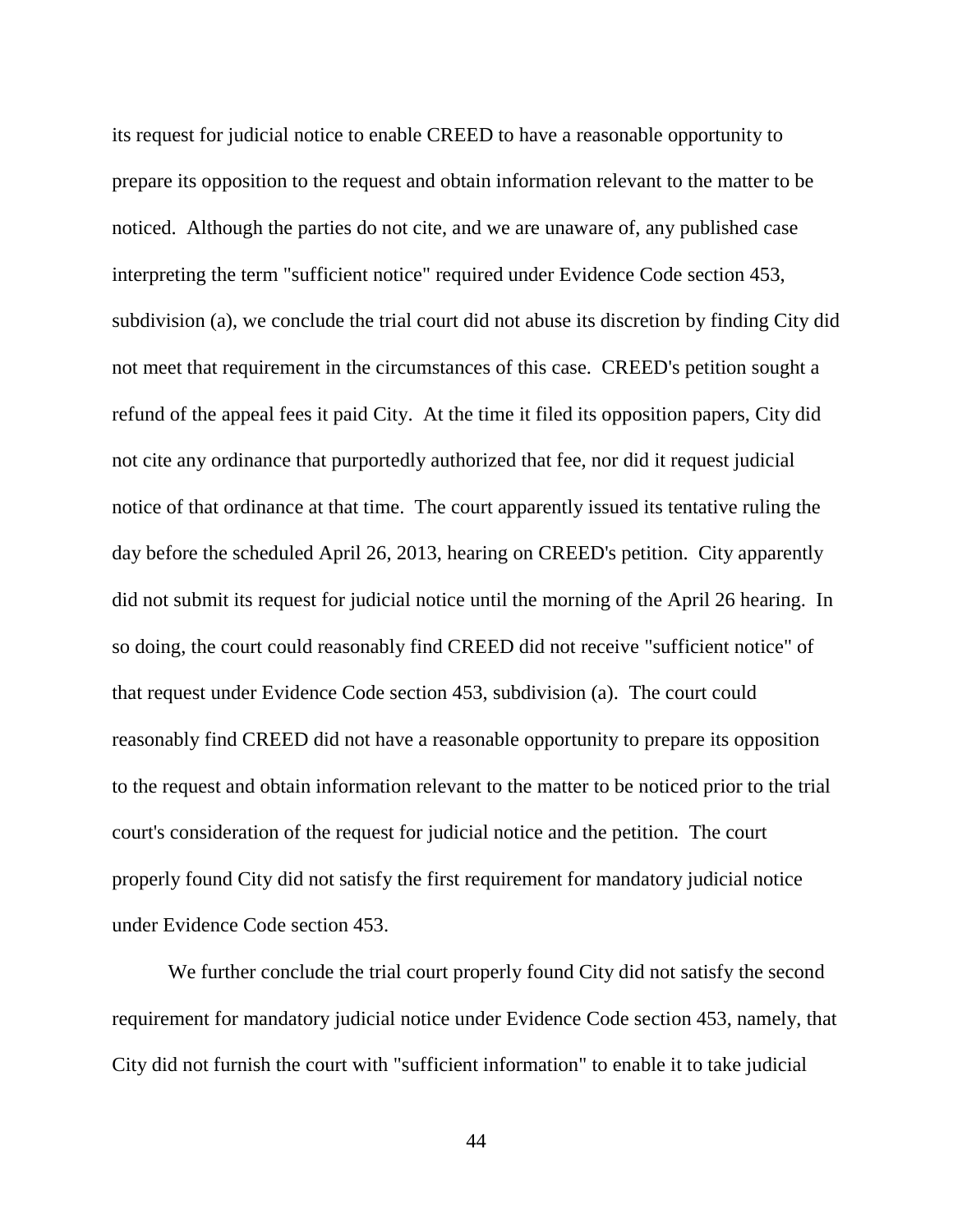notice. (Evid. Code, § 453, subd. (b).) The court found the copy of the purported ordinance was incomplete, presumably referring to the absence of the attachment that apparently contained the list of specific fees approved by the City council (e.g., the appeal fee). In its opening appellant's brief, City concedes "the actual fee schedule was not attached to the copy [of the ordinance] submitted at the writ hearing."<sup>11</sup> Because the copy of the document City included in its request for judicial notice did not include a copy of the attachment referred to therein that apparently contained the list of specific fees approved by the City council (e.g., the specific fee for an administrative appeal), the trial court properly found the document included in City's request for judicial notice was incomplete and therefore it did not have "sufficient information" for the court to take judicial notice of it. (Evid. Code, § 453, subd. (b).) Because the trial court properly found City did not satisfy either of the two requirements for mandatory judicial notice under Evidence Code section 453, it properly denied City's request for judicial notice.<sup>12</sup>

 $\overline{a}$ 

<sup>11</sup> In an apparent attempt to cure that omission below, City has filed in this court a request for judicial notice of a copy of the purported ordinance that includes the attachment listing the specific fees, including the appeal fee. Because that attachment was not included in its request for judicial notice filed below, we do not consider that attachment or City's instant request for judicial notice in deciding whether the trial court abused its discretion by denying the request filed below. Nevertheless, because City's request for judicial notice on appeal may be pertinent to its argument that its appeal fee is authorized, we address that request in section VII(C) below.

<sup>12</sup> To the extent City alternatively argues the trial court abused its discretion by not taking permissive judicial notice under Evidence Code section 452, subdivision (b), we apply similar reasoning to that set forth above and conclude the court did not abuse its discretion under Evidence Code section 452, subdivision (b), by denying City's request for judicial notice.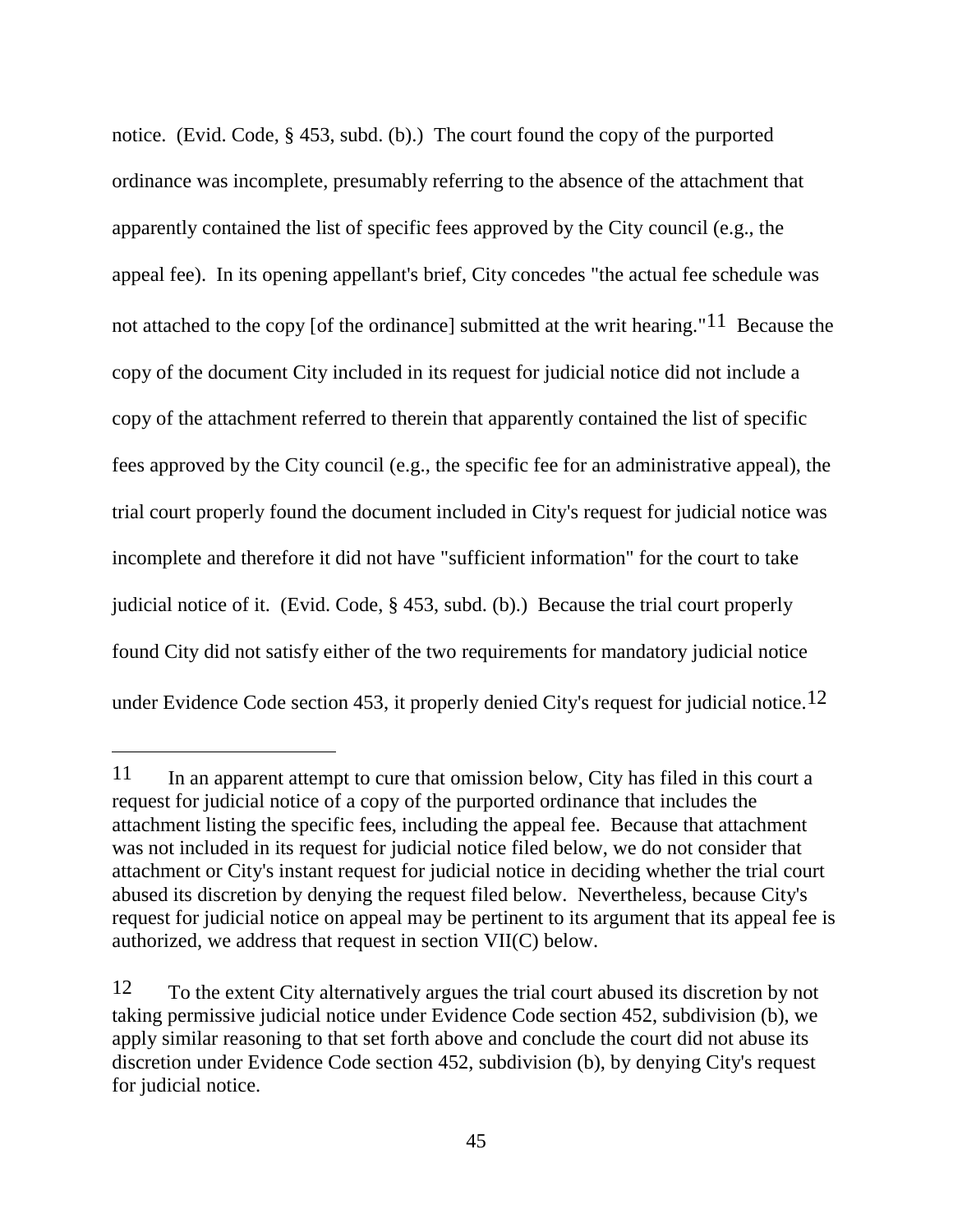C

City asserts the trial court erred by granting CREED's request for a refund of the appeal fees it paid. In so arguing, City cites case law recognizing the validity, in general, of fees imposed to process administrative appeals. (See, e.g., *Zuckerman v. State Bd. of Chiropractic Examiners* (2002) 29 Cal.4th 32, 51; *Friends of Glendora v. City of Glendora* (2010) 182 Cal.App.4th 573.) For purposes of this appeal, we presume agencies may, in general, impose fees on parties that file CEQA appeals. However, City has not shown that in this case the appeal fees imposed on CREED were authorized. As discussed above, the trial court properly denied City's request for judicial notice of a copy of an ordinance that purportedly authorized the appeal fees. Furthermore, that copy omitted the attachment that apparently listed the specific fees, including the appeal fee, authorized by the City council.

On December 23, 2013, City filed with this court a request for judicial notice of a copy of an ordinance that includes an attachment setting forth the list of specific fees, including a \$100 appeal fee. However, that request and the attachment included in the copy were not before the trial court below when it decided City had not shown its appeal fee was authorized and granted CREED's request for a refund. The issue before us is whether the trial court erred by granting CREED's request for a refund of the appeal fees paid to City, and we generally cannot consider evidence not contained in the record before the trial court. (See, e.g., *Western States Petroleum Assn. v. Superior Court* (1995) 9 Cal.4th 559, 565.) We deny City's instant request for judicial notice. City does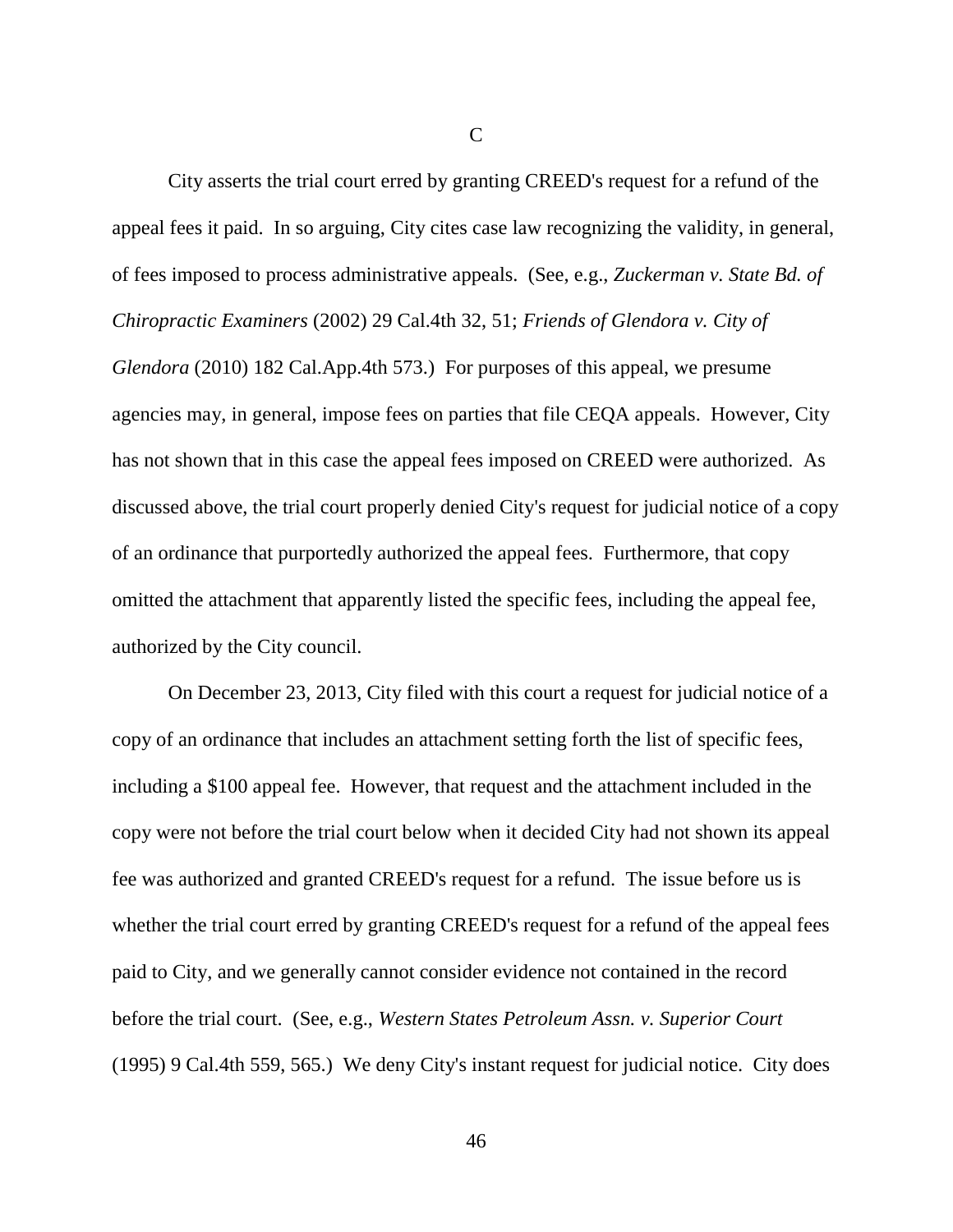not persuade us we should, or must, take judicial notice under Evidence Code 45913 of the copy of the ordinance including that attachment.

Because City does not cite any evidence in the record authorizing the \$100 appeal fee imposed on CREED for its CEQA appeal and does not dispute it charged that fee, we conclude the trial court properly found City had not shown its appeal fee was authorized. Accordingly, the trial court did not err by granting CREED's request for a refund of the \$100 appeal fee it paid.

### **VIII**

## *CREED's Motion for Sanctions*

CREED has filed a motion requesting that we impose sanctions against City for certain actions or omissions on appeal. It complains City violated court rules by citing a depublished case in its opening appellant's brief, misquoted and/or misrepresented a statement in a cited case, omitted significant facts from the statement of facts section of its opening appellant's brief, and filed a frivolous request for judicial notice. City opposes the motion for sanctions. We have considered each of CREED's complaints and decline to impose sanctions against City in the circumstances of this case. (Cal. Rules of Court, rule 8.276(a).)

<sup>13</sup> Evidence Code section 459, subdivision (a), provides: "The reviewing court shall take judicial notice of (1) each matter properly noticed by the trial court and (2) each matter that the trial court was required to notice under Section 451 or 453. The reviewing court may take judicial notice of any matter specified in Section 452. The reviewing court may take judicial notice of a matter in a tenor different from that noticed by the trial court."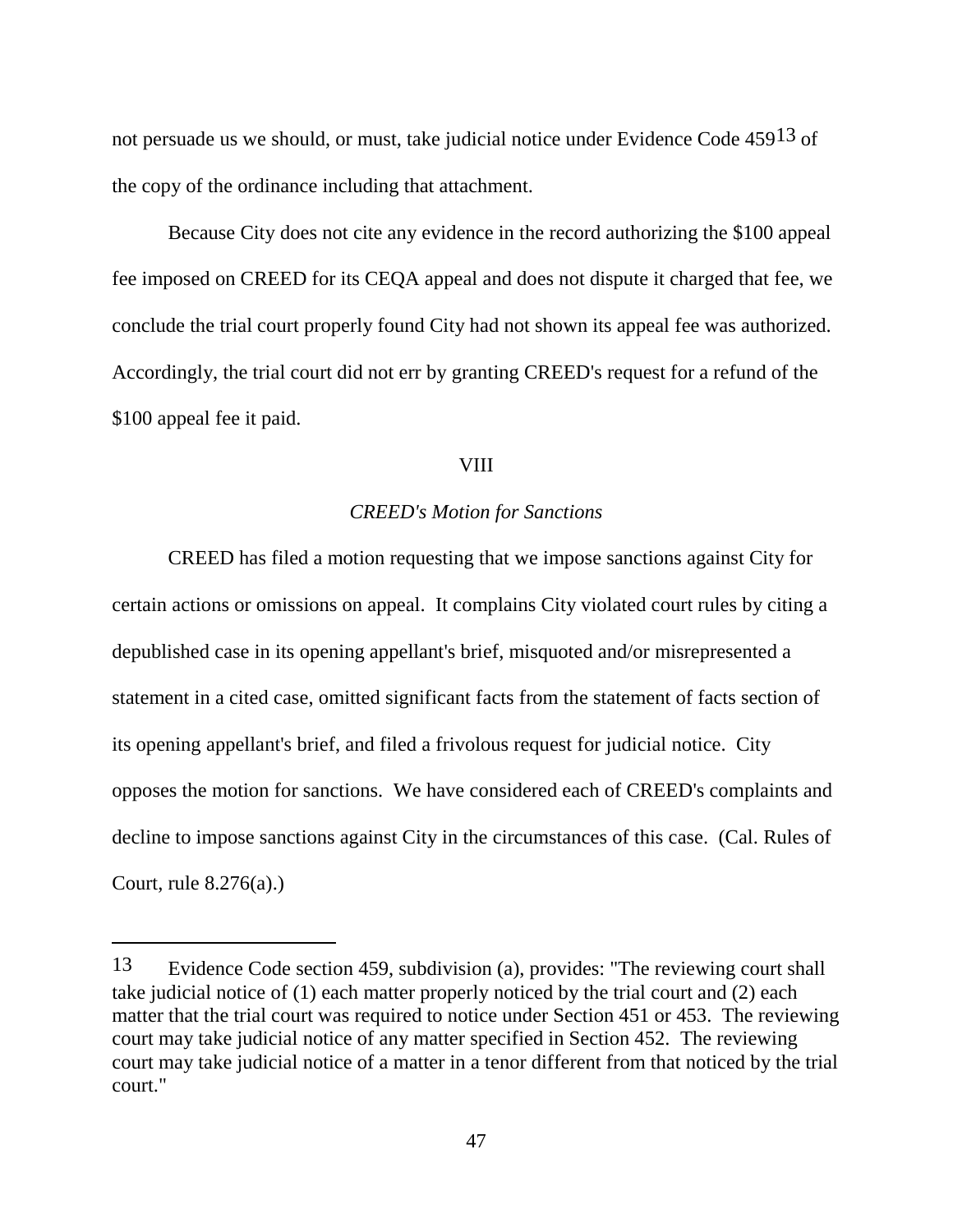## DISPOSITION

The judgment is affirmed to the extent it declared City's assessment of the \$100 appeal fee invalid and set it aside. In all other respects, the judgment is reversed and the matter is remanded to the trial court with directions that it vacate its order granting the petition (except for its request for a refund of the appeal fee), withdraw, cancel, or otherwise void its peremptory writ of mandate issued on June 4, 2013 (except for ordering City to refund the \$100 appeal fee), and issue a new order denying the petition (except for granting its request for a refund of the appeal fee). City shall recover its costs on appeal.

McDONALD, J.

WE CONCUR:

BENKE, Acting P. J.

NARES, J.